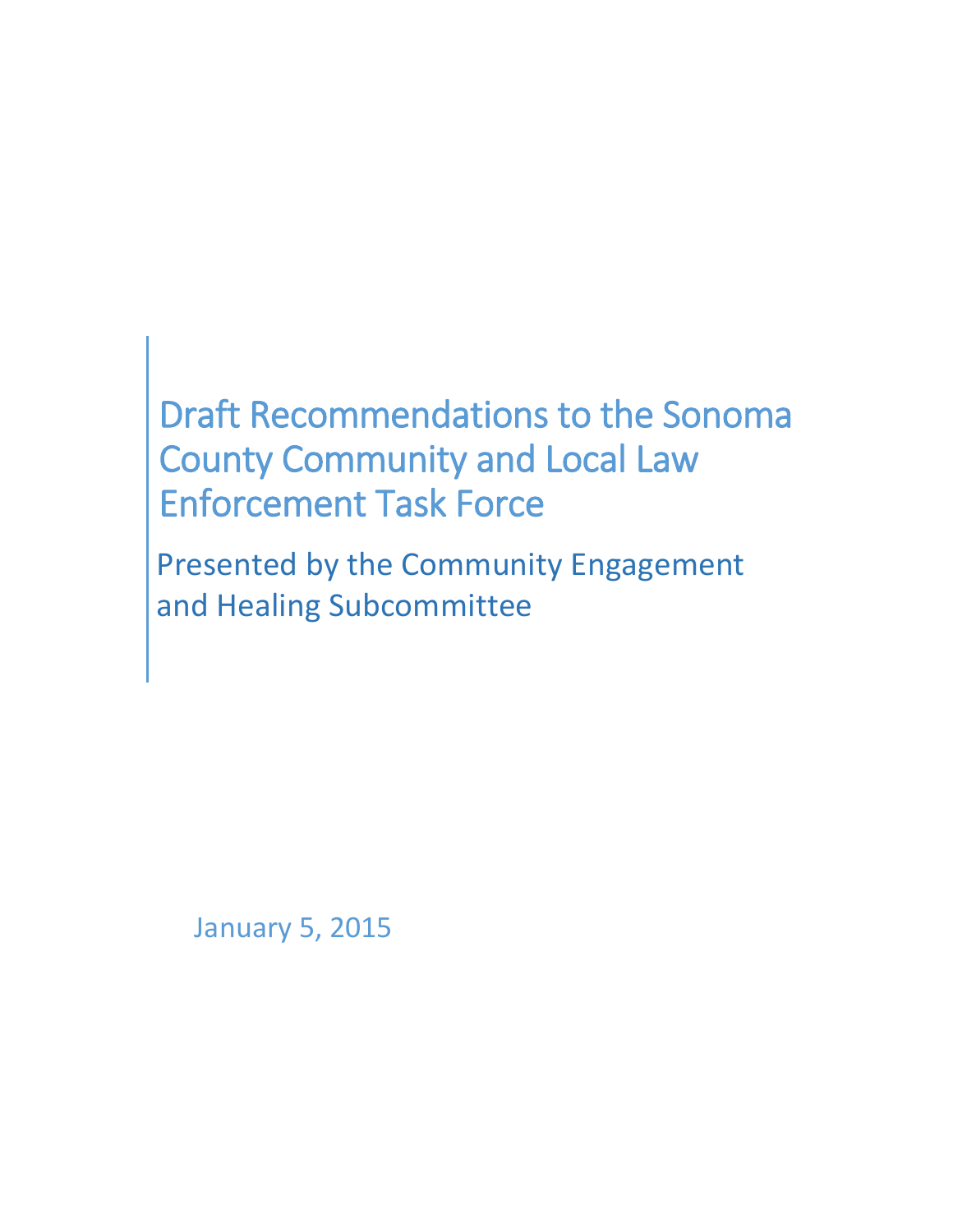### **Counseling and Mental Health Services**

### Recommendation

Expand current behavioral health counseling and mental health programs available to help students with social and emotional needs and effects of traumatic incidents. Their families' needs also should be assessed and addressed. School counselors are trained to work with students, families, staff and agencies ensuring a holistic approach.

### Detailed description of recommendation

This recommendation is a result of the CEH subcommittee's interaction with Sonoma County community members through forums and information provided to the CEH by local mental health care providers.

This proposal recommends that behavioral health counseling and mental health services be readily available to families in the event of a trauma. In addition, this proposal encourages the county to examine resources to provide on-going counseling for youth within county schools and communities. This would require full time behavioral health counselors at each county K-12 schools. (Timing may be perfect on this as the County is indicating support for universal pre-school, so, the protocol for working with schools vis-à-vis staffing for certificated counselors looks promising.)

The need for access to mental health resources is echoed around the county, state and nation. The Portrait of Sonoma identifies that disparities in health and life expectancy among our populations are avoidable given that we place a priority on health access for all.

In some Sonoma County neighborhoods and among some groups, resources for health are plentiful, and their value is clearly evident in the people's health outcomes. For others, the social determinants of health that shape daily routines result in shorter, less healthy lives. **The good news, however, is where we started:extreme health disparities are largely preventable**. Collaborative efforts by government, schools, businesses, nonprofit organizations, and individuals themselves aimed at prevention offer a path to healthier, longer lives and fewer public health- care dollars spent on treating preventable illness. (Portrait of Sonoma County, 2014)

Mental health services for the county's youth, particularly those who live in poverty, are limited. Schools where counseling is offered are often limited to urgent care, Child Protective Services reporting, and master scheduling. Schools currently do not have the human or financial resources to offer ongoing counseling for students and families. In recent forums conducted by the county in collaboration with CEH, mental health services for students was identified as a dominant need in our county.

The *National Association of School Psychologists* has identified the following components which should be included in school based counseling: Consultation with school staff and/or parents regarding the social/emotional/behavioral needs of children and youth.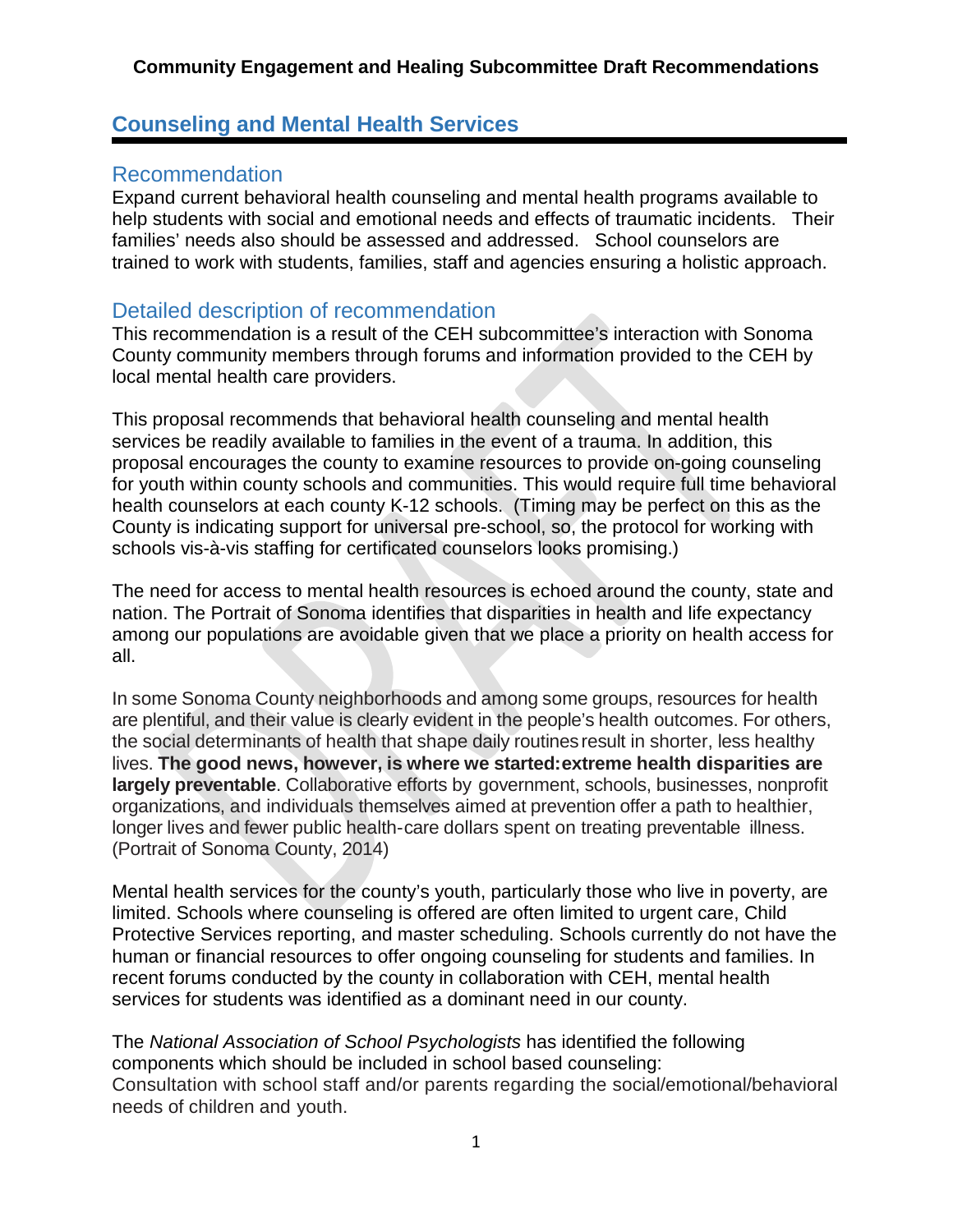Consultation with school staff regarding classroom and/or school-wide approaches to behavior and to develop positive behavior supports and interventions.

Screening, evaluation, identification and referral for children exhibiting emotional disturbances.

Planning and implementing appropriate academic and other educational supports. Conducting functional behavioral assessments and/or social skills instruction.

Measuring progress and improvement both for individuals and also for programs.

Interventions for students with chronic behavior and emotional needs.

Small group and/or individual counseling for such issues as social skills, anger control, etc.

Staff development on topics such as positive behavior supports and intervention, prevention of violence, crisis planning and intervention, etc.

Resources and information to school staff and/or parents regarding characteristics, intervention, and treatment of disorders.

Coordination and referral of children and families to community service agencies, related to mental health needs. For more information on school-based mental health services and the role of school psychologists in providing these services, visit *[www.nasponline.org](http://www.nasponline.org./)***.** © 2006, National Association of School Psychologists, 4340 East West Highway, Suite 402, Bethesda, MD 20814, (301) 657-0270, *[www.nasponline.org](http://www.nasponline.org./)*.

There are national and local models that can serve as examples to Sonoma County for increased mental health services for youth and families. Humanidad Therapy and Education Services at Cook Middle School in Santa Rosa offers pro bono counseling and additional services a on a sliding scale for families. These services are offered through Cook Middle School's Family Resource Center.

In addition, the New York Department of Education offers a model of services worthy of further investigation.

[\(http://schools.nyc.gov/Offices/Health/SBHC/MentalHealth.htm\)](http://schools.nyc.gov/Offices/Health/SBHC/MentalHealth.htm) has several models of service for school based mental health. These include:

• **On-Site Mental Health Programs** – offers individual treatment, groups, family counseling, and crisis interventions on school campus.

• **Mobile Response Team (MRT) Program** – offers assessments, consultations, classroom observations, crisis interventions, professional development for teachers, parent trainings, and referrals for treatment in the community.

• **STARS (Screening the At-Risk Student)** – implemented by nurses in middle schools. Offer suicide and depression screenings and referrals for further psychological assessments as needed. Not only are school nurses in scarce supply, but school counselors are better trained to provide this service in a holistic manner.

• **At Risk for High & Middle School Teacher Training** – Free web-based online training program aims to teach educators and others who work in both middle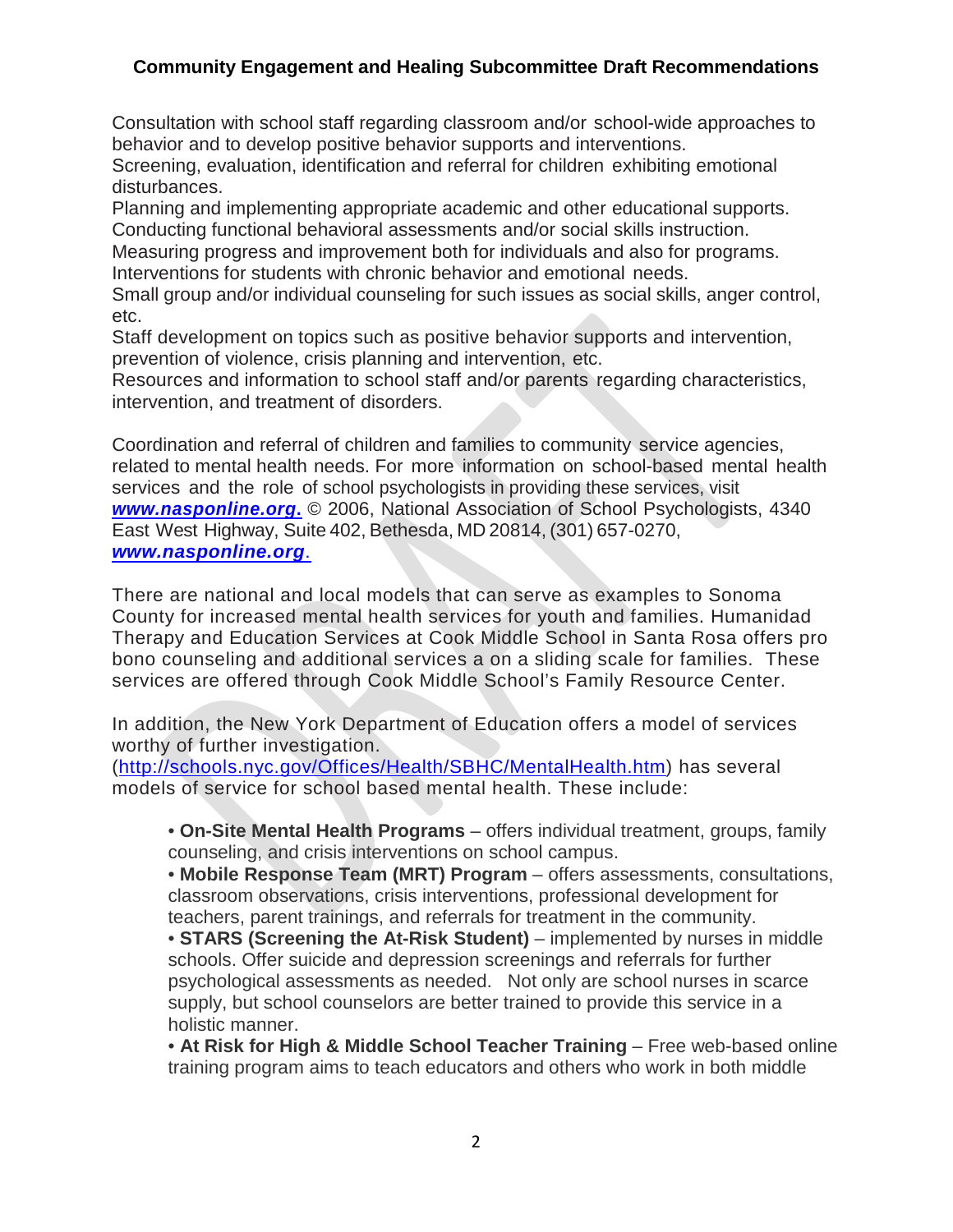and high schools how to identify, approach, and refer students who show signs of psychological distress. [http://nyc.kognito.com](http://nyc.kognito.com/)

• **Early Recognition and Screening Program** - Community mental health providers offer screenings school-wide for underlining emotional and behavioral issues. With parental consent, student can be referred for further assessment and offered treatment if indicated.

**• Presentations** – Presentations and trainings on a wide variety of emotional topics relevant to youth. Resources presentation for staff and families.

• **NYC TEEN Website** – this teen friendly website engages teens dealing with depression, drugs and violence, and encourages them to seek help. [www.nyc.gov/Teen](http://www.nyc.gov/Teen)

### **Rationale**

The need for mental health services in our county schools is evident. The community need has been identified in two documents *Portrait of Sonoma County* and the *Sonoma County Health Needs Assessment*.

According to the *Sonoma County Community Health Needs Assessment for 2013–2016,* the following recommendations were made regarding mental health:

**Access to services for substance use disorders**. Treatment works. Early screening, intervention and appropriate treatment for harmful substance use and addiction behaviors is critical to intervening with teens, pregnant women and others who can benefit from treatment. Unfortunately, despite increasing levels of addiction, access to substance abuse treatment in Sonoma County is severely limited for low-income individuals without healthcare coverage. Insuring timely access to culturally competent substance abuse treatment, tailored to the specific needs of those seeking help, can break the cycle of addiction and benefit individuals, families and the community.

**Access to mental health services.** Many mental health problems can be effectively treated and managed with access to early detection, assessment, and links with ongoing treatment and supports. In Sonoma County, however, many individuals with mental health concerns do not have access to the treatment they need based on income. Insufficient private insurance coverage for mental health services and insufficient availability of publicly-funded treatment services are significant barriers for many who seek mental health services and support. Lack of an integrated approach to mental health within the health care system can lead to missed opportunities for early problem identification and prevention.

**Adverse childhood exposure to stress (ACES).** "Adverse childhood experiences (ACES)," a variety of ongoing conditions or events that can be categorized as recurrent childhood trauma, have been documented to lead to health and social problems, risktaking behaviors and a shortened lifespan for the adults who survive them. ACES have been linked to a range of adverse health outcomes in adulthood, including substance abuse, depression, cardiovascular disease, diabetes, cancer, and premature mortality. The prevalence of ACES underscores the need for additional efforts to reduce and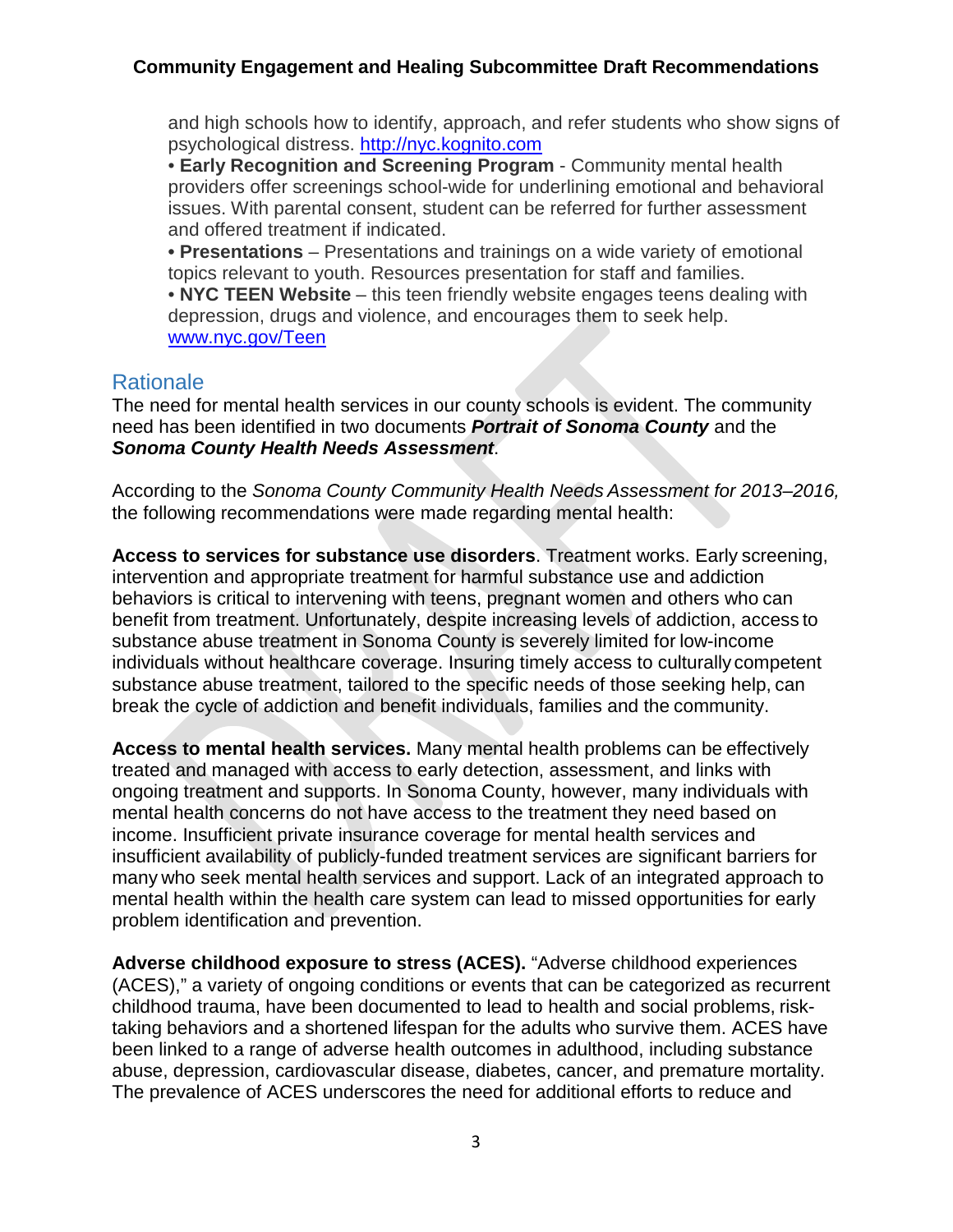prevent child maltreatment and associated family dysfunction and the need for further development and dissemination of trauma-focused services to treat stress-related health outcomes associated with ACES.

**Access to health care coverage.** Insuring access to affordable, quality health care services is important to protecting both individual and population health, eliminating health disparities and promoting overall quality of life in the community. The cost of both routine and emergency care for uninsured patients can be financially devastating. Individuals without health care insurance coverage may defer needed care, diagnostics and medicines for themselves and their families and may, as a result, experience higher rates of preventable illness, suffering, disability and mortality than those who have insurance. While a significant portion of Sonoma County's uninsured population will be eligible for more affordable health care coverage under health care reform, financial barriers may still exist for low-wage earners who are unable to meet premium requirements. And, undocumented individuals will continue to be ineligible for publiclyfunded coverage, leaving many individuals and families vulnerable.

#### The New York Department of Education

[\(http://schools.nyc.gov/Offices/Health/SBHC/MentalHealth.htm\)](http://schools.nyc.gov/Offices/Health/SBHC/MentalHealth.htm) has identified the following rationale as to why school based counseling is needed:

#### **Why Have Mental Health Programs in Schools?**

- Keeps issues from affecting emotional, academic, or physical development
- Provides relief from symptoms earlier rather than later
- Can prevent long-term problems
- Improves academic performance and personal relationships with family and friends

#### Resources needed

All schools in Sonoma County should have a full time counselor on staff to support students, families and staff with ongoing counseling support and crisis counseling. Schools have the capacity to best assess and meet the needs of student's mental health. Students often "act out" when they are in crisis. Teachers, school counselors, psychologists and administrators are fully aware of the needs within the schools and could provide great insight into the urgent need for services.

A school counselor is approximately \$60,000 to \$80,000 per year per school.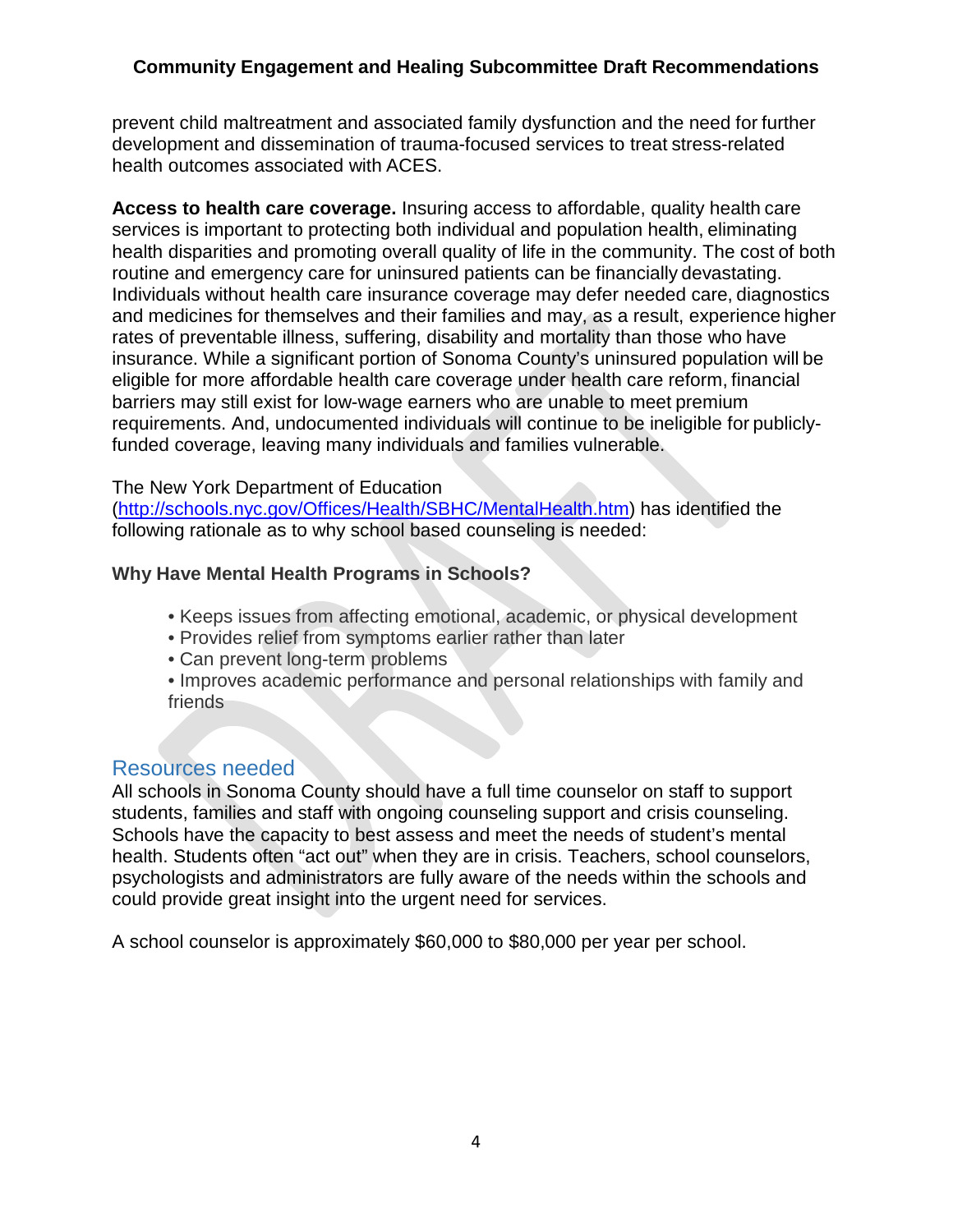### Timeline/implementation recommendation

All indicators point to the need that these services are long overdue. We urge action upon the part of the Sonoma County Supervisors to request mental health resources for schools at a legislative level.

### Performance indicator(s)

The metrics to determine success of a program that offers counseling to students in an ongoing manner or in a crisis situation can include: increased school attendance, lower drop-out rate, greater postsecondary matriculation, fewer suspensions and expulsions and greater parent participation in schools.

Additional considerations/alternatives explored Pending.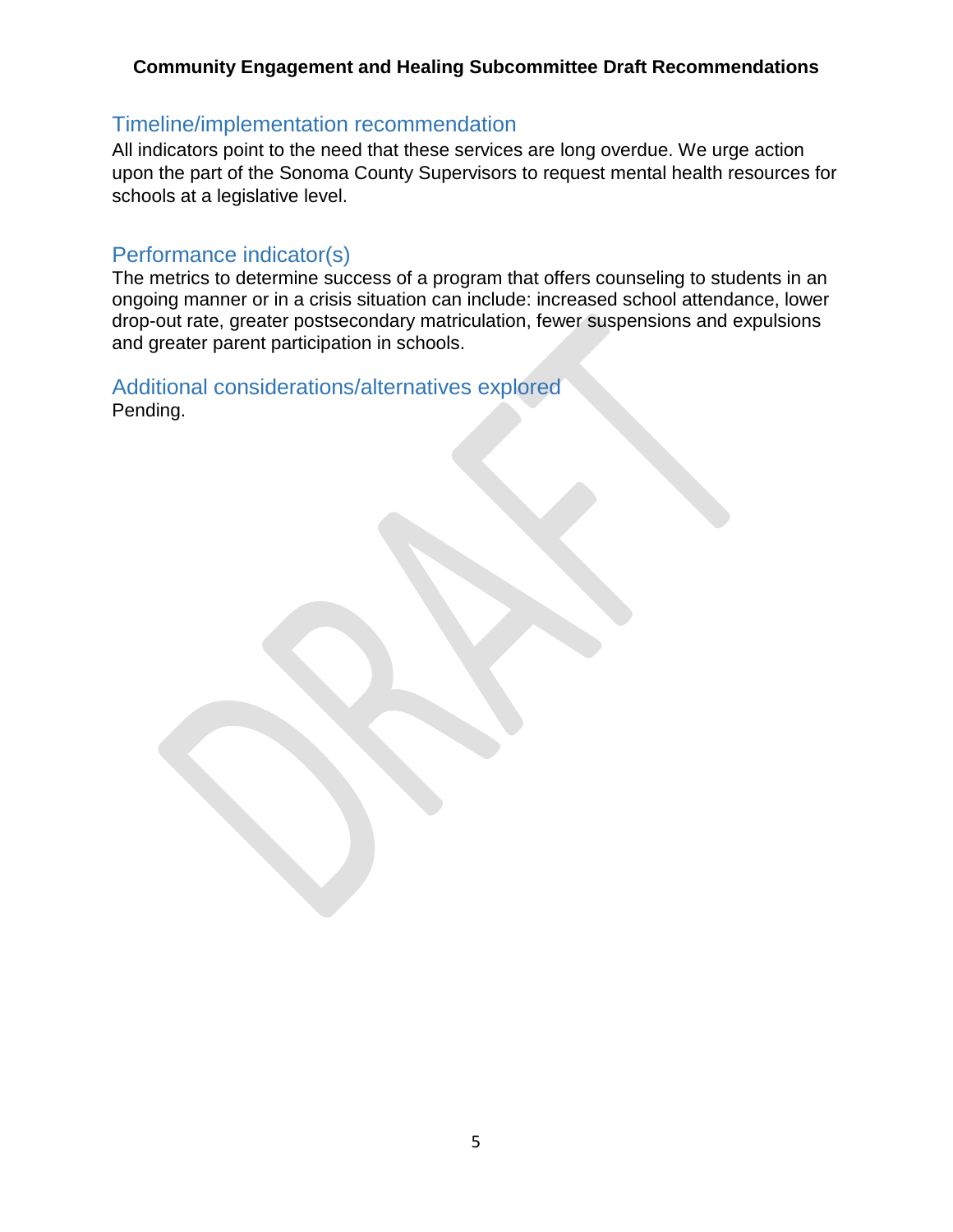### **Continue County-wide Community Engagement Forums**

### Detailed description of recommendation

Continue funding community engagement forums after the termination of the Task Force. We recommend that these forums be modeled on our current efforts to reinforce a respectful and nonthreatening dialog between law enforcement and all segments of the community. It is vital that all those involved feel welcome and free to speak. Specifically, we recommend the following:

- Small-group circles of 10-12 chairs with each group containing one representative of law enforcement, one trained facilitator/recorder (such as the support provided by Restorative Resources, or the Dialogue Center at SSU).
- Topic based conversation with solution exploration encouraged
- Positive response and encouragement to all present
- Guidelines for respectful participation.
- Encouragement for all participants to speak.
- The option of Spanish language circles available for those who might require it.
- The possibility of participants changing circles throughout the forum.
- Summary of key discussion points (by facilitators) at forum conclusion
- Readily accessible feedback to those present of actions taken or issues to be explored as a result of forum discussions.
- Option for forums to focus on other governmental entities beyond law enforcement – but utilizing above guidelines.
- Encourage city/county officials to participate
- Provide childcare for working class parents

### **Rationale**

As we began our work on this Subcommittee, we listened to input from members of the public, community groups, County staff and law enforcement. We drew on the experience of Subcommittee members and examined both conventional and innovative potential approaches to solicit input from the broadest possible spectrum of the community.

Although we believe that conventional logistics for community forums have provided valuable input in the past, we were concerned that the prevailing model did not allow for maximum freedom to minority or disenfranchised members of the community.

The model of a large group of people coming together, hearing speakers (usually on a stage or at the front of the room) and then inviting feedback from those presented some challenges. Specifically, those who were uncomfortable speaking before a large group,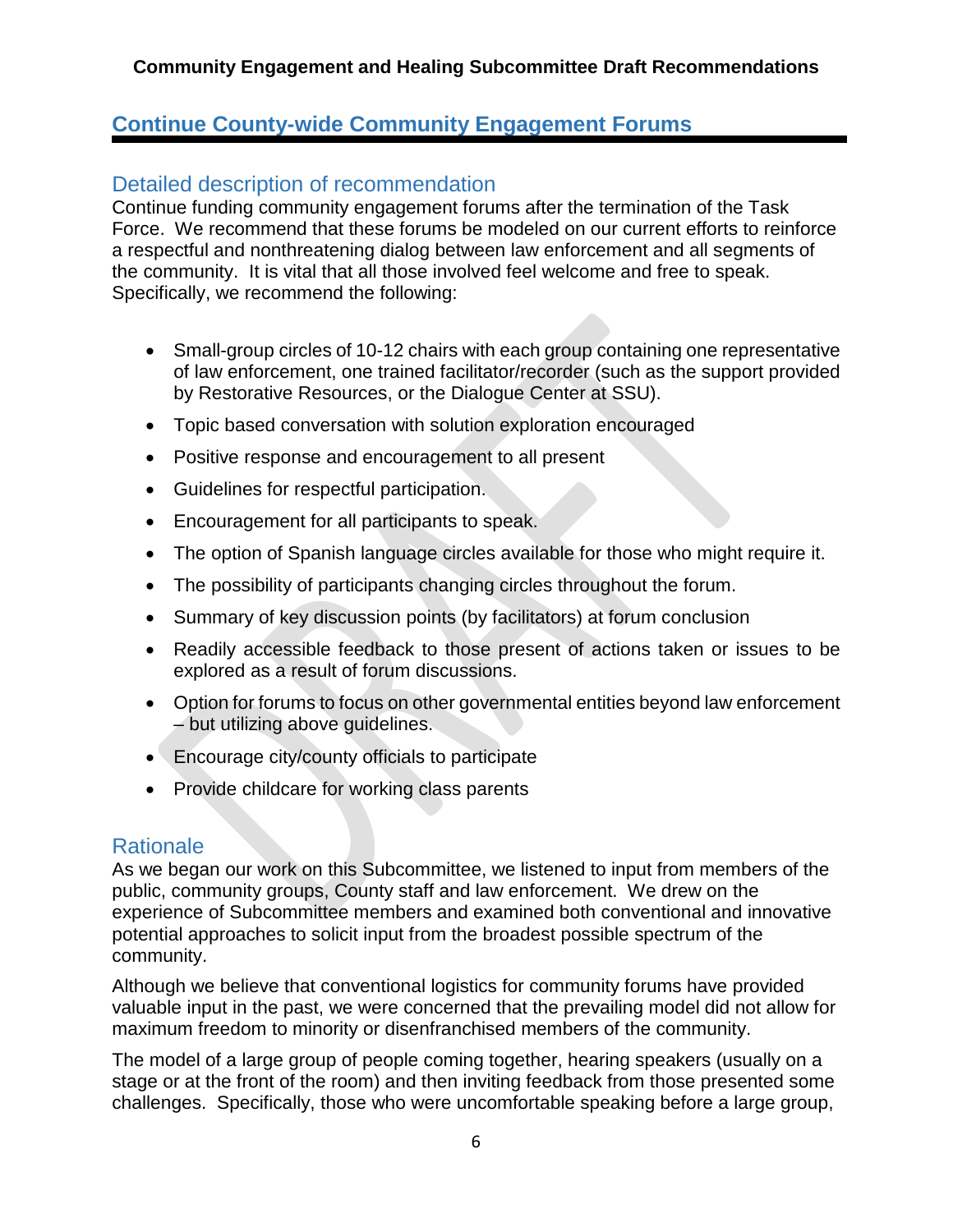possibly facing language difficulties or fear of being identified were often left without an opportunity to have their opinions be heard.

We also faced the daunting task of opening a dialogue between law enforcement and segments of the community who were often fearful, angry and frequently unwilling to challenge or question law enforcement in the environment of a formal hearing/forum.

As we discussed our various options, we soon discovered that our major goal was (to the greatest extent possible) to break down existing stereotypes about law enforcement and to encourage one-on-one dialogue from one member of the community to another. This led us to the above-described circle format which has proven to be successful across a wide spectrum of participants ranging from students to senior citizens, patrol officers to Chiefs, activists to parents.

It is our firm belief that a continuation of this type of low-key forum will help to establish and sustain a healthier relationship between community members and law enforcement – in good times and when crises arise.

These forums align with the Sonoma County Community Engagement Framework, more specifically, with Goal 1, Objectives 1 and 2, Goal 2, Objective 3 and Goal 3, objective 5.

Furthermore, these forums are in line with the current national debate regarding the increase of citizen government interaction proposed by the Deliberative Democracy Consortium (see their "Making Public Participation Legal" Compiled by the Working Group on Legal Frameworks for Public Participation October, 2013). Available at [http://www.deliberative-](http://www.deliberative-democracy.net/index.php?option=com_docman&task=cat_view&gid=45&Itemid=74)

[democracy.net/index.php?option=com\\_docman&task=cat\\_view&gid=45&Itemid=74](http://www.deliberative-democracy.net/index.php?option=com_docman&task=cat_view&gid=45&Itemid=74)

Resources needed Pending.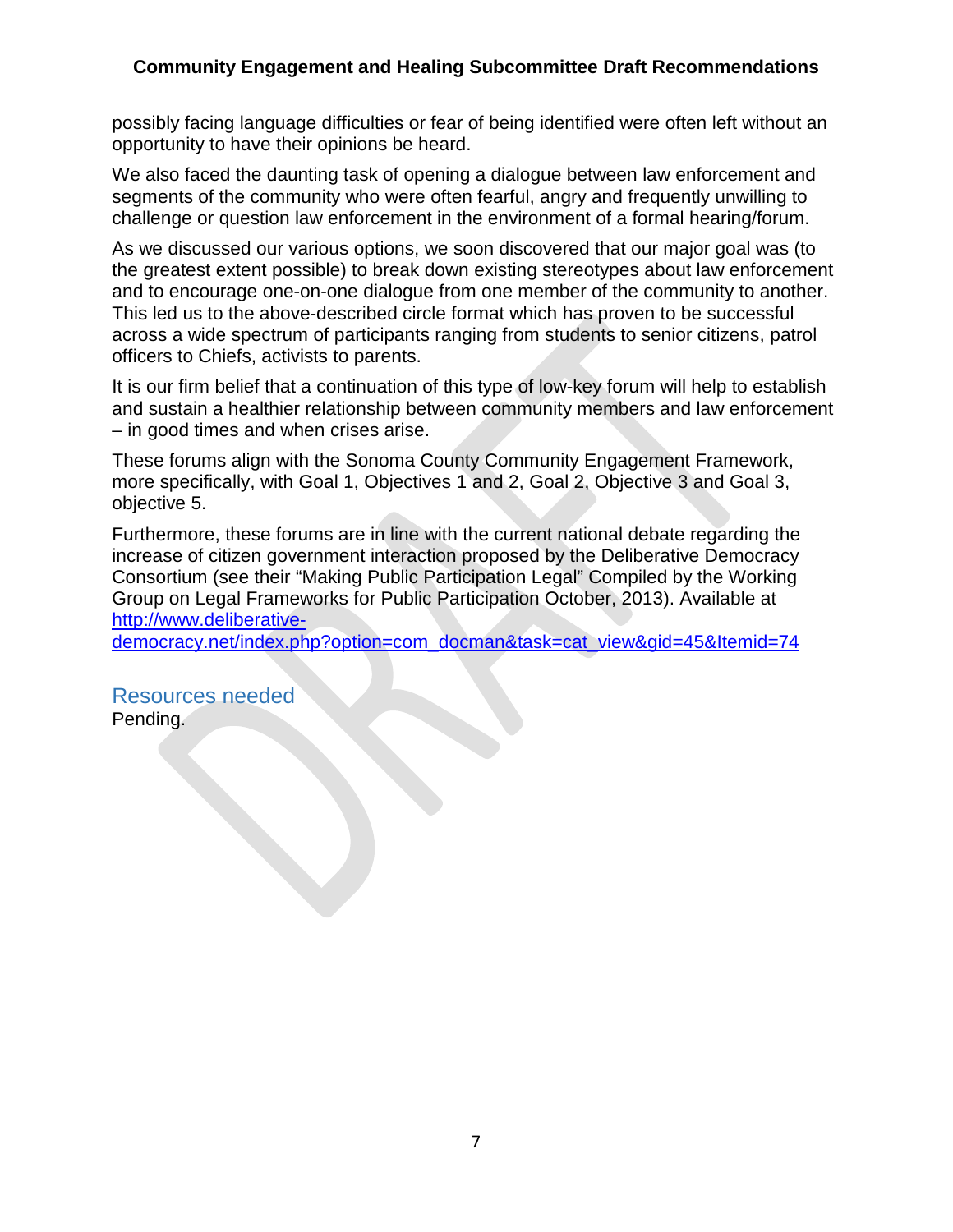### Timeline/implementation recommendation

The existing guidelines (and the active participation of County staff in the forums held to date) make it possible for ongoing forums to begin at any time. The one key element to be determined is the selection of the County agency/department to be charged with implementation. The Subcommittee believes that the most viable resource is a Neighborhood Services Unit, which could be embedded in the County Administrator's Office as a function of Community and Government Affairs Section, and designed to further increase access to information, resources, and civic processes for the diverse groups and individuals in each of our neighborhoods. The Neighborhood Services Unit would provide administrative and strategic direction, coordinate the efforts of, and establish accountability for action and communication to the Board and the community. The Office would oversee a community ambassador network, support the organization of neighborhood residents, ensure effective engagement between those residents and government, and establish funding sources to produce neighborhood grant programs addressing community-identified priorities. This would include the creation of a specific classification responsible for leading and coordinating community engagement efforts, as outlined in Objective 6, Action 17 in the Community Engagement Framework. (Attachment 3, page 3)

### Outcomes/Performance indicator(s)

The basic nature of these forums makes the provision of specific metrics challenging. In the short term, the overriding goal is to continually "*take the pulse of the community"* and to potentially revise anticipated or planned actions accordingly. In the long term, we believe there will be measurable metrics in the areas of satisfaction with law enforcement/county department, a lowering of complaints, and the movement towards an inclusive community who are (more) satisfied that their voices are being heard.

### Additional considerations/alternatives explored

Seeking input from the community is a vital and critical element of successful government. While there is no one model which fits every situation, it is our collective opinion that the key factor is to explore every possible alternative to include all of the voices that need to be heard. Some ways we might additionally foster that environment include:

Encouraging various CBOs and local activist groups to join in sponsorship of future forums.

Consider holding regular *"media forums"* on local radio outlets.

Organizing avenues to solicit input through social media.

Working with local school boards/youth organizations to create classroom based discussions on community issues.

Reaching out to local faith-based organizations to solicit congregation input.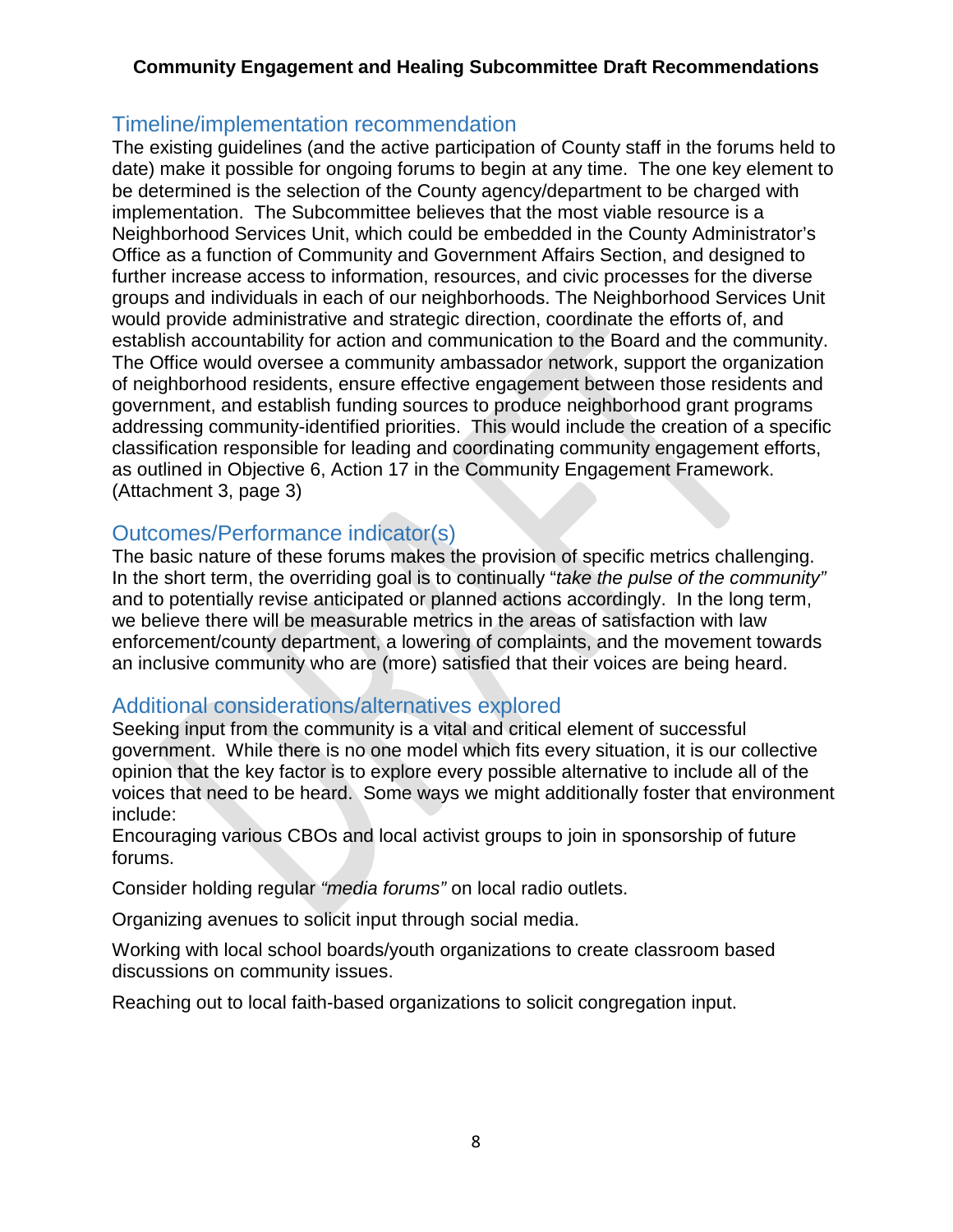### **Pilot Mural Program in Roseland**

### Recommendation

First to implement a much-needed pilot public art program in Roseland, a neighborhood that is in need of the healing that public art can bring to a community. Secondly, expand the program to other underserved areas identified in the 2014 Portrait of Sonoma County. Such a program will support the healing of the community by tapping into the great and diverse cultural resources available from these underserved areas.

### Detailed description of recommendation

- 1. Implement a two-year pilot mural program to create 12 murals, one every two months, that would be installed at sites throughout the Roseland neighborhood to promote community healing through social interaction and artistic expression.
- 2. Each mural would be designed by a selected artist in consultation with children, youth and adult members who live closest to the location of the mural to reflect a source of cultural pride in Roseland. Once thus designed it will be executed in a prescribed way so that other artists and children, youth, and adult members of the community can help execute the mural as part of a festive community event that would happen in one or two days.
- 3. Each mural would be 8' high and 16' wide and would be painted on four 4'x8' panels offsite and installed after completion at a designated site.
- 4. Twelve artists would be invited to participate and would be required to attend a training workshop that would cover the mural design and execution process.
- 5. Each artist would receive an honorarium of \$4,000.00 to design, prepare all materials and supervise the execution of the mural with the help of children, youth and adult community volunteers and other participating artists.
- 6. A calendar would be set up at the beginning with the target dates for the completion of each mural. Artists can choose the dates when they would want to design and lead the mural painting. Once the calendar is set, each artist would receive 50% of his honorarium two months before the "paint date" and the balance after installation of the mural.
- 7. In order to facilitate the painting using volunteers, the lead artist for that particular mural, with volunteer help from other artists, will prepare the panels by mounting them on the easels, sealing them, and transferring the design onto them in a way that would facilitate painting using pre-mixed acrylic paint in containers. Each lead artist would be responsible for blowing up the design and transferring it onto the panels as well as pre-mixing all paints to be used and how the mural should be executed in the prescribed period: either one day or two.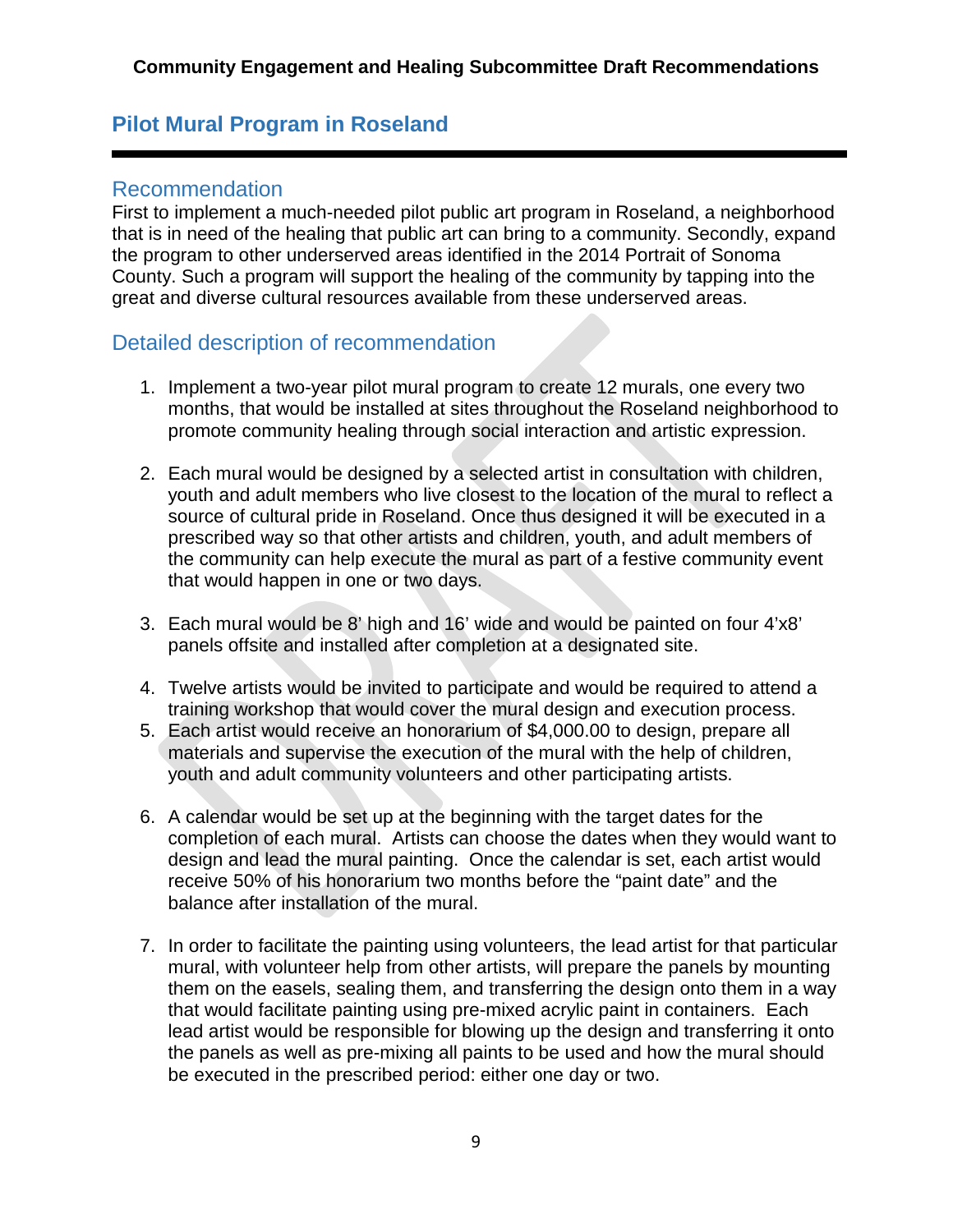- 8. After all the murals are completed, print maps of the location of the twelve murals to be available to the general public and train young people from the area docents to give tours of the murals.
- 9. After completion (two years) expand the pilot program to other underserved areas identified in the *Portrait of Sonoma* and repeat steps 1-8.

### **Rationale**

There is nothing worse than to look at a mirror and see no reflection of yourself. This is what happens to most Latino youth in Sonoma County. As noted in the Creative Sonoma Arts Action Plan **(**adopted by the Sonoma County Board of Supervisors June 24, 2014):

There is a strong but less publically visible collection of ethnically specific cultural communities and artists, including a large and diverse Hispanic population. There is limited multicultural representation in the larger arts community, although the demographic trends predict a majority Hispanic population in the county by 2040 (p.4).

As exemplified by the individual efforts of the young artist Maria de Los Angeles who bypassing the bureaucracy took the initiative to lead the healing through art at Cook Middle School, and by Mario Uribe who produced a mural of Andy Lopez, there is a critical need for artistic self-expression in the Roseland community. This critical need arises from two main sources. The driving factor is the growth of the Latino population, which is currently at almost 25% of the countywide total (an increase of almost 44% from 2000). By the year 2038, forecasts predict that Hispanics will become the largest ethnic group in the County; they are expected to become the ethnic majority with 385,807 individuals making up 51 percent of the population by 2050.

Secondly, any scholarly book that covers a complete history of the United States has ample documentation of the targeting of people of color for discrimination in education, housing, employment, and unfair treatment by law enforcement. And the consequence of this history are the lack of access to social, political, and financial capital which is reflected in the disparities found by the *2014 Portrait of Sonoma*. This project will fortify these communities not only by bringing residents together in a common project but also by creating a magnet that will attract and educate people throughout the County as well as tourists about the rich art culture in these communities.

Finally, the proposed pilot Mural Program addresses on of the top priorities established in Creative Sonoma: "An early priority for Creative Sonoma should be to expand the planning process to embrace the larger community, assessing their cultural needs and aspirations" (p. 11). It is also in alignment with the most current understanding of art as civic engagement or what Alan Brown, the well-known arts consultant, calls "creative capital." See Dr. Dennie Palmer Wolf and Dr. Steven Holochwost's article at <http://wolfbrown.com/insights/articles-and-essays/building-creative-capital>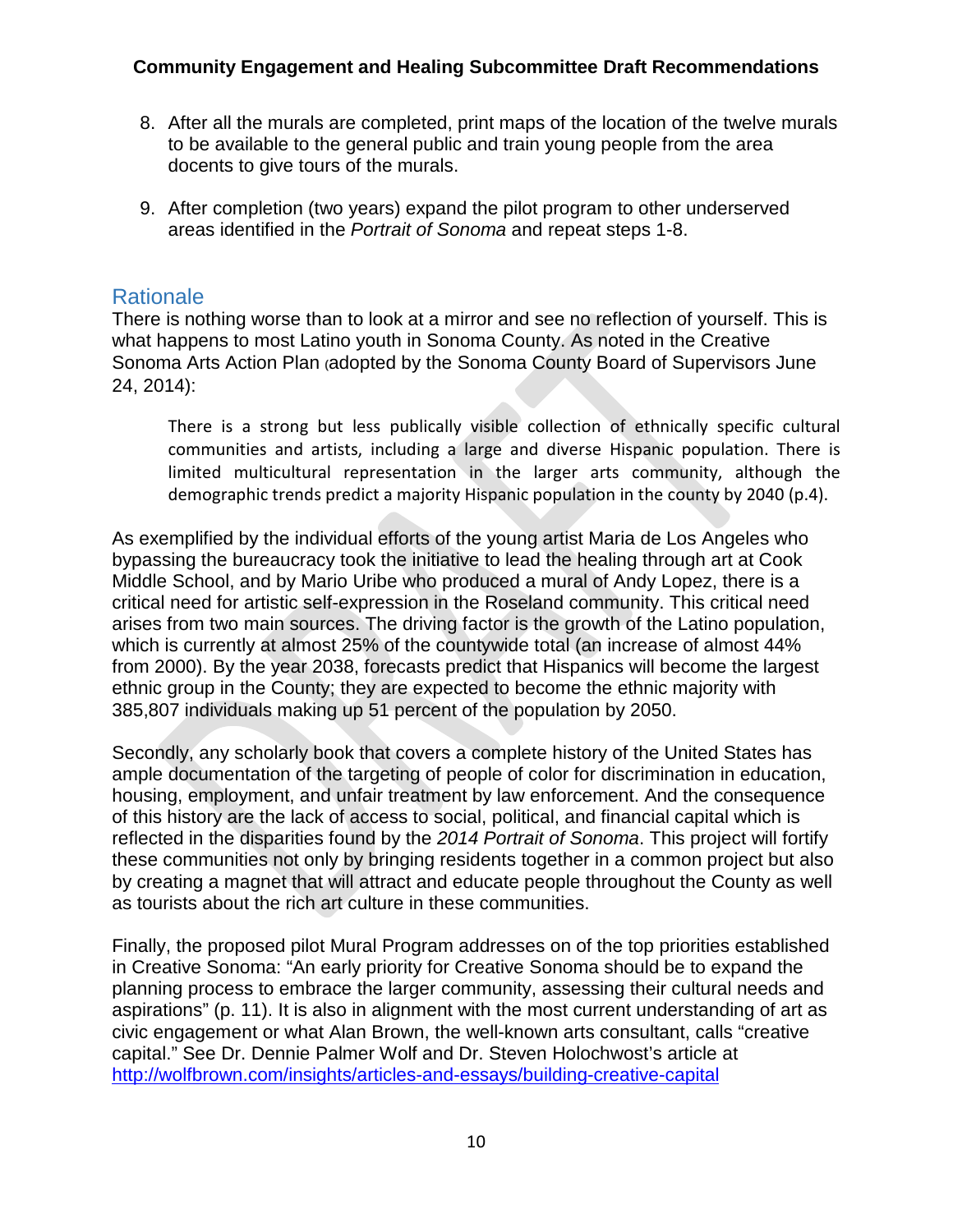### Resources needed

#### \$48,000 per year

\$96,000 for 24-month pilot project in Roseland as follows:

- \$48,000 for artist honoraria: (\$4,000 x 12 artists)
- \$48,000 for sponsoring art agency to provide all supplies & materials, administration, space, training, supervision, installation, etc.

### Timeline/implementation recommendation

This recommendation could be fully implemented within 3 months of approval.

### Outcomes/Performance indicator(s) [may also include targets]

After this two-year program is completed, maps of the twelve murals will be made available and docents can be trained to give tours of the murals. This is currently done at the Mission District in San Francisco by *Precita Eyes Muralists* <http://www.precitaeyes.org>. This pilot program should then be replicated in all underserved areas as identified in the Portrait of Sonoma County.

### Additional considerations/alternatives explored

This project would provide youth and other residents of Roseland and other underserved areas the opportunity to be docents of what would be a sort of outdoor art gallery in their own community and at the same time, it would address a real concern regarding art by Latinos (which is not necessarily "ethnic" art).

A mural project is not just about art. It is in tune with the goals of the Sonoma County Community Engagement Framework (Presented to the Board of Supervisors on December 2, 2014). As noted in an earlier draft of the document:

Community engagement describes the process of working collaboratively and through groups of people affiliated by geographic proximity, special interest, or similar situation to address issues affecting the well-being of those people. It is a powerful vehicle for bringing about environmental and behavioral changes that will improve the community and its members. It often involves partnerships and coalitions that help mobilize resources and influence systems, enhance relationships among partners, and serve as catalysts for changing policies, programs, and practices.

Community engagement embodies a two-way relationship between the County and the community. At its core, community engagement rests on the belief that government is better when it is informed by the community members it serves. (p. 2)

Effective community engagement provides the foundation for building healthy, strong, and inclusive communities. It requires strong foundations that an organization establishes, and succeeds when it is applied strategically in a way that is designed to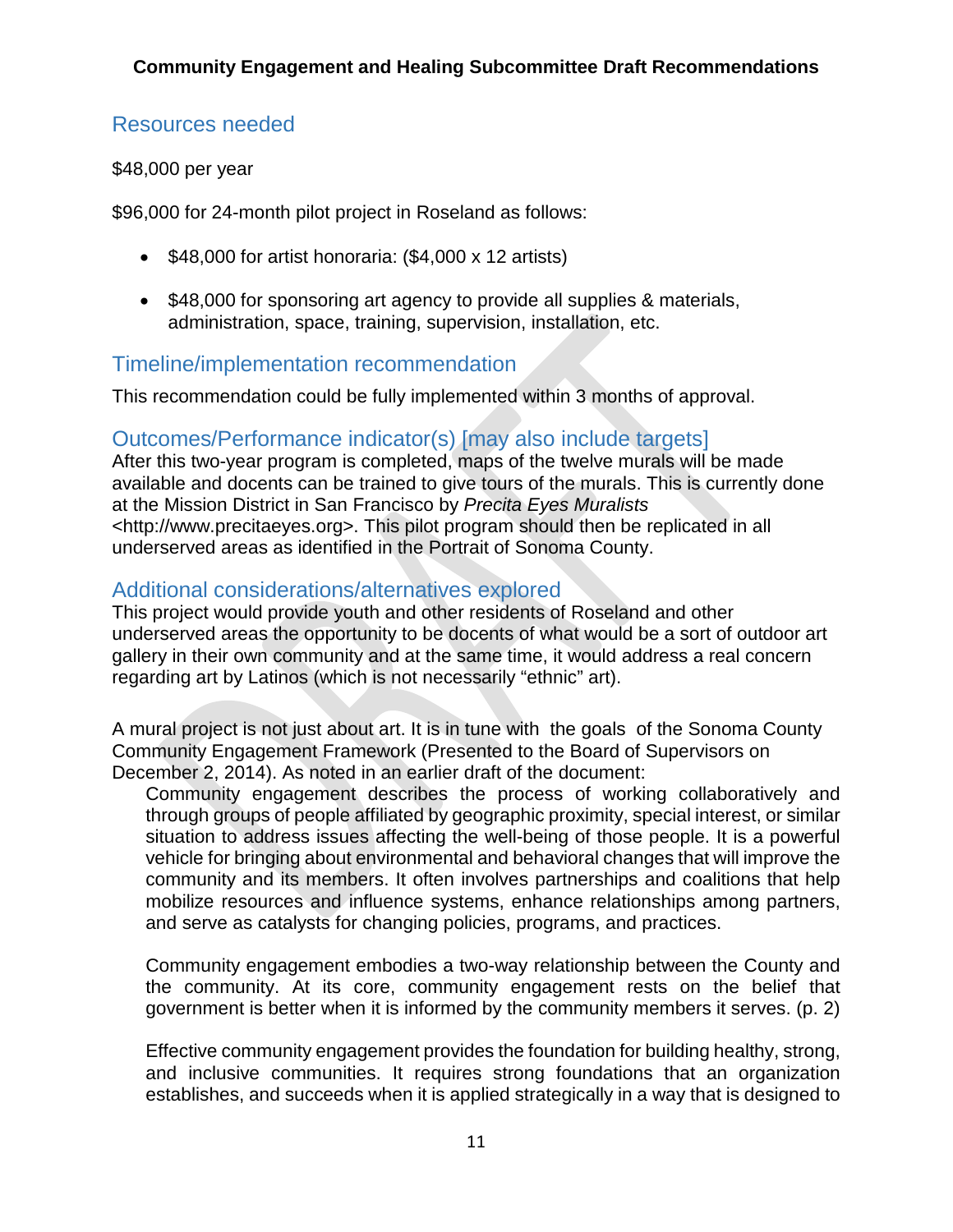help achieve specific goals. In this way, community engagement becomes integral to, rather than a simple extension of, an organization's core mission, with results that can improve community relationships, service delivery, and, ultimately, quality of life in a community.

More specifically, this recommendation overlaps with Objective 6 of said Framework: "Establish countywide infrastructure to enhance departmental capacity for and sustainability of community engagement efforts" (Attachment 3, p.3). This mural program for example would be a good source of possible community ambassadors as defined in Action 18: "Develop a cadre of community ambassadors, established throughout Sonoma Count." (Attachment 3, p.3).Community ambassadors are familiar with government operations as well as familiar with the communities in which they serve.

Last but not least, this recommendation also overlaps with the current *Creative Sonoma Arts Action Plan* Adopted by the Sonoma County Board of Supervisors for the creation of a Latino Cultural Center. Clearly, there is a need for joint public/private support of this venture. And undoubtedly this is true also for other recommendations from the task force, but *looking beyond county budget restrictions and in the spirit that led to the creation of this Task Force, it is crucial that the County Supervisors exercise their political will to convene the necessary partners to make these recommendations possible and thus make the healing of the community a reality.*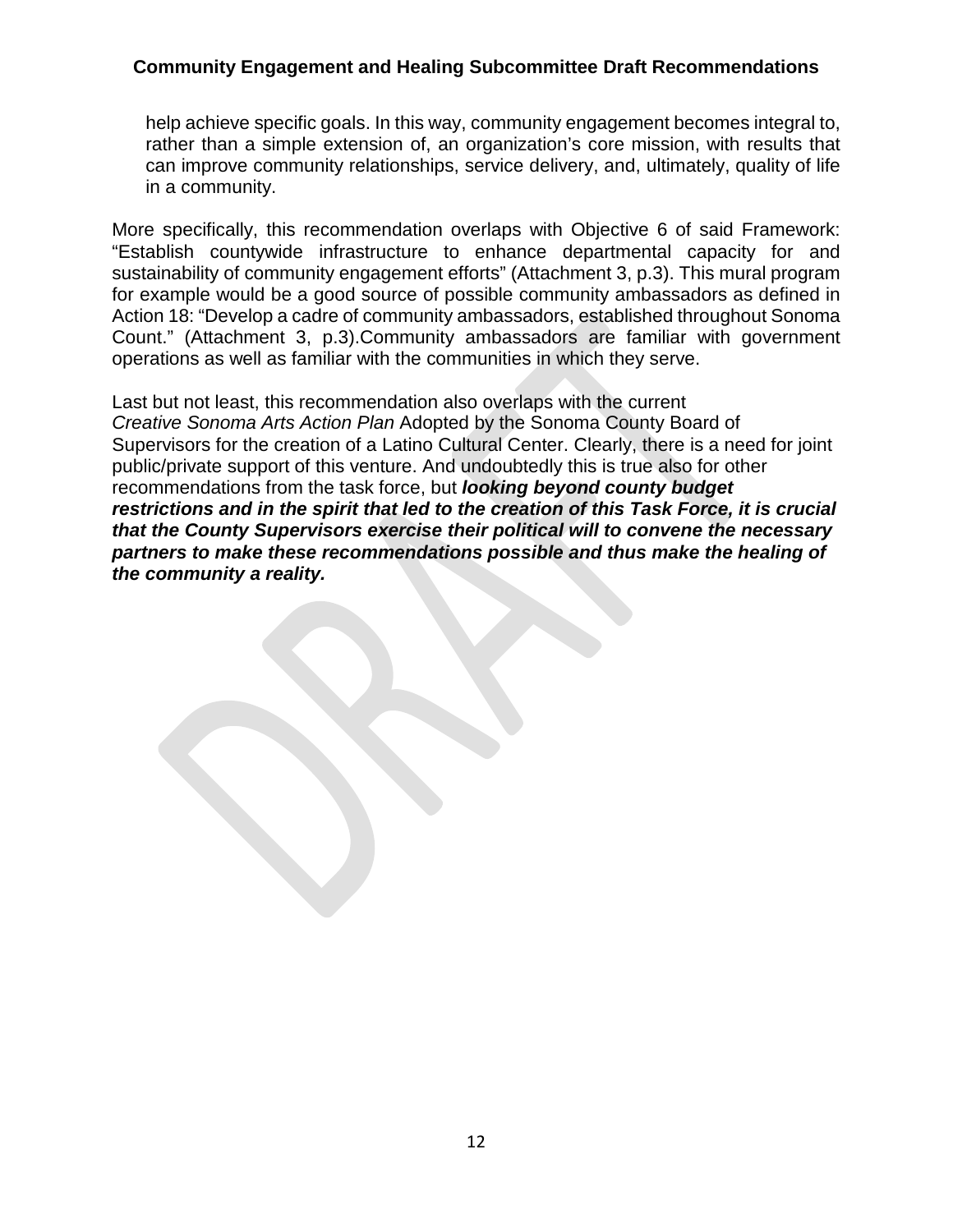### **Sonoma County Social Action Music Center**

### Recommendation

This recommendation calls for the County Supervisors to convene a series of at least three meetings to establish an ongoing Exploratory/Advisory Group, charged with exploring the feasibility of the creation of a Sonoma County Social Action Music Center that would support the expansion of Community-Based Music Programs throughout Sonoma County.

A decade long study of 30,000 students in the United States El Sistema programs showed that arts-based, after-school group activities were effective in instilling pro-civic and pro-social values, a strong locus of self-control, independence and a strong sense of self-efficacy for future goals. These after-school programs were successful in these measures because they provided roles, rules and risks.<sup>[1](#page-13-0)</sup> Community-Based Music Programs provide the opportunity to break the vicious cycle of poverty through a powerful mission of artistic excellence and access for all. They also provide a powerful alternative to gang involvement, as it appeals to students that seek an outlet for emotional expression, a place that feels like home, a sense of family, and a feeling of *power and purpose. Such programs also have an impact in juvenile detention facilities.[2](#page-13-1)*

### Detailed description of recommendation

- 1. There are two successful Community-Based music programs in existence in Sonoma County. One is the Santa Rosa Symphony's *Simply Strings Program Plan 2013-2018* at Sheppard Accelerated Elementary School, in Roseland. The other one is the Sonoma Valley Educational Foundation's, *Valley Vibes Orchestra* at El Verano Elementary School. Both of these communities have been identified by the 2014 *Portrait of Sonoma* as underserved communities, with scores of 2.98 and 5.68, respectively (compared to the highest score in the East Bennett Valley 8.47).
- 2. These two Community-Based music programs are to be commended for their truly magnificent efforts to provide an opportunity for social and academic success for a significant number of students and their families. They are an integral part of what Alan Brown, the leading researcher and management consultant in the nonprofit arts industry calls "building creative capital" and art as civic engagement." See Dr. Dennie Palmer Wolf and Dr. Steven Holochwost's article at [http://wolfbrown.com/insights/articles-and-essays/building-creative-capital.](http://wolfbrown.com/insights/articles-and-essays/building-creative-capital)

<span id="page-13-1"></span><sup>2</sup> See Dr. Dennie Palmer Wolf and Dr. Steven Holochwost's article "The Potential Impact of Strength-Based Music Programs in Juvenile Justice Settings" at [http://wolfbrown.com/insights/42-books-and-reports/518-our-voices-count-the-potential](http://wolfbrown.com/insights/42-books-and-reports/518-our-voices-count-the-potential-impact-of-strength-based-music-programs-in-juvenile-justice-settings)[impact-of-strength-based-music-programs-in-juvenile-justice-settings](http://wolfbrown.com/insights/42-books-and-reports/518-our-voices-count-the-potential-impact-of-strength-based-music-programs-in-juvenile-justice-settings)

<span id="page-13-0"></span><sup>1</sup> Uy, Michael. "Venezuela's National Music Education Program *El Sistema*: Its Interactions with Society and its Participants' Engagement in Praxis." *Music & Arts in Action,* Volume 4, Issue 1.  $\overline{a}$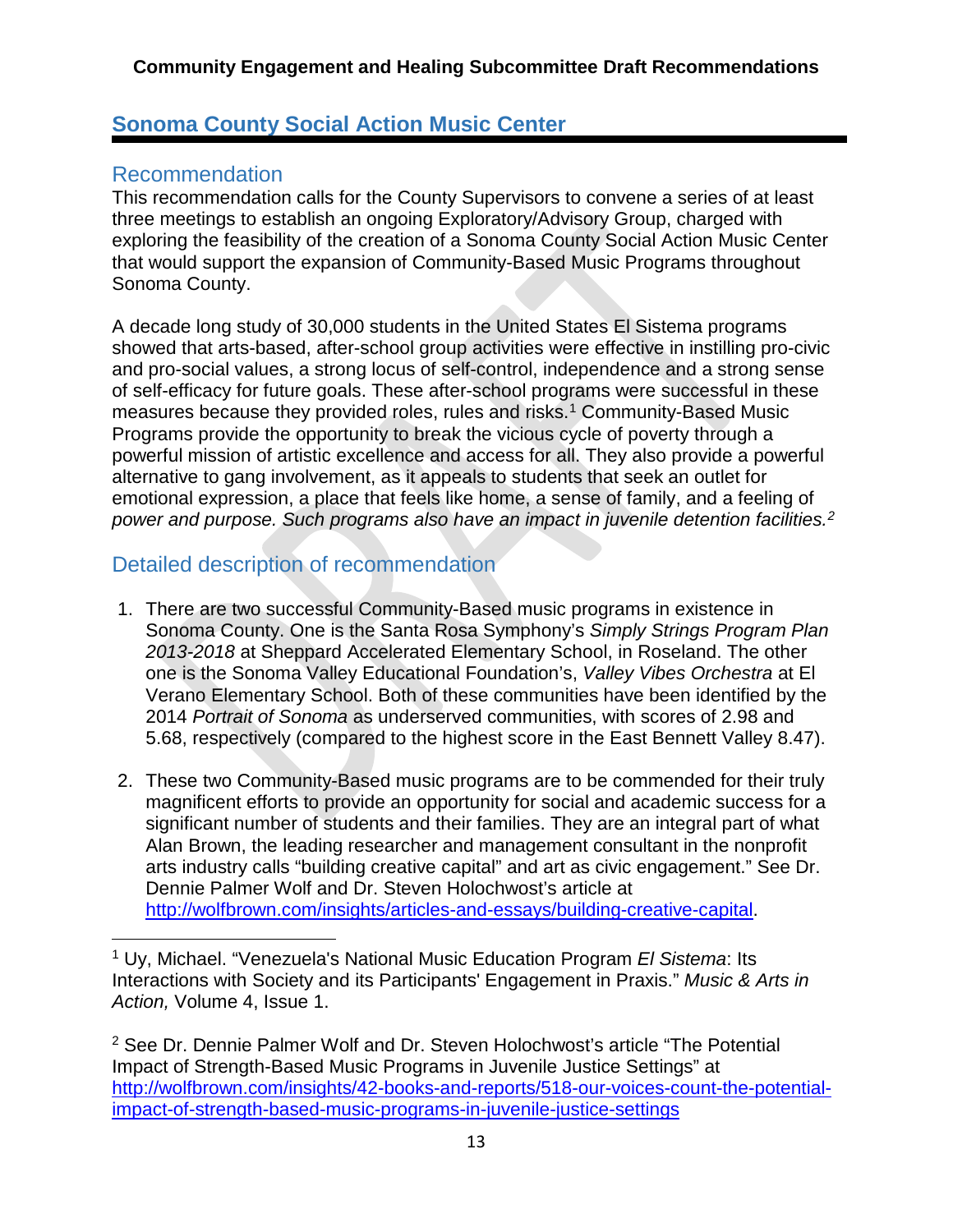Furthermore, from the perspective of the charge to the Community Healing Subcommittee, it is clear that these two music programs provide a community healing practice that needs to be replicated in the census tracts identified in the *2014 Portrait of Sonoma* that fall among the bottom scores.

A Sonoma County Social Action Music Center with a five-year plan would conceivably manage instrument inventories, hire and schedule faculty, train volunteers and work with faculty, provide facilities, book concerts, hold concerts and events, etc. Such Center would be either an existing 501c3 or a new one that emerges for that specific purpose.

- 3. A Sonoma County Social Action Music Center would support a resident Community-Based artist position to connect and support the various local programs.
- 4. A Sonoma County Social Action Music Center would host performances and workshops of Community-Based groups in the Bay Area.
- 5. A Sonoma County Social Action Music Center would showcase local Community-Based orchestras at major venues such as the Green Music Center during regular concerts, as an "opener" for symphonies and guests artists, and in side-by-side concerts with professional ensembles.
- 6. A Sonoma County Social Action Music Center would bring visiting artists to local Community-Based programs to inspire and work with local youth
- 7. A Sonoma County Social Action Music Center would play the roles of connector, host, and artistic supporter of Community-Based programs in Sonoma County and also in Northern California.
- 8. Sonoma County certainly has the potential infrastructure on which to build such a Sonoma County Social Action Music Center: there is Sonoma State University and its Green Music Center, the Santa Rosa Symphony, the Sonoma Valley Educational Foundation, the Sonoma County Philharmonic, the Sonoma County Community Foundation and many individuals, groups and agencies in Sonoma County that support Community-Based programs. To turn this potential into a reality, this recommendation calls for the Board of Supervisors to convene these institutions, individuals and agencies for at least three meetings to establish an Exploratory/Advisory Group, which will explore the feasibility for the creation of a Sonoma County Social Action Music Center to support the expansion of Community-Based Music Programs throughout Sonoma County.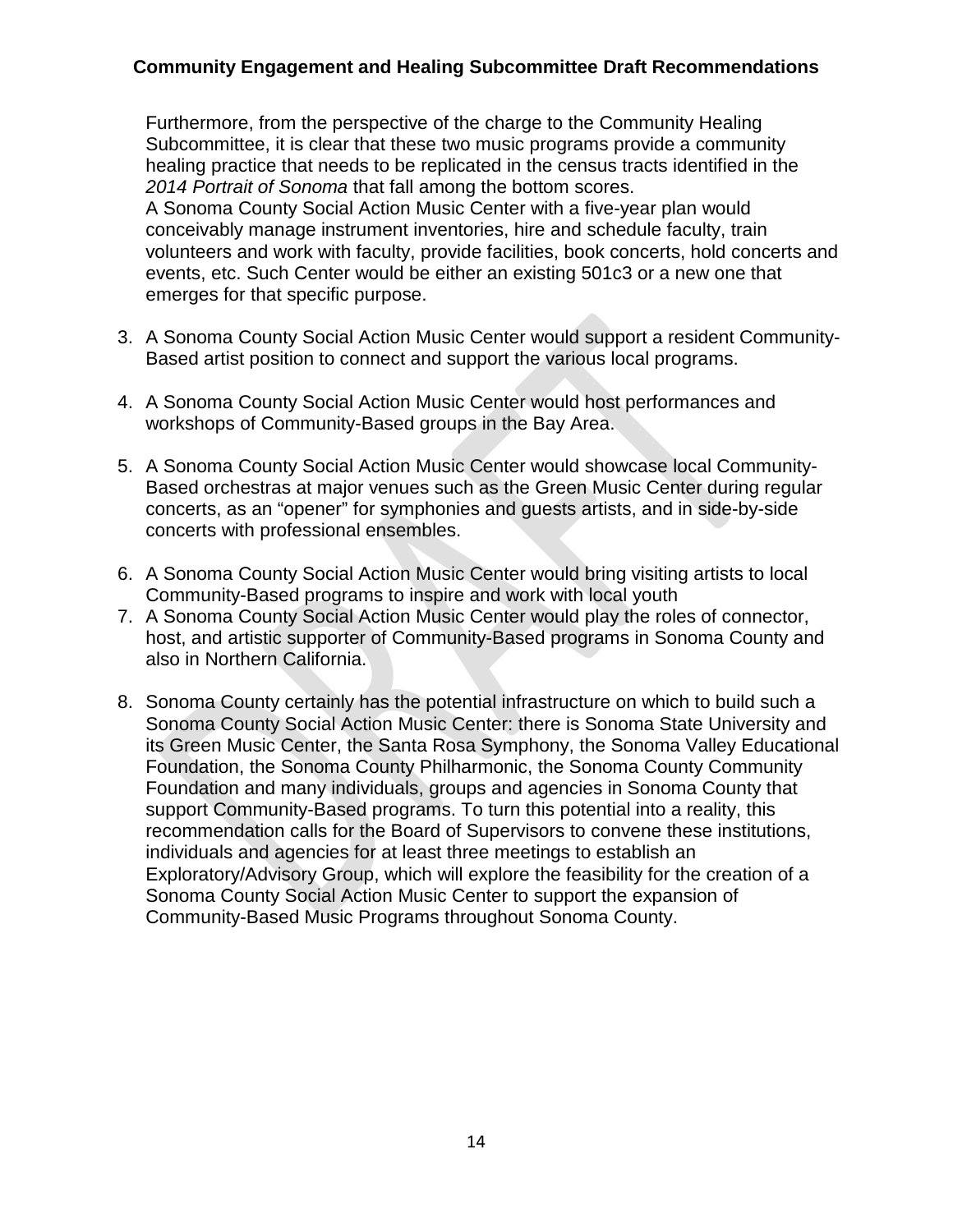### **Rationale**

While relatively new to the Bay Area, community-based music social programs patterned after the Venezuelan program *El Sistema* have a thriving local presence. Programs exist in Sonoma, Santa Rosa, San Rafael, Napa, San Francisco, Sacramento, San Pablo/Richmond area, Alameda, Daly City, San Jose, Sacramento, and Stockton.

Two programs are already well established in Sonoma County. Santa Rosa Symphony sponsors *Simply Strings* at Sheppard Elementary School in Roseland. Its 2013-2018 program plan includes 20 students per year on one of the most underserved areas of the County to reach a maximum of 100 students at the end of the five-year cycle. The average yearly cost for the entire cycle is \$75,000 beginning with 55,000 and ending with \$85,000 for a grand total of \$370,000. The Sonoma Valley Educational Foundation funds *Valley Vibes Orchestra* at El Verano Elementary School in Sonoma Valley has a similar approach and it currently includes approximately forty students and it also adds new students each year as they move up to the next grade level. *The Portrait of Sonoma* also identifies this area is as one of the most underserved areas in the County.

According to the *Portrait of Sonoma*, there are 39 areas in Sonoma County that fall under the average human development index of 5.43 in terms of education, financial status and health (as opposed to the two top ones of 8.47 and 8.35) with ten being a perfect score. Therefore, rather than recommending the funding of an additional Community-Based program at an elementary school, and in line with the *Creative Sonoma Arts Action Plan* overall recommendation to create a Local Arts Agency, it seems more logical to recommend the establishment of a Social Action Music Center to provide major support for all potential programs in the county areas identified by the Portrait of Sonoma as underserved communities.

By taking an active role in the development of Community-Based music programs in Sonoma County, the Board of Supervisors can serve as a catalyst to realize at least in part the overall recommendation of the *2014 Creative Sonoma Arts Action Plan,* adopted by the Sonoma County Board of Supervisors, and strengthen its adherence to a mission of creating transformative experiences in the arts and education, promoting active learning, and enacting cultural and economic betterment. This mission is extraordinarily well aligned with the mission of Community-Based Programs, which seeks to change the trajectory of a child's life and the trajectory of the community through intensive and accessible orchestral experiences.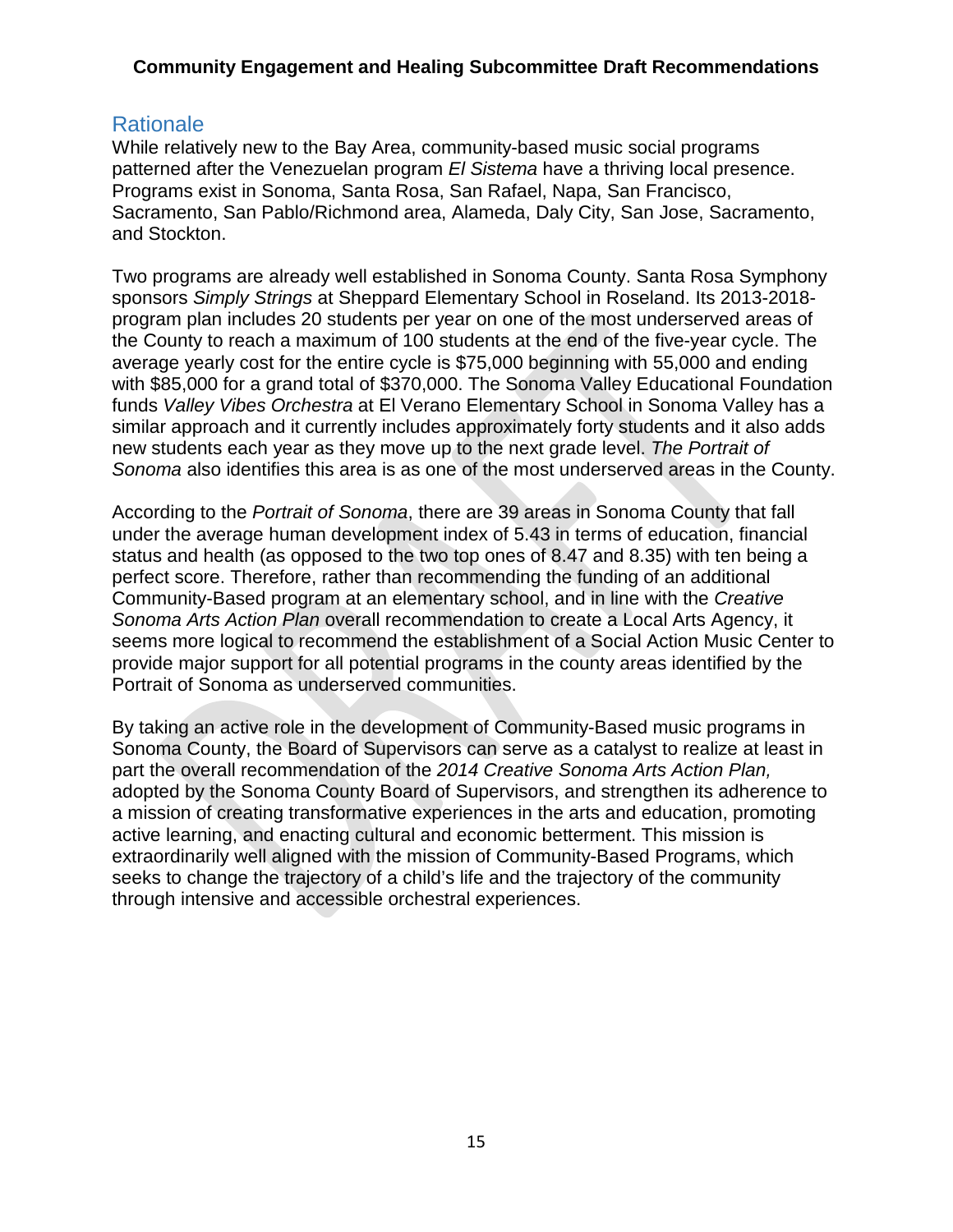### Resources needed

This is a five-year program with varying costs per year as follows:

| <b>Five-year Total</b> |         | 691,000* |
|------------------------|---------|----------|
| Year V                 | 160,000 |          |
| Year IV                | 145,000 |          |
| Year III               | 130,000 |          |
| Year II                | 123,000 |          |
| Year I                 | 133,000 |          |

### Specific budget

| 160,000<br>'ear V                                      |                           |                           |                             |                            |                            |
|--------------------------------------------------------|---------------------------|---------------------------|-----------------------------|----------------------------|----------------------------|
| 691,000*<br>ive-year Total                             |                           |                           |                             |                            |                            |
| pecific budget                                         |                           |                           |                             |                            |                            |
| <b>County Music Education Center</b><br><b>REVENUE</b> | <b>YEAR</b><br><b>ONE</b> | <b>YEAR</b><br><b>TWO</b> | <b>YEAR</b><br><b>THREE</b> | <b>YEAR</b><br><b>FOUR</b> | <b>YEAR</b><br><b>FIVE</b> |
| Government                                             | 133000                    | 90000                     | 75000                       | 60000                      | 50000                      |
| Foundation                                             |                           | 10000                     | 20000                       | 30000                      | 40000                      |
| <b>Individual Gifts</b>                                |                           | 5000                      | 10000                       | 15000                      | 20000                      |
| Corporate/Business sponsorships                        |                           | 10000                     | 15000                       | 20000                      | 25000                      |
| Events                                                 |                           | 3000                      | 3500                        | 4000                       | 4500                       |
| <b>Ticket Sales</b>                                    |                           | 500                       | 500                         | 500                        | 500                        |
| In Kind/ Partnerships                                  |                           | 10000                     | 15000                       | 20000                      | 20000                      |
|                                                        |                           |                           |                             |                            |                            |
|                                                        |                           |                           |                             |                            |                            |
|                                                        |                           | 128500                    | 139000                      | 149500                     | 160000                     |
| <b>EXPENSE</b>                                         |                           |                           |                             |                            |                            |
| Administration                                         | 55000                     | 55000                     | 60000                       | 63000                      | 75000                      |
| Faculty                                                | 40000                     | 40000                     | 45000                       | 52000                      | 55000                      |
| <b>Benefits</b>                                        | 8000                      | 8000                      | 8000                        | 8000                       | 8000                       |
| Insurance/etc.                                         | 2000                      | 2000                      | 2000                        | 2000                       | 2000                       |
| <b>Facilities rental</b>                               | 10000                     | 10000                     | 10000                       | 15000                      | 15000                      |
| Office supplies                                        | 1500                      | 1500                      | 1500                        | 1500                       | 1500                       |
| <b>Classroom Supplies</b>                              | 1000                      | 1000                      | 1000                        | 1000                       | 1000                       |
| Instrument repair/maintenance                          | 500                       | 500                       | 500                         | 500                        | 500                        |
| <b>ASSETS</b>                                          |                           |                           |                             |                            |                            |
| Instruments                                            | 15000                     | 5000                      | 2000                        | 2000                       | 2000                       |

\* Actual figures may vary depending on the level of in-kind donations to the program.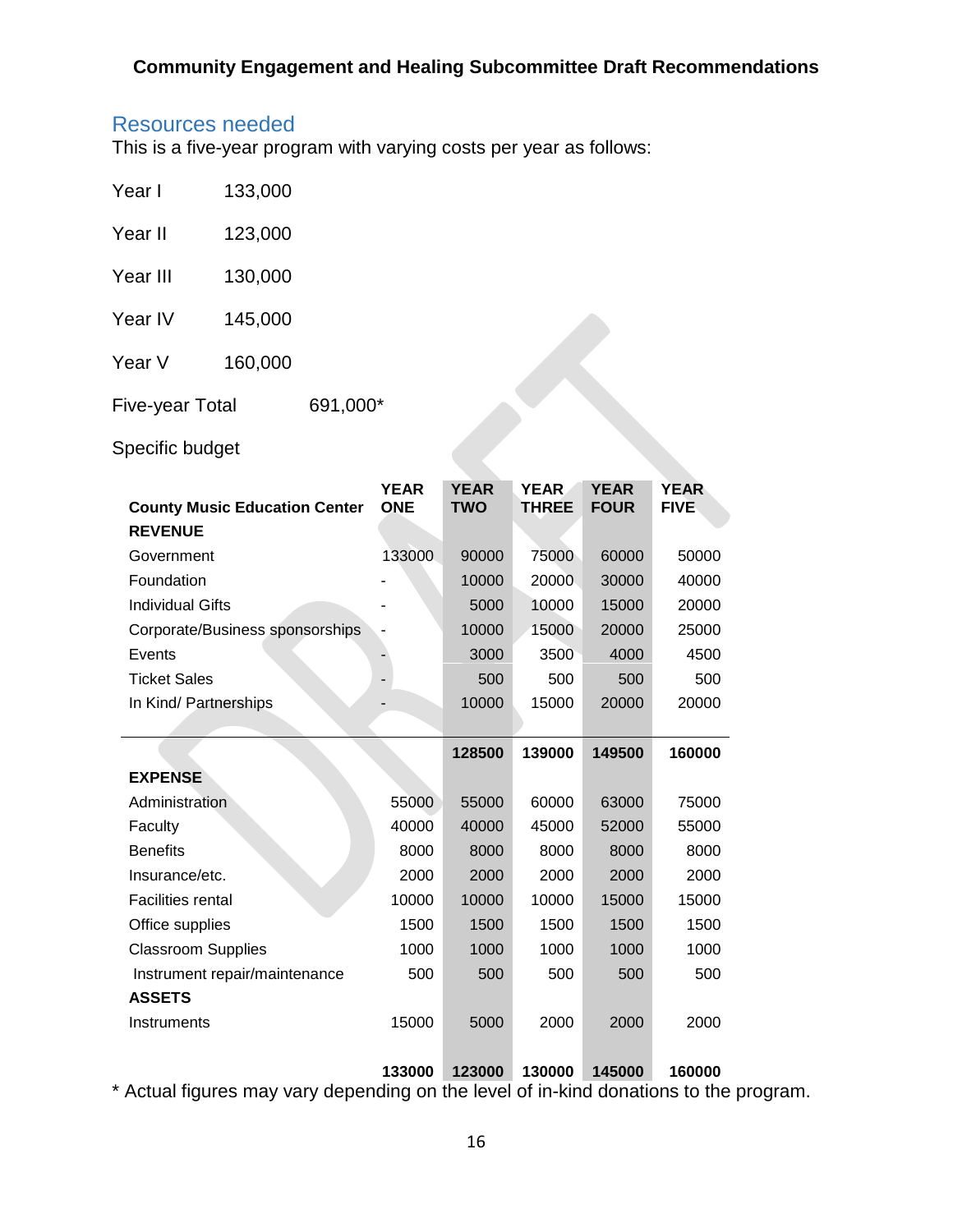### Timeline/implementation recommendation

This recommendation requires first the convening of a group of stakeholders that include Sonoma State University and its Green Music Center, the Santa Rosa Symphony, the Sonoma Valley Educational Foundation, the Sonoma County Philharmonic and the many individuals, groups and agencies in Sonoma County that support Community-Based Programs. This should be done at the earliest convenience for the Sonoma County Board of Supervisors and the County staff but no later than June 2014.

### Outcomes/Performance indicator(s) [may also include targets]

A Sonoma County Social Action Music Center would lead to the proliferation of Community-Based Music Programs in the underserved areas of the county. As stated in the proposal from the Santa Rosa Symphony Association, "Integrating Carnegie Hall's Link Up with Simply Strings," there are many beneficial outcomes from such Community-Based Music Programs:

Through the intensive study of music, qualifying students are likely to overcome significant barriers, including: low self-esteem; high school dropout rates; lack of a sense of purpose, proper role modeling and ability to focus; among others. All these debilitating issues are addressed and often greatly diminished through daily quality music education.

More specifically this document notes that programs such as *Simply Strings* are effective in:

- Raising school retention, literacy and academic performance.
- Preventing gang and juvenile delinguency.
- Programs like *Simply Strings* provide valuable on-the-job training to teachers and work experience to student mentors.

### Additional considerations/alternatives explored

Though many individual contacts have been made during the past few months, we may not have the time to meet with all of the key people in order to hold such a meeting before the final deadline for the recommendations to be sent to the Board of Supervisors.

This recommendation also overlaps with some aspects of the *Creative Sonoma Arts Action Plan*, which was adopted by the Sonoma County Board of Supervisors. Clearly, there is a need for joint public/private support of this venture. And undoubtedly this is true also for other recommendations from the task force, but *looking beyond county budget restrictions and in the spirit that led to the creation of this Task Force, it is crucial that the County Supervisors exercise their political will to convene the necessary partners to make these recommendations possible and thus make the healing of the community a reality.*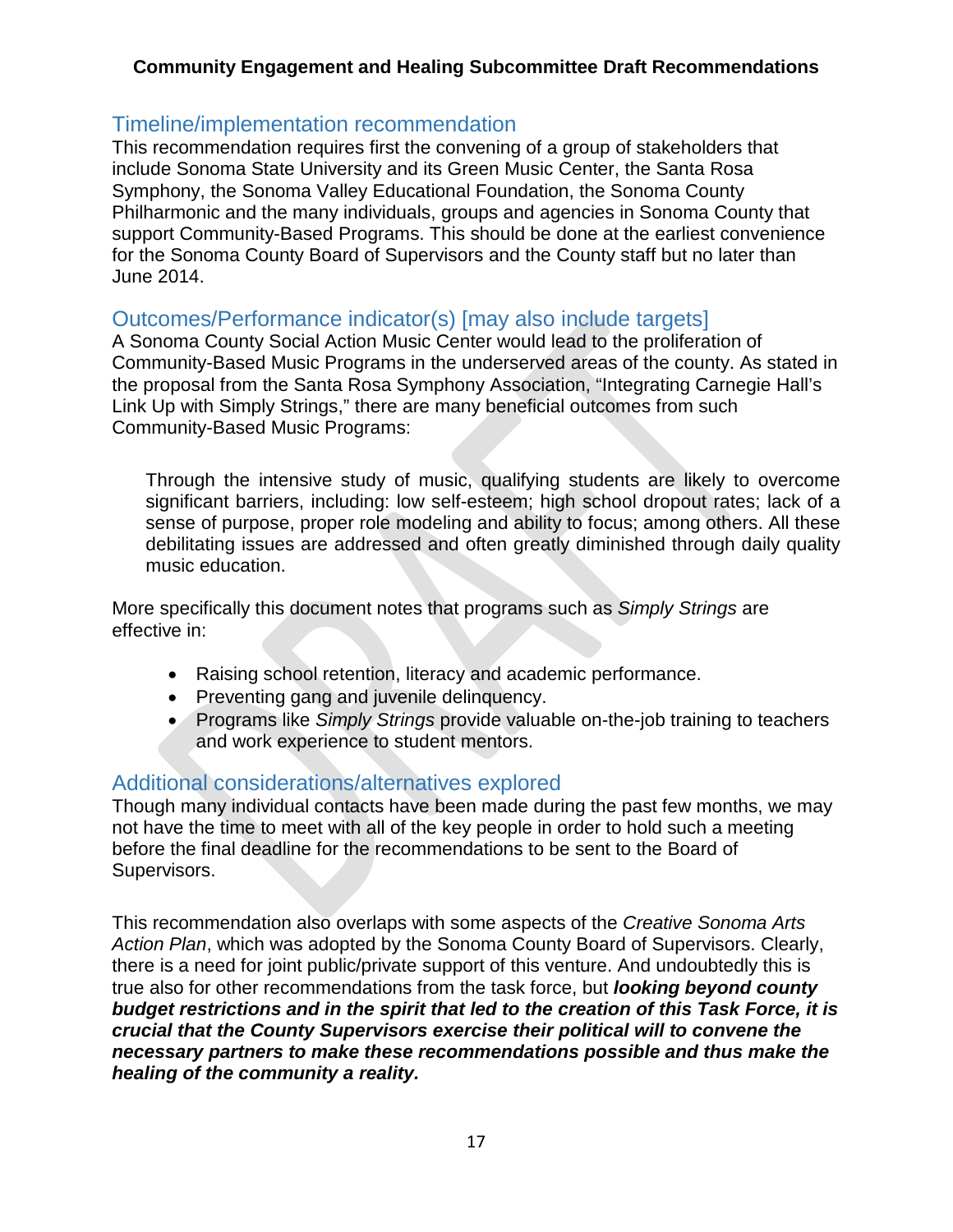**Partial List of Potential Stakeholders to be convened as an Exploratory/Advisory Group for the creation of a Social Action Music Center in Sonoma County. They may have been recommended or have expressed an interest in community-based music programs.**

#### **Sonoma County Supervisors**

Susan Gorin, First District David Rabbitt, Second District Shirlee Zane, Third District James Gore (elect), Fourth District Efren Carrillo, Fifth District

#### **Individuals**

Timothy Rodrigues, Supporter of *El Sistema* Lisa Hauge, Interested in El Sistema Anne Fitzgerald, Listening Community Chair

#### **Sonoma County Community Foundation**

Miguel Ruelas, Director of Philanthropic Advising Karin Demarest, Vice President for Programs

#### **Sonoma Valley**

Anne Case, Music teacher at El Verano and advocate for *El Sistema* Laura Zimmerman, Executive director of the Sonoma Valley Education Foundation Maité Iturri, Principal of El Verano Leta Davis, Teacher and early proponent of bringing *El Sistema* to Sonoma Louann Carlomagno, Superintendent of the Sonoma Valley Unified School District

#### **Santa Rosa Symphony**

Alan Silow, Executive Director of the Symphony Alan Mason, Board of Directors of the SR Symphony Christina Penrose, Santa Rosa Symphony, Community Liaison Sara Woodfield, incoming President of the SR Symphony, was present at the *Los Cien* luncheon. Susan Dzieza, Board of Directors of the SR Symphony Pam Chanter, Past president and Former Board of Directors of the SR Symphony

#### **Sonoma County Philharmonic**

Norman Gamboa, conductor Brian Lloyd

#### **Roseland School District**

Gail Ahlas, Former Superintendent/Consultant Amy Jones, Kerr-Superintendent

#### **Santa Rosa School District**

Socorro Shiels, Superintendent Mark Wardlaw, Music Teacher Santa Rosa High School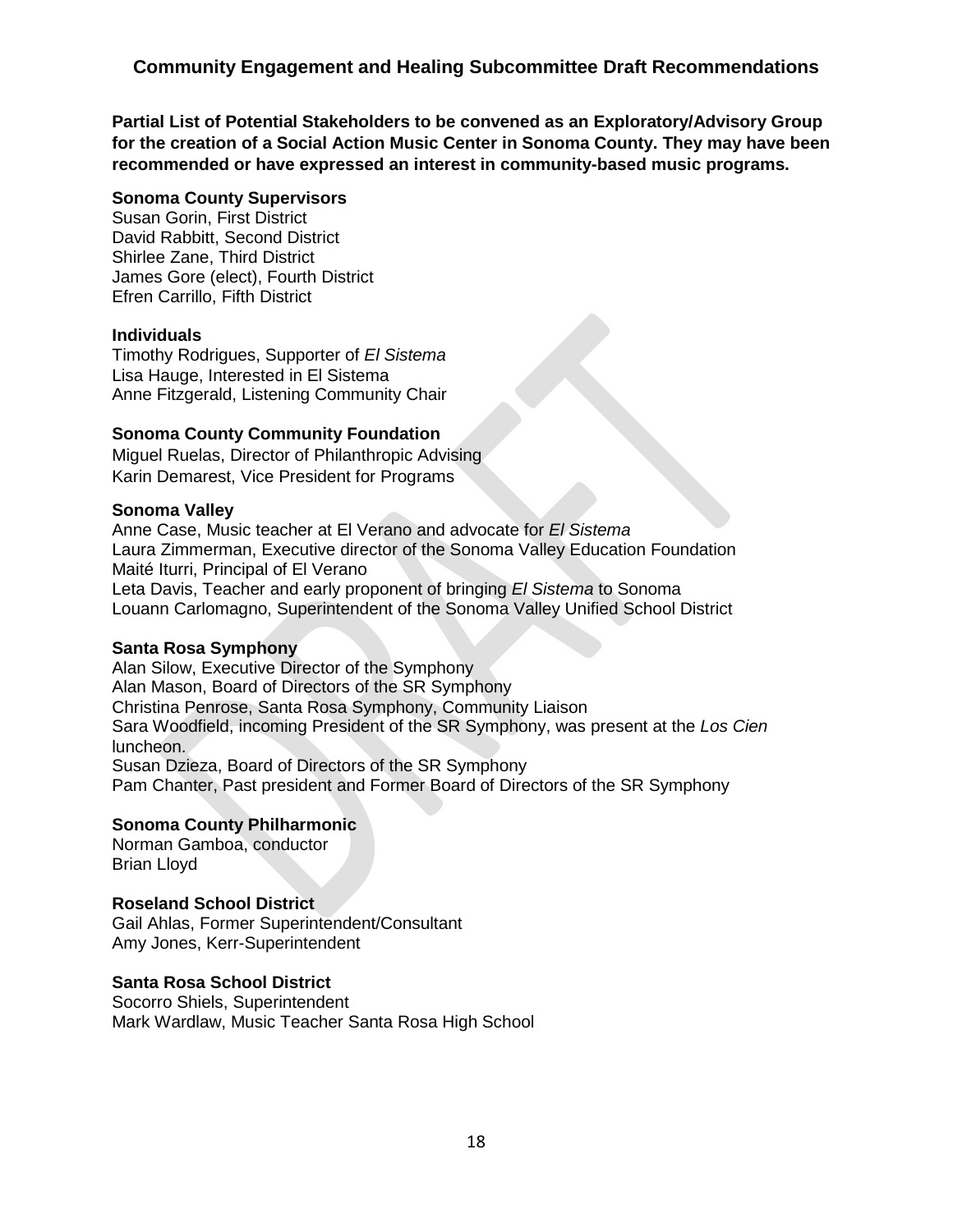#### **Sonoma State University**

Thaine Stearns, Arts and Humanities Dean Larry Furukawa-Schlereth and Zarin Mehta, GMC Co-executive Directors Brian Wilson, Chair Music Department Andy Collingwood, Music Professor Francisco H. Vázquez, Hutchins Institute for Public Policy Studies and Community Action, Sonoma State University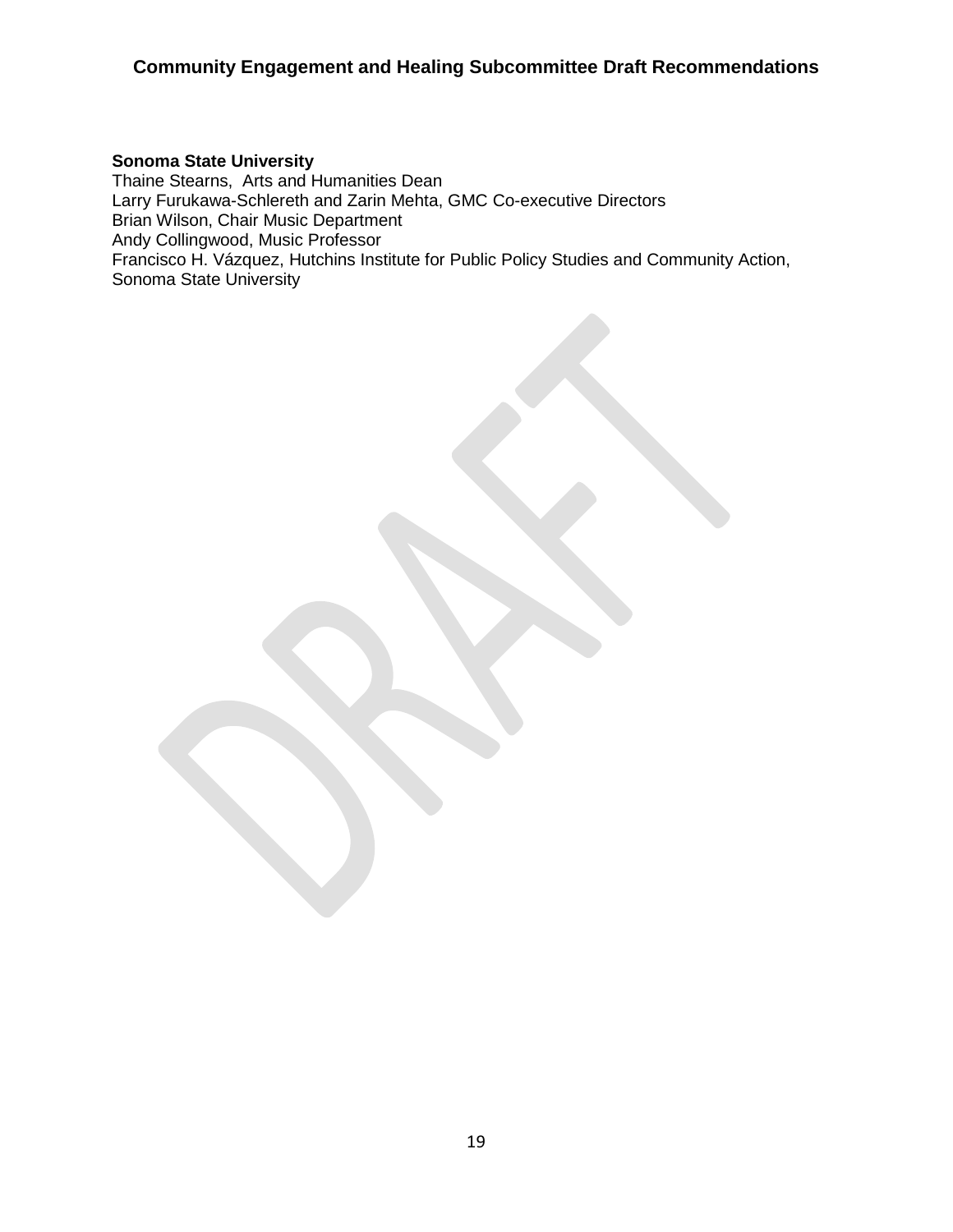### **Student Congress Recommendation**

### Recommendation

The Student Congress is a youth-centered network and leadership program that allows for the reporting, distribution, and collection of critical information regarding social, health, financial, and academic capital. This is because the everyday life experiences of middle and high school students are unique: they take place in a matrix that reaches into their homes and family members, schools, employment, sports, businesses, law enforcement, street gangs, and the criminal justice system. As a source of prestige and power, SC is not only a viable alternative to joining a gang but also a pipeline to civic engagement in student and in local government.

### Detailed description of recommendation

- 1. The Student Congress is open to all students. Because of the critical need of specific demographic and cultural groups that lack significant representation in existing youth programs, the Congress may consist of representatives of particular ethnic or cultural groups. The Student Congress consists of four parts: The Student Congress , the Congressional Staff, the Congressional Club at each participating Junior or High School campus, and an SC Coordinator.
- 2. **The Student Congress** consists of one female and one male student with both representing their high school or junior high school. And ideal group would be 30 to 36 students representing 15 to 18 schools. Including their female and male alternates the total would be 60 to 72 students.
	- 2.1.Congress students meet at Sonoma State University one Saturday per month for ten months where they share their experiential knowledge and a civic engagement curriculum regarding the challenges and the assets they encounter as they strive for an education. At these meetings they also learn how to address issues through policy, and how to utilize human and financial resources that are available to them at their school, city, county or private sources.
	- 2.2.In addition to the curriculum, the information they will get ranges from college and vocational opportunities, to physical, emotional, environmental, and financial health through the building of social and financial capital. They will be exposed to discussions regarding environmental, social and political economy, local and global issues. Or any other issue they themselves identify.
	- 2.3.Congress students are encouraged to run for student body offices in their respective campuses, to come up with their own projects, to define the issues they want to address, the activities they want to be involved in, to document information that can be useful in the making of policies at the school, district, city or county level. In this respect, the objective is to build a leadership pipeline for young people to fill in positions in public, non-profit and private agencies that are in need of representatives from underserved population.
	- 2.4.At the end of the school year there is a Graduation Ceremony for SC students during the Annual Leadership Conference that is open to all students, parents, teachers, professional and business people to hold Socratic dialogues on the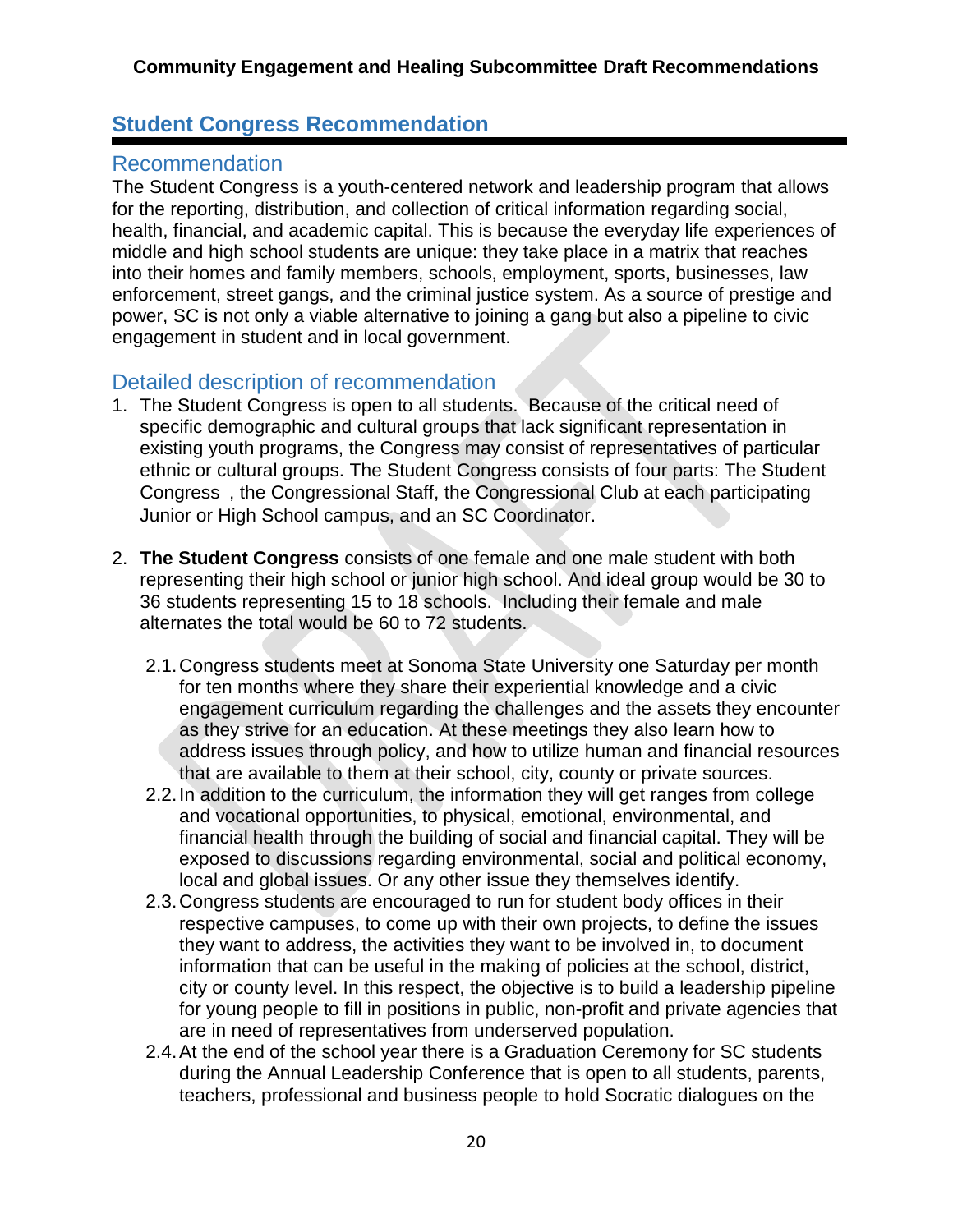challenges and possible solutions. Students get a diploma, an SC pin and 2 units of college credit.

3. **The Congressional Staff** is made up of college students, members of the community, professionals, political and business leaders, parents, and teachers dedicated to support the school of their choice. This support may be in the form of guest speakers, mentors, fundraising, job shadowing, depending on the particular needs of the students. At the end of the year the Congressional Staff participates in the organization or Socratic seminars held at the annual Leadership Conference at Sonoma State University.

Duties for members of Congressional Staff:

- a. Commit to work with a particular middle or high school in any capacity that your time allows.
- b. Liaison with community agencies that may collaborate with the SC.
- c. Assist with the coordination of the speaker series for congressional meetings.
- d. Tutoring or mentoring individual congress students.
- e. Arranging for job shadowing for congress students.
- f. Helping to establish liaisons with elected officials.
- g. Assisting with the monthly congressional Saturday meetings.
- h. Addressing the student congress as one of the speakers.
- i. Participating at a particular high school: seminar discussion, supporting students' projects, etc.
- j. Networking with other organizations to determine where we can maximize each other's activities.
- k. Keeping everyone informed of possible activities that may benefit the SC.
- l. Assisting with the Annual Leadership Conference.
- m. Assisting with the graduation ceremony.
- n. Develop a plan to create an Educational Foundation like the one that supports Elsie Allen.
- 4. The SC Coordinator and the Congressional Staff support the Congress students in the establishment and maintenance of **Congressional Clubs** at their respective schools. These SC clubs would extend the outreach and the flow of information to a considerable number of student body members at each school.

4.1 The Congress students would take the knowledge and information they acquire at the monthly Congressional Meetings at Sonoma State and disseminate it to other students via their club meetings, guest speakers, and other school-wide events and activities.

4.2 In the opposite direction they would also bring knowledge to the Congress about the status and challenges of their classmates thus providing a sort of ongoing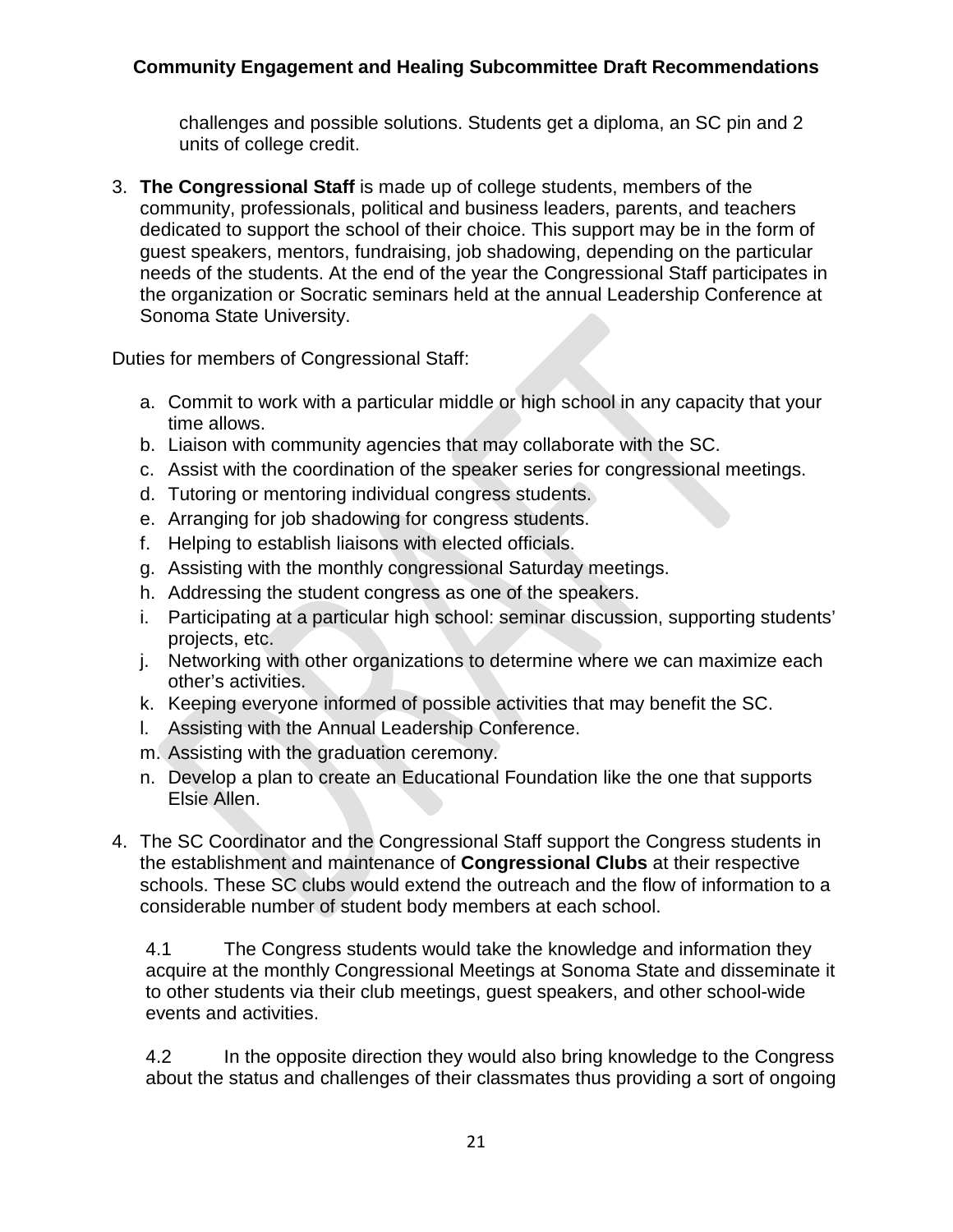research and evaluation of community needs that may be useful to a variety of policy makers in the County.

- 5. **A full time SC Coordinator** carries out the following duties:
	- a. Establish contact with middle and high schools to recruit students.
	- b. Organize schedule for seminar discussions at the various schools.
	- c. Coordinate the logistics of scheduling meetings, speakers, and meeting rooms at SSU, field trips, attendance of Congress Students to conferences, etc.
	- d. Support the Congress Students in their organizing and running of the SC clubs at each of the participating schools.
	- e. Collect materials from college faculty and other members of the Congressional Staff for discussion at Congressional meetings and at SC Club meetings.
	- f. Organize leadership and community organizing trainings and field trips.
	- g. Mentor and coach student leaders.
	- h. Maintain records of contacts with schools and pertinent information that will facilitate future follow up of potential SC candidates.
	- i. Develop and maintain contact with professional and other community people that support the Student Congress activities, especially potential donors and presenters.
	- j. Organize Congress Meetings at Sonoma State and maintain records of these meetings for the members of the Congress.
	- k. Organize a Leadership Conference at the end of the school (April or May)
	- l. Develop and implement a fundraising plan that will sustain the work.

### **Rationale**

As noted in 2013 report by the California Department of Finance California's (and by implication Sonoma County's) future will depend largely on the status of today's youth. Within the youth population it is worth noting that in a few years, underserved youth (mostly Latino) will be the largest ethnic group enrolled in the Sonoma County Schools, with students of color already representing more than 50%. They will become our administrators, service workers, teachers, counselors, activists, entrepreneurs and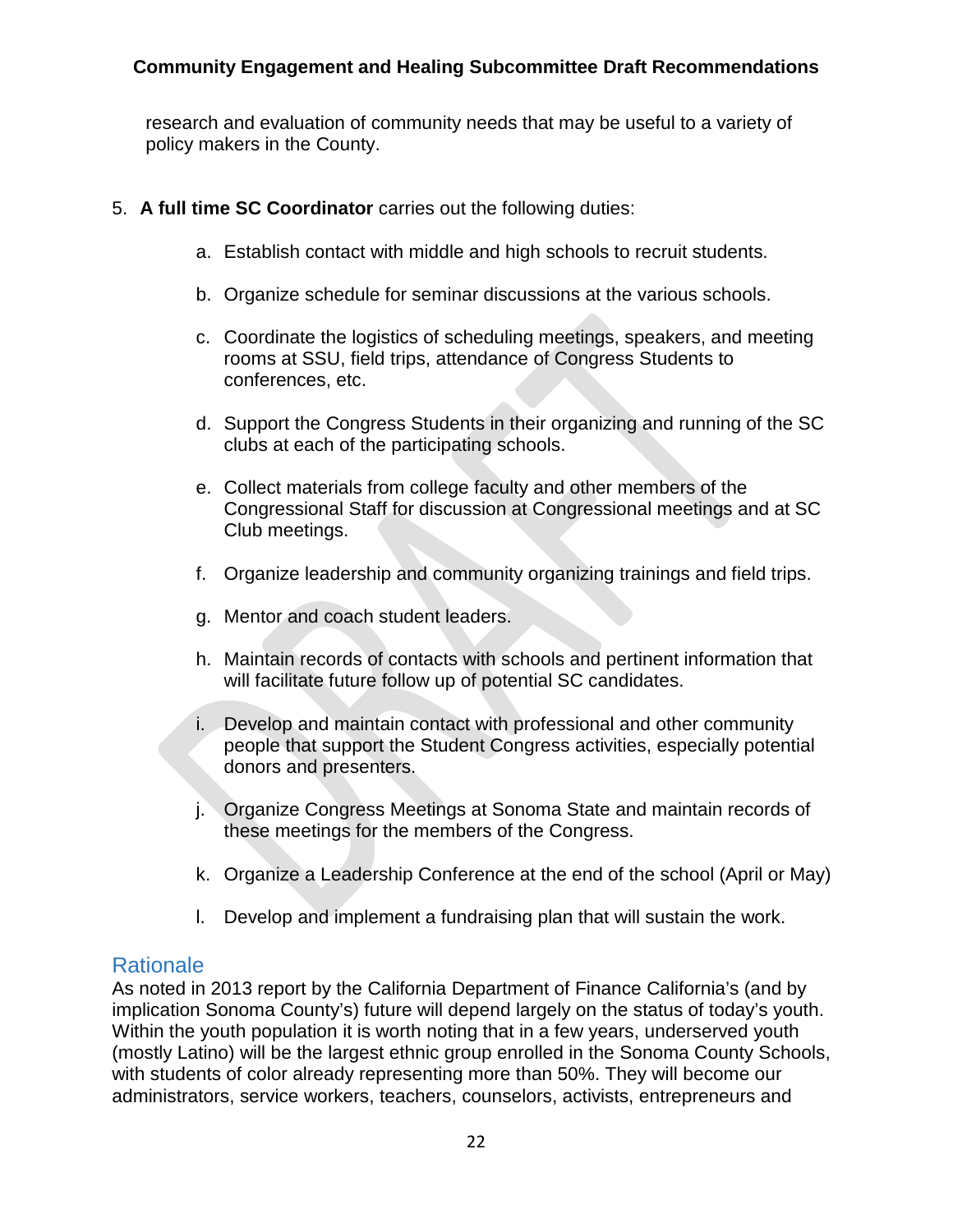public officials. To ensure a brighter future for all us we need to invest in all youth and because of their prominent future role, on underserved students today.

In 2030, there will be 9.6 million Hispanics in the prime working ages of 25 to 64; Whites will have 7.2 million and Asians 3.1 million. By 2060, Hispanics will be the largest group in the working ages by a considerable margin: 12.1 million Hispanics to 7.4 million Whites and 3.2 million Asians.

…………………………………………………………………………………………

As this happens, a lower percentage of the working-age population will be White and a larger percentage will be Hispanic and Asian. These younger and more diverse cohorts will help maintain the potential for the growth of the labor force and the economy in California. This projection series shows that by 2030, more of the White population will be 65 and older (4.1 million) than will be less than 25 years of age (3.8 million). In comparison, the Asian population will have somewhat fewer 65 years or older (1.4 million) than there will be under 25 years of age (1.6 million). The major contrast is with the Hispanic population: there will be 7.2 million Hispanics under 25 years of age compared to 2.2 million who will be 65 and older.

Underserved youth are facing an uphill battle, at many levels: completing their middle and high school education, moving on to and completing their higher education, finding well paid jobs in order to raise families, at the same time that they struggle to have a voice in the governance of their local, state and national communities. A disproportionate number of them are overrepresented in the school-to-prison pipeline.

To look at the specific group that is predominant in Sonoma County by the year 2038, forecasts predict that Hispanics will become the largest ethnic group in the County; they are expected to become the ethnic majority with 385,807 individuals making up 51 percent of the population by 2050. By all accounts this is clearly an underserved population. According to the California Department of Education, in 2013, **13.1%** of Hispanic students dropped out of high school. Sorted by gender, Hispanic males dropout at a higher rate (**16.7%)** than Hispanic females (**9%**), but overall there is a 13.1% dropout rate. Over 55% of youth in juvenile custody are Latino, 70% youth of color in total (Sonoma County Juvenile Justice report 2009)

A Chinese Proverb says, "Go in search of people. Begin with what they know. Build on what they have." In this vein, once established, the Student Congress would be a productive partner in the implementation of the *Sonoma County Community Engagement Framework* Presented to the Board of Supervisors December 2, 2014).

Specifically, a well-organized group of students throughout the County would be a substantial part of "…an institutional foundation for successful engagement (Goal 1,Attachment 3, p.1), it would help "[d]evelop knowledge of the community" (Objective 3 Attachment 3, p.1), help "[c]arry out ongoing community asset mapping," help "utilize reports....[that] are currently underutilized, and need to be leveraged to enhance connectivity and impact," help "[i]mplement formal community surveys and focus groups (Actions 1, 2, and 3, Attachment 3, p.1).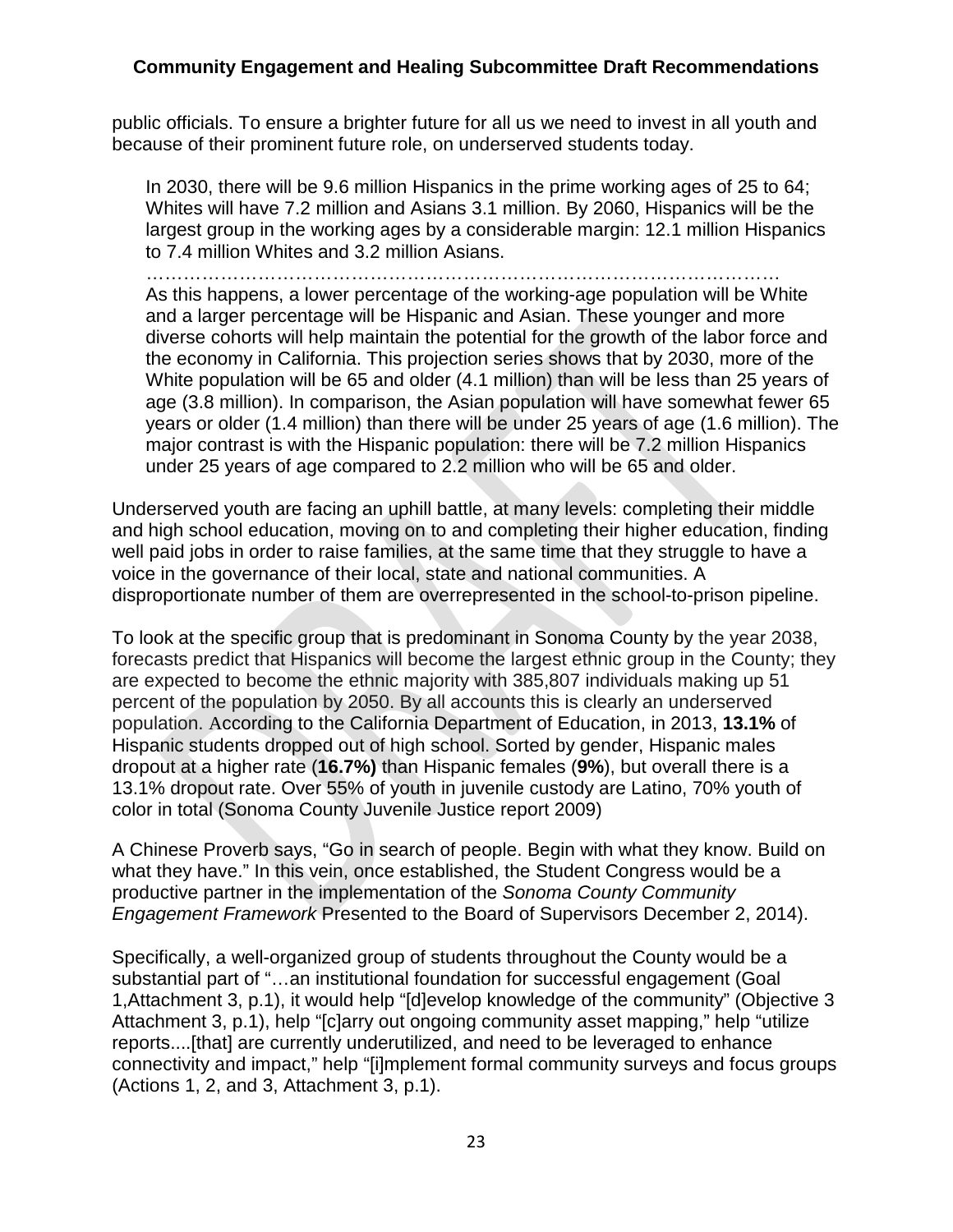### Resources needed

\$75,000 per year

| Personnel                                |        |
|------------------------------------------|--------|
| Salary                                   | 40,000 |
| <b>Benefits</b>                          | 10,000 |
| <b>Training for Student Leaders</b>      |        |
| Local                                    | 3,600  |
| National x 10                            | 6,500  |
| <b>Travel to Training</b>                | 2,000  |
|                                          |        |
| <b>Program Costs</b>                     |        |
| Phone                                    | 600    |
| Mileage                                  | 1,000  |
| Office                                   | 1,200  |
| Printing                                 | 500    |
| Supplies (computer)                      | 1,500  |
| <b>Refreshment for Saturday meetings</b> | 800    |
| Administration                           | 5,000  |
| <b>Total Budget</b>                      | 75,000 |

### Timeline/implementation recommendation

There is a current ongoing effort under the aegis of the North Bay Organizing Project to implement this program. The need is so great and the stakes are so high, however, that it will take the support of the entire County as well as the private and non-profit sectors to make this program a success. It will indeed take the entire village to raise our children.

#### Outcomes/Performance indicator(s) [may also include targets] The Student Congress will:

1. Support development of 150 youth leaders over 5 years. Indirectly, these Congress members will reach many more at their respective campus.

2. Work to maintain school attendance through innovative policies and leadership development.

3. Work to minimize contact between students and the juvenile justice system, especially when related to School Resource officers.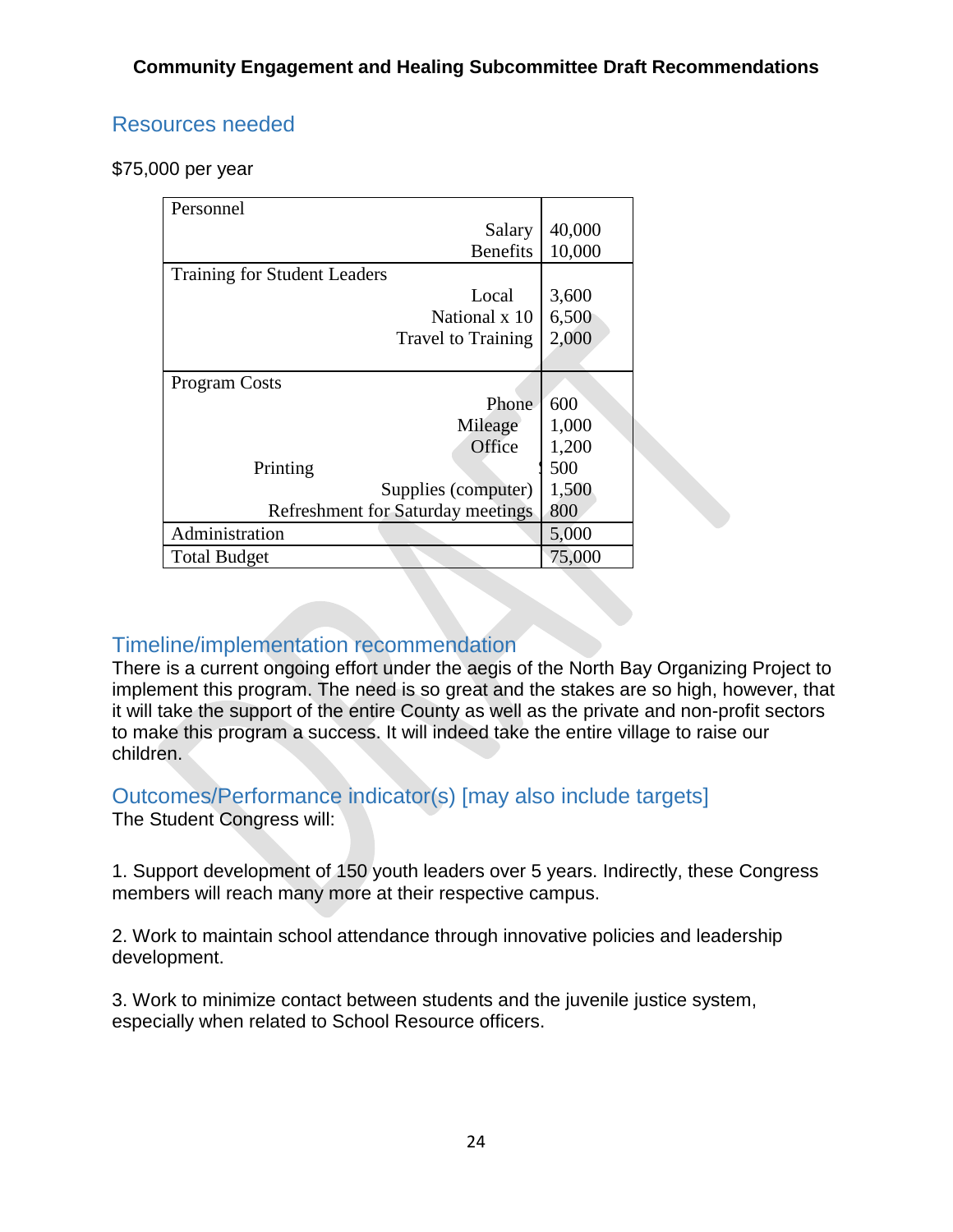#### Additional considerations/alternatives explored

Last but not least, this recommendation also overlaps with the current *Sonoma County Community Engagement Framework (Presented to the Board of Supervisors on December 2,* 2014). Clearly, there is a need for joint public/private support of this venture. And undoubtedly this is true also for other recommendations from the task force, but *looking beyond county budget restrictions and in the spirit that led to the creation of this Task Force, it is crucial that the County Supervisors exercise their political will to convene the necessary partners to make these recommendations possible and thus make the healing of the community a reality.*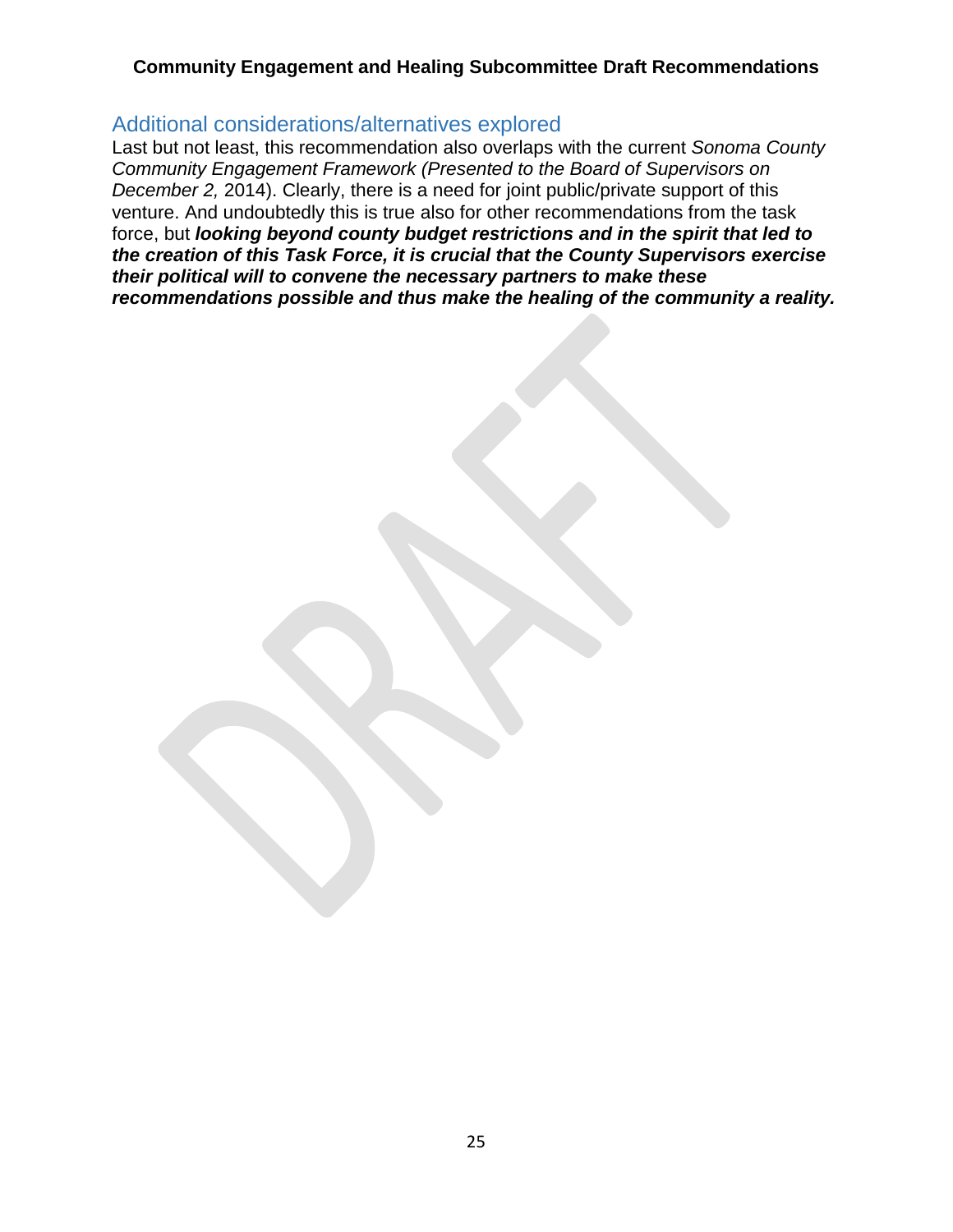# **School Resource Officers**

### Recommendation

"To expand the number of School Resource Officers (SRO's) in the Sonoma County Schools."

This recommendation is a result of feedback given at the CEH subcommittee's first community outreach forum at Cook Middle School.

During the Community forum, community members suggested that an investment in preventative outreach and reassigning salaries to focus on SRO's would lessen the stigma of law enforcement in the eyes of youth while increasing law enforcement collaboration with community members and parents to help at-risk youth. By exposing youth to law enforcement earlier on, there is potential for early intervention for behavior that could lead to criminal activity later on in life. SRO's can work with existing service providers to help youth develop, conduct educational programs for youth and parents, develop safety protocols for schools, and provide a restorative, youth oriented, approach to youth delinquency, and change the overall perception of law enforcement.

There is not much research on success rates of SRO's with meeting the expectations of educational administrators, however most research available describes perceptions of the school community and outlines the best practices for SRO's. Both Independent and self-evaluation mechanisms will need to be developed with law enforcement, school, and parent input.

## Detailed description of recommendation

School Resource Officers are assigned to local schools to promote student safety and serve as a resource for students and faculty. "Officers in schools provide a wide array of services. Although their duties can vary considerably from community to community, the three most typical roles of SROs are safety expert and law enforcer, problem solver and liaison to community resources, and educator. Community Relations including crime prevention and responding to requests for information." (Raymond 2010) Approximately half of an SRO's time is spent engaging in law enforcement activities, with one quarter spent advising staff, students, families, and the other quarter of time is spent teaching, presenting, and participating in school related activities.

Safety Expert & Law Enforcer

- Assuming primary responsibility for handling calls for service from the school and in coordinating the response of other police resources
- Addressing crime and disorder problems, gangs, and drug activities occurring in or around the school
- Making arrests and issuing citations on campus
- Developing protocols for handling specific types of emergencies

Problem solver & Liaison to Community Resources

• Developing and expanding crime prevention efforts for students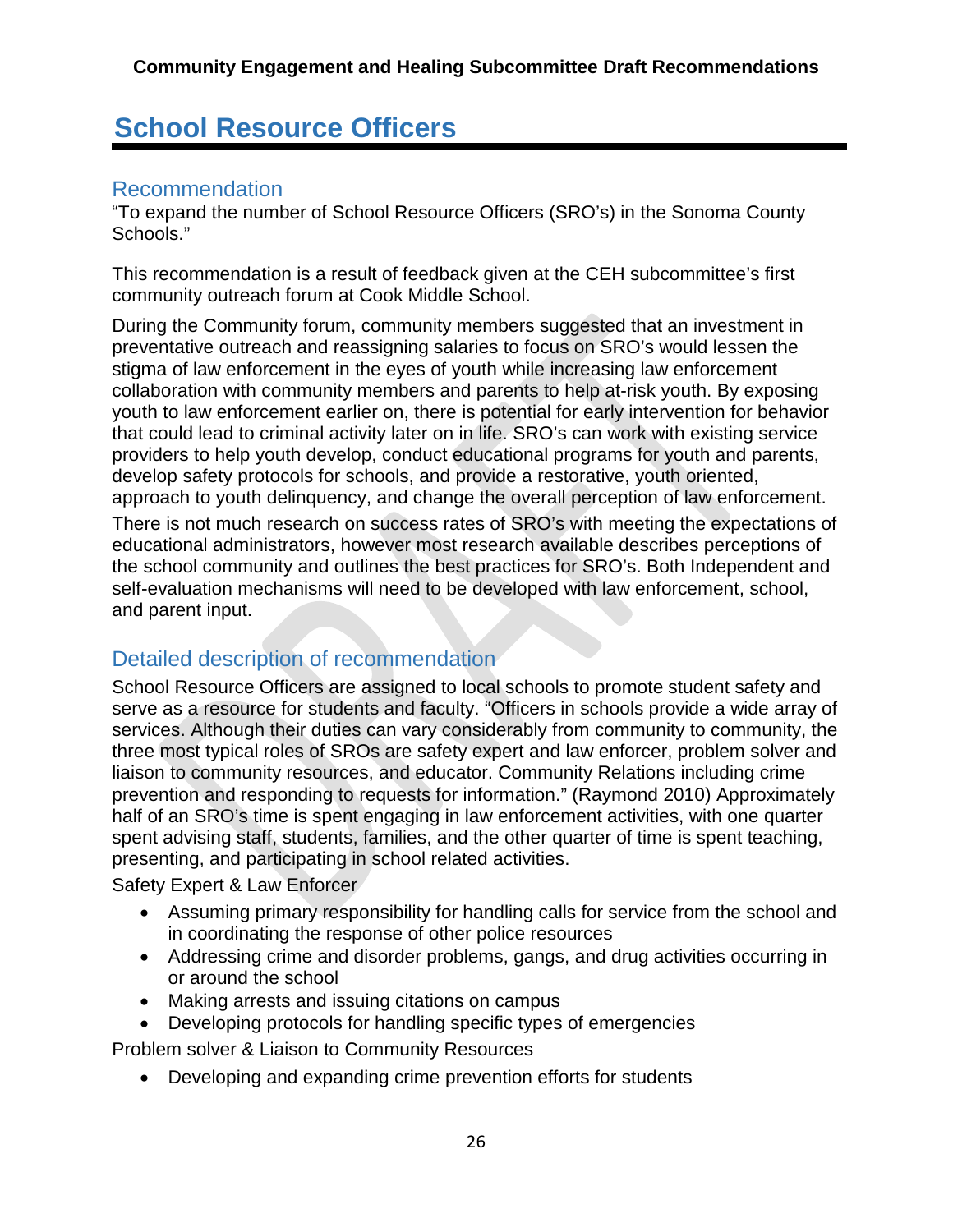- Assisting in identifying environmental changes that can reduce crime in or around schools
- Giving students referrals to services provided both in the school and community (guidance counselors, social workers, youth/family services)

### Rationale

Currently there are two SRO's stationed at Windsor High and Sonoma Valley High, with the latter providing services to many of the elementary and middle schools in addition to high school. Expanding these services to schools within the underserved communities that scored poorly in the Portrait of Sonoma County would help provide the following:

- Increased safety in and around schools
- Reduction in truancy
- Mediation between students, administration, and parents
- Collaboration with community service providers and direct referrals to youth
- Early exposure to law enforcement and reduction in negative stigma

By exploring the current safety needs of schools, working with community members, and developing an implementation program with law enforcement, the county can work to expand SRO services to assist schools in at-risk youth management. An SRO can also work to develop community relations and facilitate increased involvement of both youth and parents through remediation and awareness programs.

#### **Sources:**

Raymond, Barbara "Assigning Police Officers to Schools" National Criminal Justice Reference Service, 2010: <https://www.ncjrs.gov/App/Publications/abstract.aspx?ID=254200>

### Resources needed

#### **SRO Cost/Budget:**

SRO (Deputy Sheriff II) – approximately \$280,000

Annual Salary & Benefits - \$181,024

Overtime (average) 250hrs - \$19,115

One-time Vehicle & Mobile Digital Communicator (MDC) - \$54,576

Annual Vehicle Operations -\$21,000

Services & Supplies - \$4,000

Including uniform, small tools,radio, etc…

### Timeline/implementation recommendation

After researching the public safety needs of schools and developing thorough evaluation/progress guidelines (1-2 years)

### Performance indicator(s)

Performance evaluations conducted both by the Sheriff's Office and an independent authority in conjunction with faculty, staff, and students that demonstrate achievement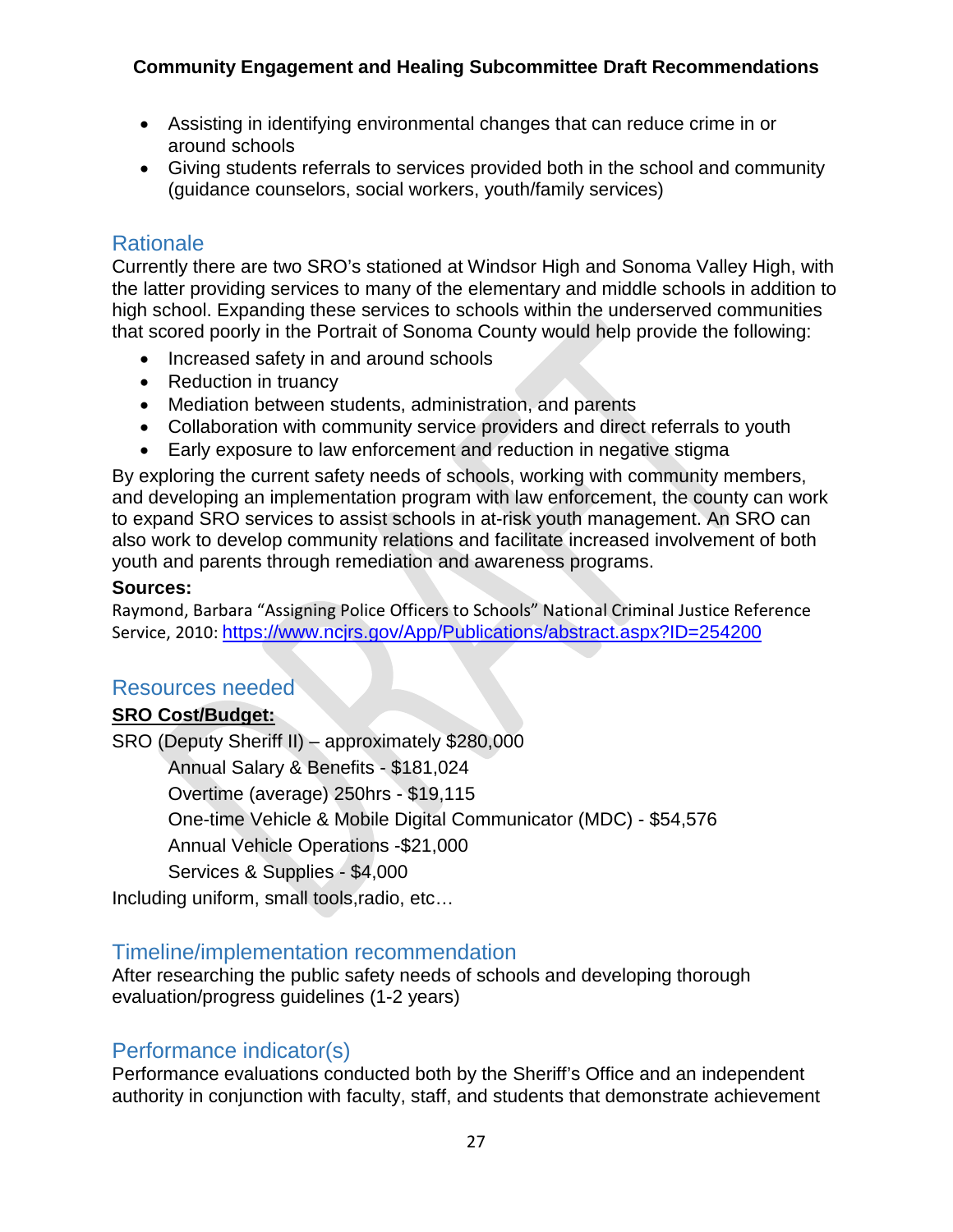of the school's goals and the SRO job description. Ideally this position will be bi-lingual, as appropriate, and have a public review process. School truancy rates, graduation rates, as well as youth who are successfully referred to services will also be strong indicators.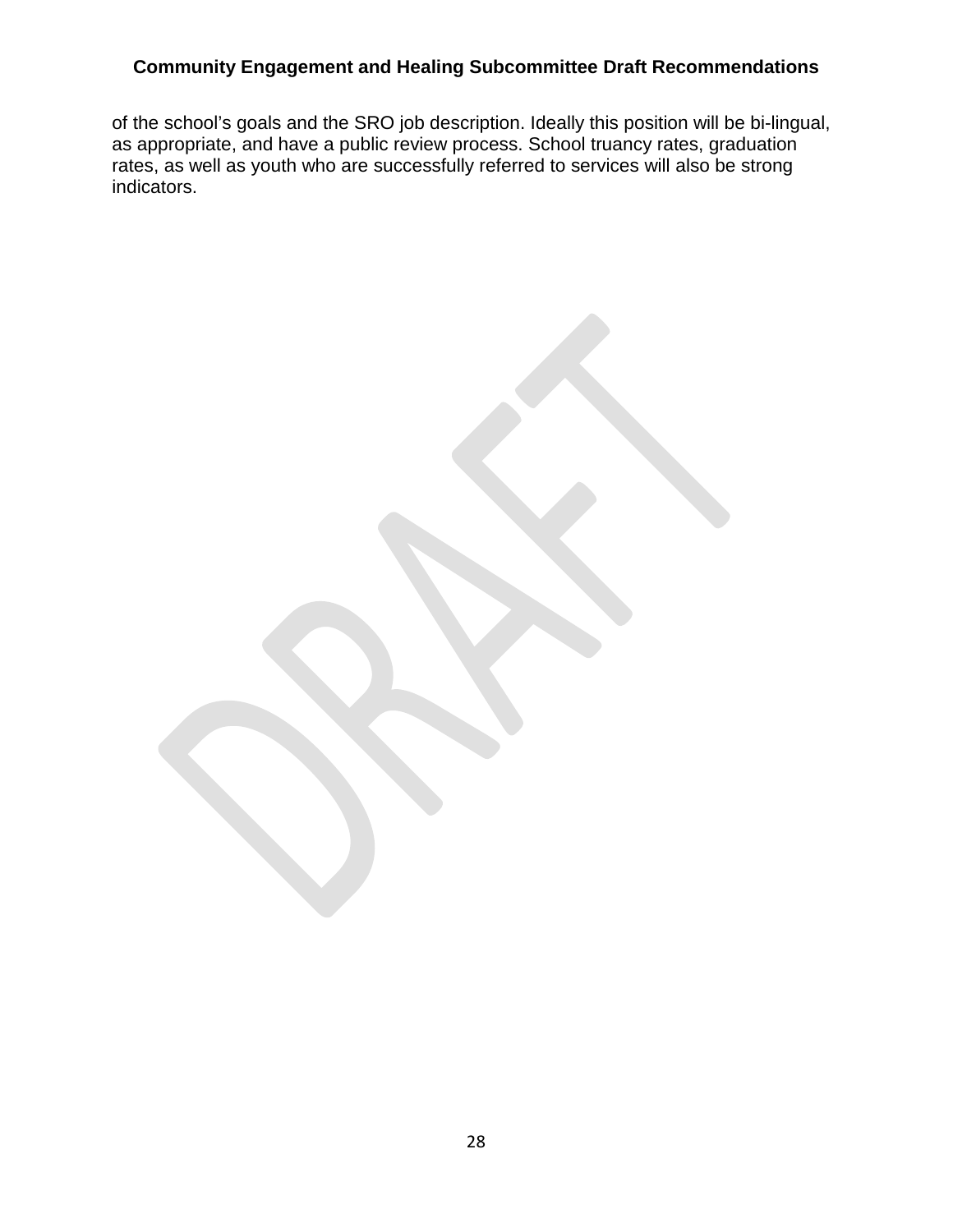# **Community Services Officers**

### Recommendation

To support the addition of a Community Service Officer (CSO) in the Roseland & Mooreland area.

This recommendation is a result of the CEH subcommittee's interaction with Sonoma County community members through community outreach forums.

During our Community forum in Sonoma Valley, the sub-committee met and spoke with the CSO assigned to this area: She explained her role in the community; at first the community did not trust her (as a visible member of law enforcement) but soon as she spoke to them in Spanish and demonstrated that she was in the community to assist them and gained their trust. In talking with her it became clear that one of the ways for the Sheriff's department to gain more trust and build a relationship in Santa Rosa and specifically the Roseland area would be to have an assigned CSO. Having someone who represents the Sheriff's department but whose role is to assist residents and be visible in the community will create bonds and connections to local people that will help to build integrity, respect and good-faith. It should be noted that is position is nonsworn and is not considered at deputy.

Detailed description of recommendation

- Community Service officers (CSOs) perform a number of tasks to assist the public; including but not limited to:
- Community Relations including crime prevention and responding to requests for information;
- assisting those who may be upset and/or verbally abusive, either in person, or on the telephone, or in the field, by taking complaints, reports, and providing appropriate information; researches problems and refers them to the appropriate person, agency, department or unit, keeps appropriate records; registers offenders;
- Trains public on safe installation of infant/child car seats and other traffic related items.
- Performs Community Policing activities and other duties as requested.

The Community Service Officer can also perform a number clerical duties, collection of evidence, serving summons, subpoenas, etc., can assist detectives with the course of death investigations with clerical support, can enforce animal municipal codes, citing offenders; enforce parking violations, etc.

### **Rationale**

The need to rebuild relations between the community and Law Enforcement is palpable. The concept of Community Service Officer is really a cross between community policing and community engagement. A CSO will undoubtedly gain the trust of residents simply by working in the community on a full-time basis. By adding this position the Sheriff's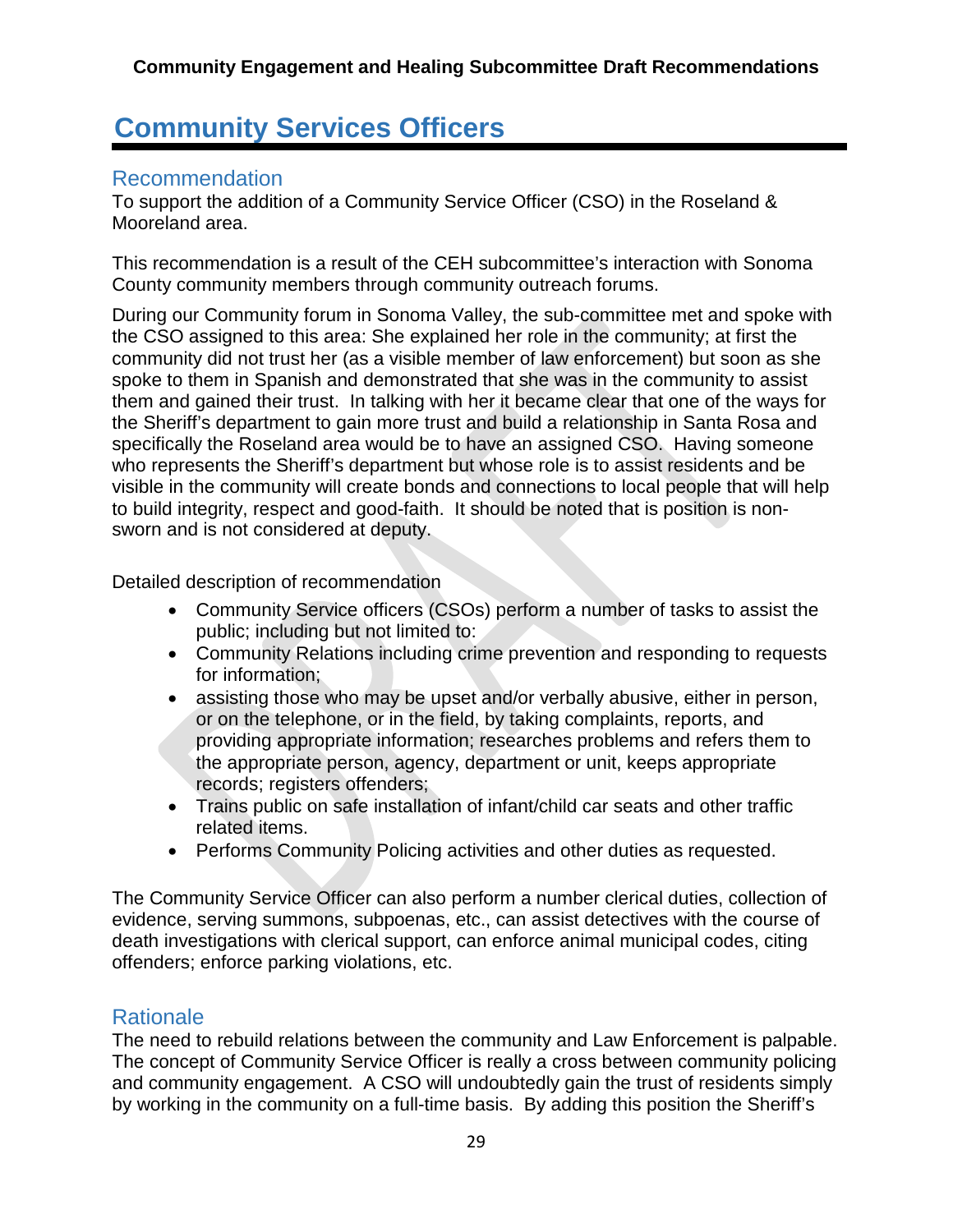office would be changing the trajectory of the very fragile relationship they currently have with the residents of Roseland; specifically demonstrating that they care enough to assign someone to this underserved area.

### Resources needed

We recommend that at least one CSO be stationed in Roseland (including the Mooreland area).

#### **CSO Cost/Budget:**

CSO – approximately \$100,000

Annual Salary & Benefits - \$97,147

Services & Supplies - \$2,250

Including uniform, communications, training, etc…

This position will need transportation since the CSO will be visible and active in the community at events, community meetings, etc.; thus a car will probably be needed. Some kind of van to transport large signage, displays, evidence, etc. Probably \$25,000 more for a vehicle.

### Timeline/implementation recommendation

As soon as possible. This CSO should be stationed in Roseland and have a presence in the community.

### Performance indicator(s)

The method of measurement for success will be an ongoing process. Indicators will include residents talking and sharing information with the CSO; civilians seeking out the CSO for assistance; Sylvia's presence in Sonoma Valley and the relationships she has built there especially at La Luz is an excellent indicator of how the CSO should conduct themselves in the community. Another important element will be hiring and/or assigning a CSO that is both bi-lingual and bi-cultural.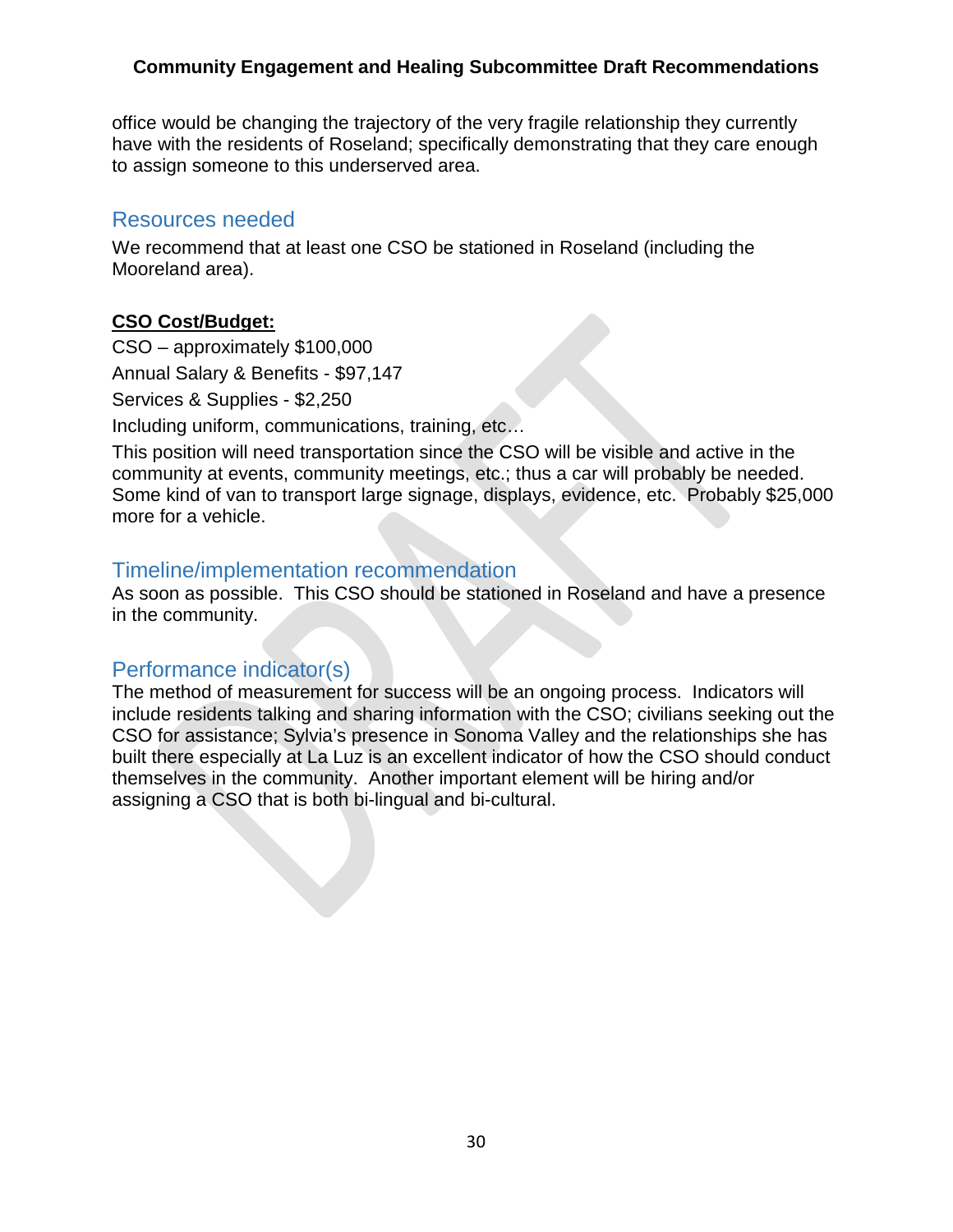# **Restorative Justice**

### Recommendation

Restorative justice works in partnership with the traditional justice system and school discipline procedure, which focuses on blame and punishment. As seen through the lens of restorative justice, an offender harms other people and impacts the community. By committing a crime or school violation, he creates an obligation to the victim and the community to restore the broken relationships and heal the harms. The cornerstone of restorative justice is accountability. The focus is on healing, giving voice to the victim and preventing re-offending.

Drawing on best practices, the program currently being utilized in Santa Rosa provides 12-week Restorative Justice programs for high risk, secondary students who have committed serious violations of school discipline codes, potentially resulting in expulsion transfer to other schools, or multi-day suspensions. We recommended an expanded version of this program to serve students from all geographical areas of the County (outside Santa Rosa City Schools).

The program is based on a concept of 12-week Accountability Circles, with 8 to 10 students who join at staggered times during the course of the program. The program includes:

- Preparation for Restorative Conferences which include taking responsibility for harms
- Authentic and non-judgmental conversations to explore harems, impacts and ways to make things as right as possible.
- Restorative Conference with school administrators, teachers, potentially other students who have been harmed, parents and community members.
- Support for completing the Restorative Plans developed as part of Restorative Conference
- Recognition for achievement of program milestones voted by Accountability Circle participants who have successfully completed that milestone
- Graduation ceremony with families, volunteers and school representatives
- Restorative Conferences are conducted by community volunteers

### Rationale

Recent "School to Prison Pipeline" studies reveal the following:

- Suspended youth are 3 times more likely to enter the criminal justice system
- Nearly 10% of students with at least 1 suspension dropped out of school, compared to just 2% of students with no disciplinary action
- The school drop-out rate in California is 18%
- 68% of all males in state and federal prison do not have a high school diploma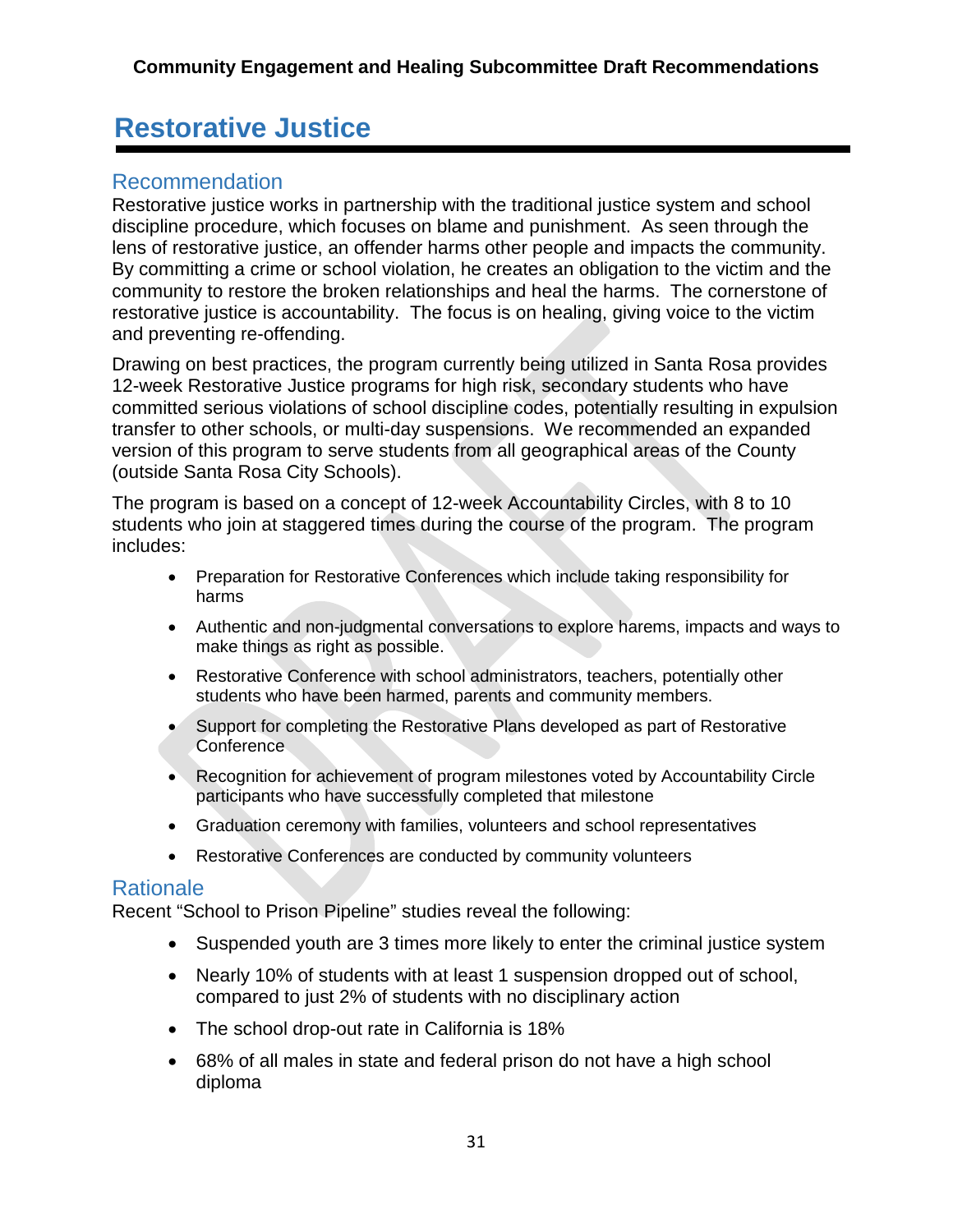This concept/program helps turn students' "poor decisions" into opportunities for learning and growth versus life-long consequences in the criminal justice system.

#### Resources needed

The current program is exclusively for Juvenile Probation referrals and Santa Rosa City School students (funded by Measure O, Grand Task Force funds). The Subcommittee believes strongly that all of the County's youth deserve equal access to a proven effective alternative to suspensions and drop-outs.

Drawing on projections from the program currently in place, \$100,000 will fund up to 150 youth annually and will allow youth outside of Santa Rosa city limits to benefit from the proven success of this kind of program.

This budget includes a program manager, part-time volunteer manager and intake management

• Restorative Conferences conducted by approximately 50 community volunteers.

### Timeline/implementation recommendation

The program (as conducted by Restorative Resources) is in place and operational within the Santa Rosa City Schools). Expansion of the program to other areas of the County could be fully implemented within X months of approval.

### Outcomes/Performance indicator(s)

For over a decade, Restorative Resources has worked with the Sonoma County Probation Department, schools, law enforcement and families. After more than 1,000 cases, the percentage of repeat offenders is less than 6%. In addition 94% of the victims involved are very satisfied and 98% of police officers are satisfied.

In early 2013, the current Restorative Resources Accountability Circle Program began serving students in the Santa Rosa City School system, eventually including 188 young people. The following statistics provide a snapshot of the resulting improvements:

2013-2014 – 3 students expelled at cost of \$40,920 2012-2013 – j53 students expelled at cost of \$254,760 2011-2012 - 106 students expelled at cost of \$347,160

It is our belief than an expanded program to include students throughout the County would produce similar success metrics.

### Additional considerations/alternatives explored

Students served by existing programs of this nature are at very high risk of dropping out of school and becoming involved in the criminal justice system. The current programs provide an opportunity for students to learn from poor decisions, make amends to those they have harmed, find healing for all, and together move forward in a positive direction. At the time of his death, Andy Lopez was involved in a Restorative Justice Accountability Circle Program.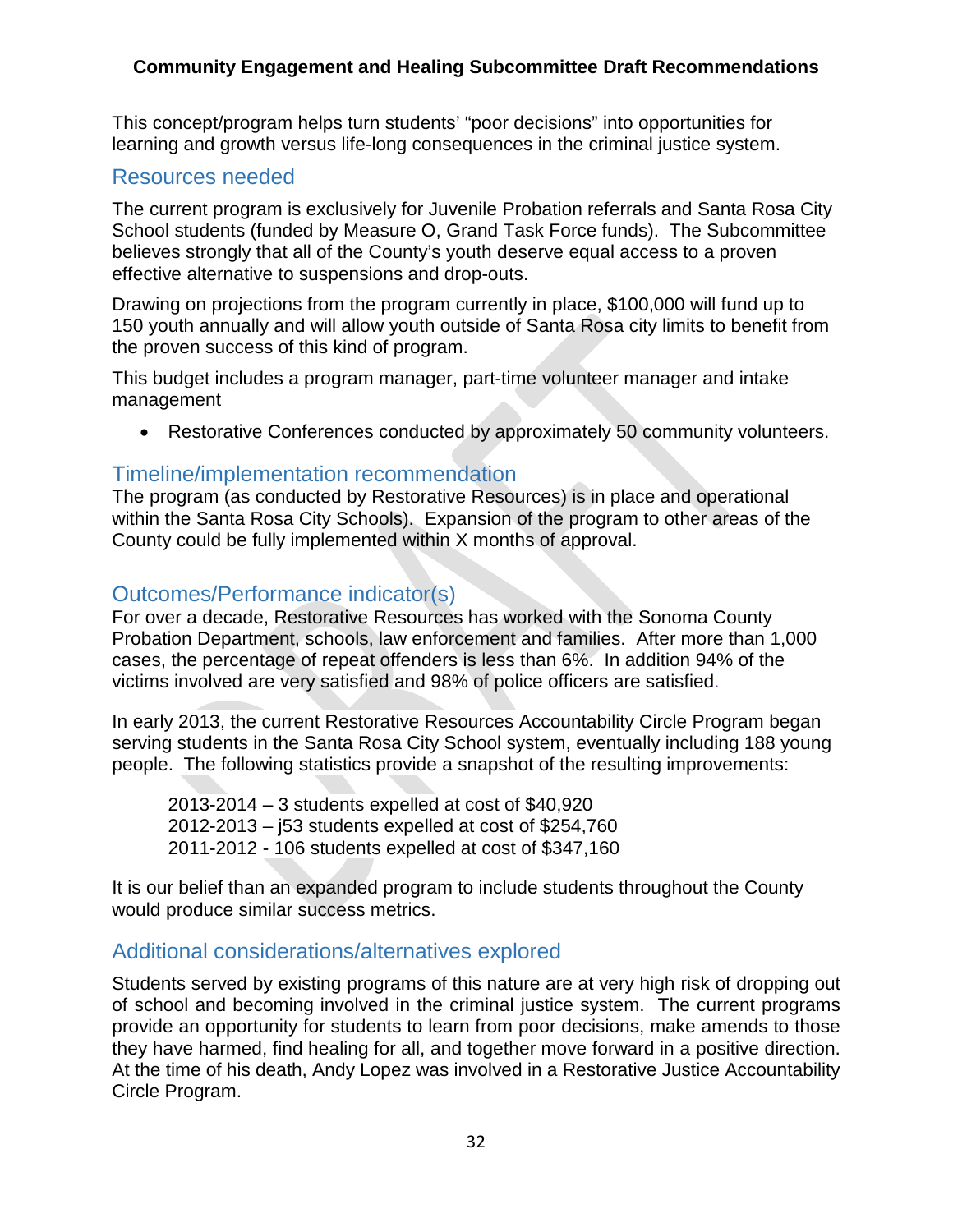# **Roseland Development Draft Recommendation**

### **Summary**

Too often children of underserved communities and families, to survive, lead two lives: one at home and one in the community; sometimes this can result in great difficulty for youth and their families in attempting to exist and be accepted in both worlds. Often, there is a feeling of being forced to assimilate and reject their own culture instead of finding ways to integrate both cultures. Thus, there has been interest expressed by youth, families and community partners in working toward finding solutions to this issue:

### Recommendation

- Provide increased County funding for programs that initiate and encourage cultural and ethnic inclusiveness. *Due to lack of cultural/language awareness and competency*.
- Encourage law enforcement jurisdictions to incorporate the same principles in their community policing outreach programs.

### **Rationale**

Simma Lieberman stated in an article entitled **"**5 Ways to Build Cultural Intelligence and Raise Your Cultural IQ," the following:

Cultural Intelligence is the capacity to work effectively with groups of people from any culture. In other words, someone with a high Cultural IQ can be dropped into a culture they know nothing about and will be able to observe, empathize, and be flexible enough to form relationships with people, even if they are unable to speak a word of the language.

She continues by identifying five components of cultural intelligence:

- Decide to be curious and interested in learning about other cultures.
- Develop an awareness of self in relation to others.
- Make your mind a clean slate. No judgment.
- Develop an awareness of your biases towards other cultures and traditions.
- Strive to put yourself in situations with people from other cultures while practicing the four tools listed above to raise your Cultural IQ**.**

Laurie Olsen and California Tomorrow describe cultural competency in their work *Cultural Competency: What it is and Why it Matters.* They identify cultural competency as a way of being not a check off list.

Cultural competency is not a destination. The work of bridging cultures and creating responsive services is never "done." Communities continue to change. Service providers continue to interact with new cultural groups. And as individuals, we continue to discovernew layers of our own cultural assumptions. Because of this, the development of culturalcompetency may be best thought of not as arriving at a set of skills and knowledge, butrather as a journey and a way of being. (p. 2)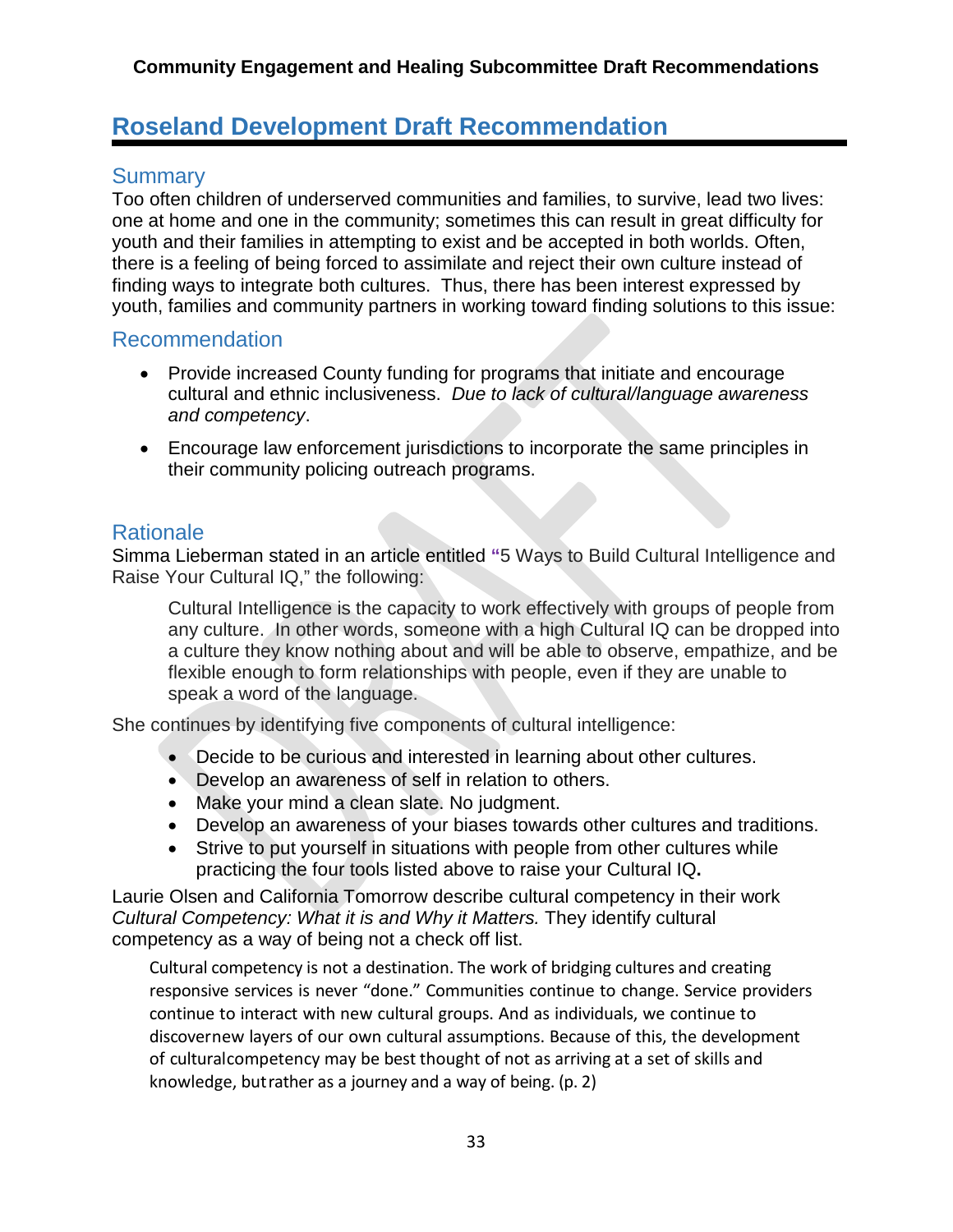#### The National Center for Cultural Competency (NCCC)

[\(http://nccc.georgetown.edu/foundations/frameworks.html\)](http://nccc.georgetown.edu/foundations/frameworks.html) offers guiding principles and values for organizations to incorporate into their work. These principles include:

- Have a defined set of values and principles, and demonstrate behaviors, attitudes, policies and structures that enable them to work effectively crossculturally.
- Have the capacity to (1) value diversity, (2) conduct self-assessment, (3) manage the dynamics of difference, (4) acquire and institutionalize cultural knowledge and (5) adapt to diversity and the cultural contexts of the communities they serve.
- Incorporate the above in all aspects of policy making, administration, practice, service delivery and involve systematically consumers, key stakeholders and communities.

According to the NCCC organizations must conduct an assessment of current practice and create policies that support cultural competency in organizations that work with diverse populations. Communities play an important role in determining their own need and in the decision making process.

Organizations in Sonoma County must incorporate cultural competencies into their daily work in order to be inclusive and effective in their outreach and services

#### Recommendation

We strongly recommend that the Board of Supervisors strongly support services in Roseland by investing in parks, libraries, and programs for youth, etc.

### Rationale

The Board of Supervisors should invest and support services for South West Santa Rosa (otherwise known as the Roseland community). Supervisors should work with the City of Santa Rosa to address the lack of resources in the Roseland Community. Investments need to be made to address the economic, educational, physiological and physical health disparities identified by the 2014 *Portrait of Sonoma.* These inequalities can be addressed by investing in parks, libraries, and programs for youth and their families in this community. Roseland has one of the lowest human development levels in the county. If resources are allocated properly Roseland can be used as a pilot program to address other areas in the county with the same imbalances. The funding and implementation of youth programing in Roseland would be a key component to addressing these disparages. As pointed out in the 2014 Portrait of Sonoma four in ten adults lack high school diplomas; school enrollment rates are well below the county average. This stems from a lack of engagement and sense of belonging that the youth exhibit from growing up in economic, educational, and health disenfranchised neighborhoods like the Roseland Community. Having targeted interventions that engage youth ages 12-18 year olds in the Roseland community will increase school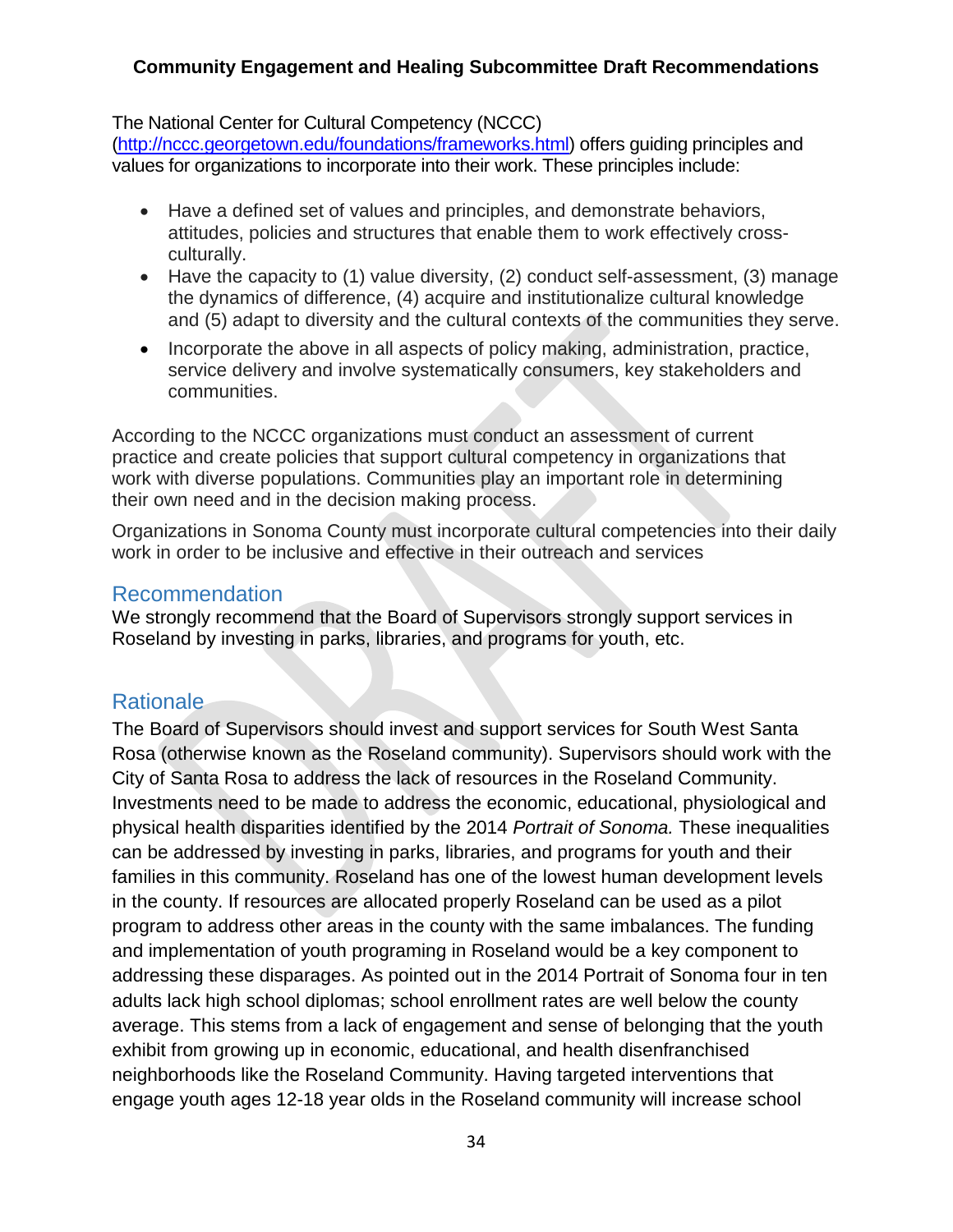enrollment rates and decrease the number of adults living in the Roseland community without a high school diplomas.

A. Recommend that an organization such as California Youth Outreach (CYO) a community-based organization (CBO) that has been providing services for the residents of Roseland; would be the a good example of a CBO that assists with this ongoing problem. With additional funding such entities would be able to create year round programs that address the lack of engagement and/or sense of belonging that many youth exhibit from growing up in the economic, education, and health deprived Roseland area.

### **Rationale**

A model that contains components similar to those offered by CYO that is consistently working in partnership at a community level to provide services to as many young people as possible would be fitting. One reason would be the outreach that comes in various forms and is ongoing throughout the year based on many different factors. Traditionally, at the start of each school year CYO makes presentations at Santa Rosa City schools, and community schools in which they have established relationships. Such as, Amarosa Academy, Cook Middle School, and Lewis Oppurtunity. These presentations are to provide information about or vocational services and summer programs offered through a CBO like CYO as well as give the youth an opportunity to get a sense of who the staff are and ask any questions they may have; these presentations are crucial as they are the first step of building a relationship with them as individuals which should be at the core of a mission for this type of organization; which is the case for CYO . Rather than having their teachers pass out pamphlets to their parents at "back to school night", the youth are already getting a sense of who the organization is, what the program consists of, as well as being able to ask any questions. Parents of youth interested in such services are contacted and a home visit is scheduled. This is the way outreach to Latino parents especially should be done. With respect to funding, in the case of CYO they are a funded program of the City of Santa Rosa's Measure O tax initiative, which provides them an opportunity to participate with the Santa Rosa Violence Prevention Partnership. This allows CYO to participate in monthly meetings with other funded agencies. CYO is regularly working in partnership at a multi-faceted level to let the community know about the services they provide. If the County joined in a partnership, such as this one and invested in a program that is already established; this would enable more youth to be reached and could serve as a larger model that may eventually be able to reach youth in some other area of the County with similar problems.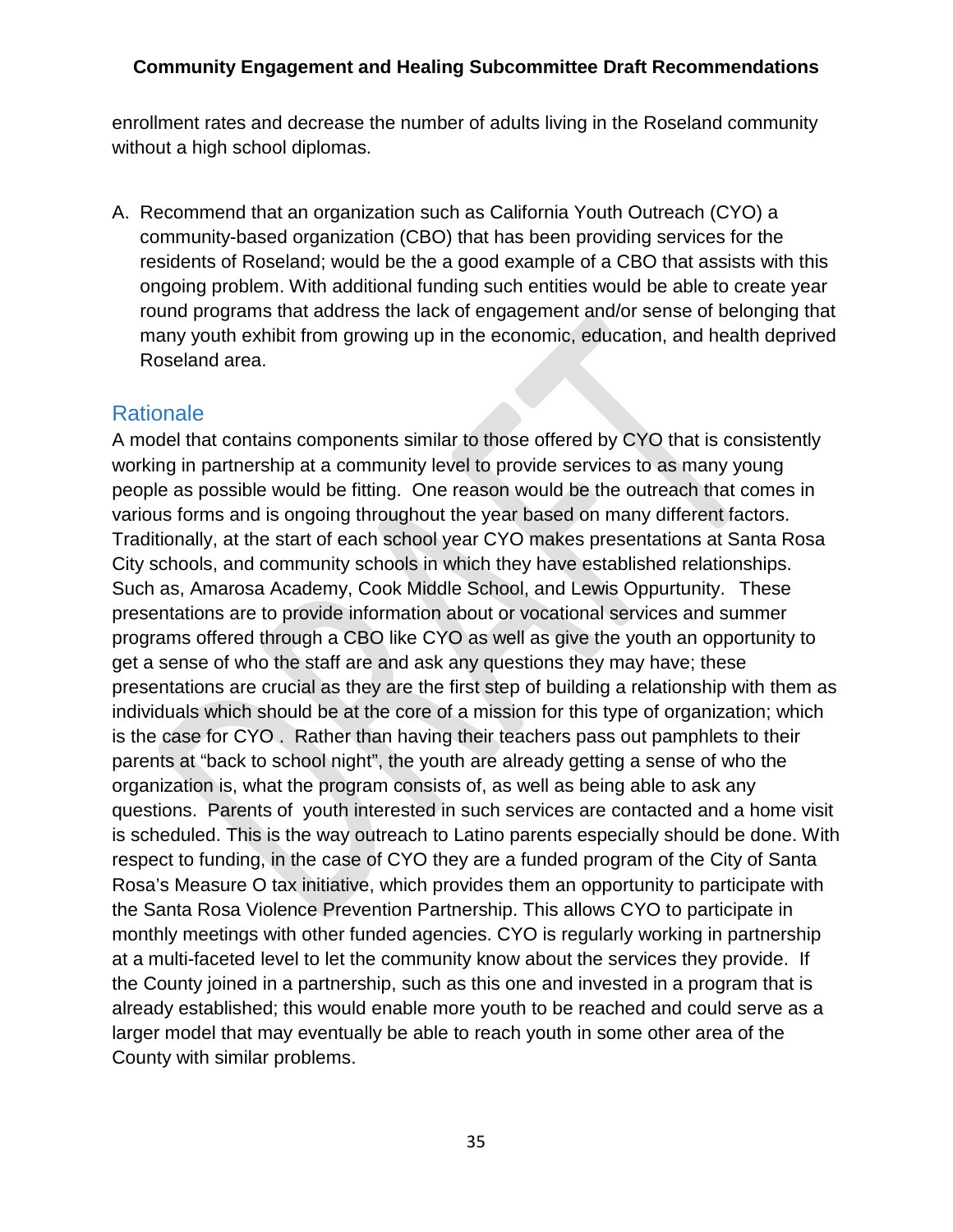An organization comparable to CYO that can provide outreach which engages youth and gives them a sense of belonging and connection with adults they can relate to who are caring should be the goal. Workers that can assist young people in the creation of their own short and long term goals, empowering them to make decisions about their own future is what is needed. Initial meetings are an important component of building a good working relationship as well as getting the young person's buy-in regarding proactively addressing their goals for the future as well as identifying with the current barriers/challenges. Vigorous efforts to support youth at risk of dropping out can pay dividends not only to the youth and their schools but to all county residents, as high school dropouts are four times as likely as high school graduates to be unemployed and eight times as likely to be incarcerated.

In terms of vocational preparedness, CYO, for instance, works closely with youth to develop strategies for success when it comes to gaining employment. Such as, creating resumes, mock-interviews, discussions about appropriate work attire, behavior, and communication. For youth who are on probation, community service hours (volunteering) is always a condition of successful completion. Not only is CYO able to connect them with opportunities for community service hours onsite, and through other agencies, but there is a positive secondary gain in the fact that this gives them the opportunity to gain skills helpful in future job searching and resume development. CYO is a shining illustration of an organization that can assist young people in their development in the Roseland area which will ultimately improve their lives now and the outlook for their futures. Ergo, we recommend that the Board consider an organization akin to CYO.

B. Recommend that the Board of Supervisors invest in parks and open space in Roseland and the southwest.

#### Rationale

It is well documented that Roseland is what Paul Sherer (The Benefits of Parks: Why America needs more City Parks and Open Space) calls: "park-poor". Sherer states: "Low-income neighborhoods populated by minorities and recent immigrants are especially short of park space. Minorities and the poor have historically been shunted off to live on the wrong side of the tracks, in paved-over, industrialized areas with few public amenities. From an equity standpoint, there is a strong need to redress this imbalance."

This is the case in Roseland; there is an imbalance when compared to the rest of Santa Rosa. We know that parts of Roseland exist in the unincorporated areas of the County. Thus, until annexation of these parts becomes a reality, we want to encourage more partnerships between the city and county in providing parks and green spaces in Roseland and the Southwest. According to the Portrait of Sonoma County the ecosystem of health includes: green spaces; work/life balance (which should include recreation); and that parks and green space are currently limited. As part of the agenda for action; place-based strategies include: improving neighborhood conditions to facilitate healthy behaviors. Promoting the creation of more parks and open space will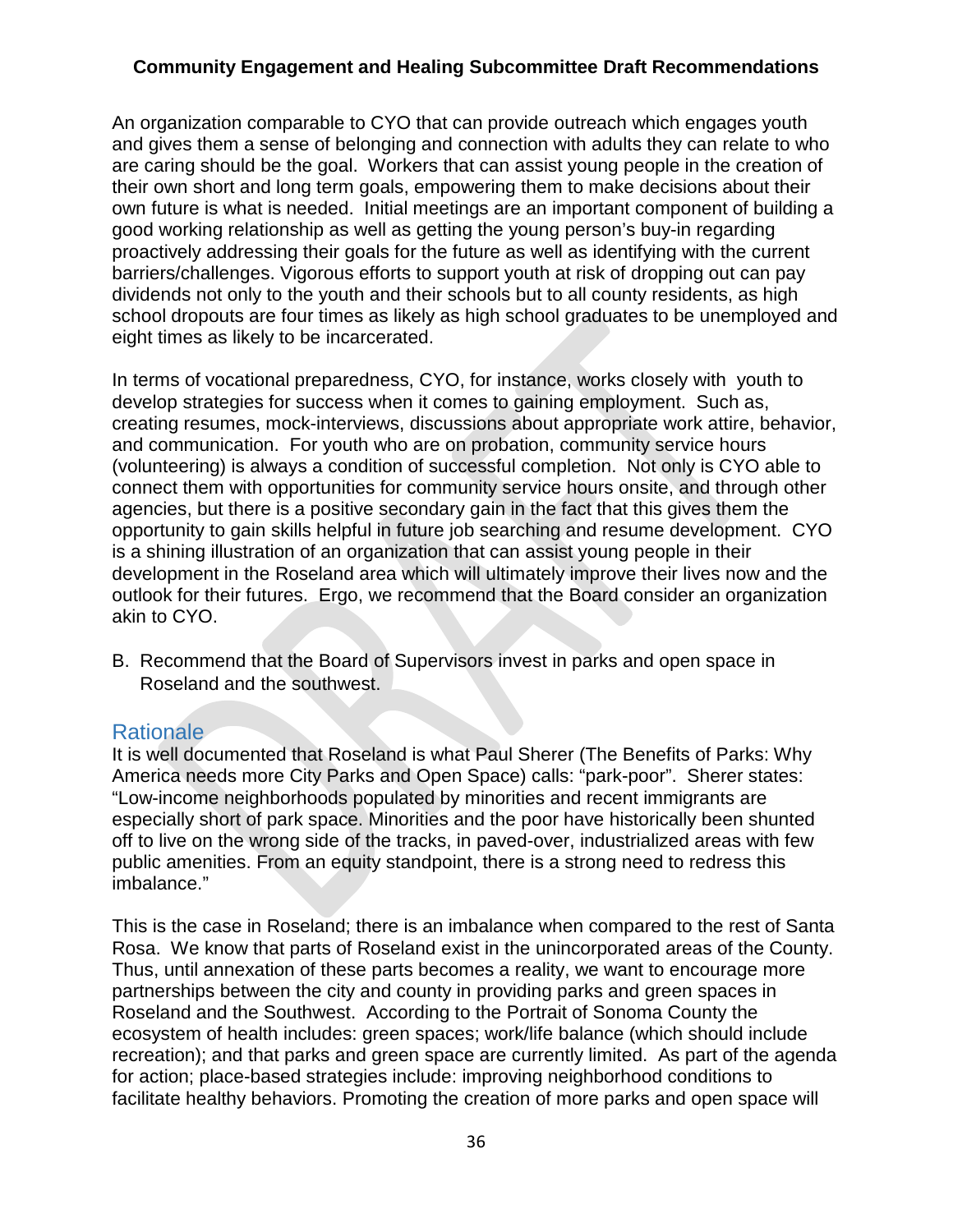help to accomplish this goal. As Paul Sherer notes: parks promote physical activity which will help people become healthier; giving residents access to parks may increase their frequency of exercise; exposure to nature is educational as well as healthy; and greenery (and the oxygen it produces) makes people healthier. Lastly, we want to endorse and support the work that has already been accomplished by the County with respect to the attempt to purchase the property referred to as "Andy's Park" or Mooreland Park. This area for obvious reasons has needed a park for the health and vitality of the residents as well as the healing process of the community.

C. Recommend that the Board of Supervisors consider investing in a partnership that will bring about the opportunity for the Roseland/Southwest area to have access to a public library.

### **Rationale**

"I always tell people that I became a writer not because I went to school but because my mother took me to the library. I wanted to become a writer so I could see my name in the card catalog."

-- [Sandra Cisneros](https://www.facebook.com/sandracisnerosauthor)

The need for a public library in Roseland/Southwest area is long overdue. With only 8.6% of residents completing a bachelor's degree (Portrait of Sonoma), the specific need for the community to have a gateway with which they can expand their learning is glaring. Libraries promote a sense of community; it is a place to learn, to study, to research and to develop a love for reading. A library in Roseland has the potential (coupled with the other recommendations here) to assist in changing the outcomes of drop-out rates; increase graduation rates; playing a role in more students going to college and obtaining BA and MA degrees, which will ultimately not only benefit them personally but will benefit the community overall.

According to Public Library Association public libraries do the following and more:

Libraries as Community Builders:

- Help revitalize struggling or depressed neighborhoods and downtowns.
- Provide a place where people come to know themselves and their communities.
- Provide important business resources, especially for small local businesses.

Libraries as Community Centers for Diverse Populations:

- Help to ensure that non-English speakers see themselves represented in their communities.
- Provide immigrants with helpful information about, and opportunities to connect with, their new communities.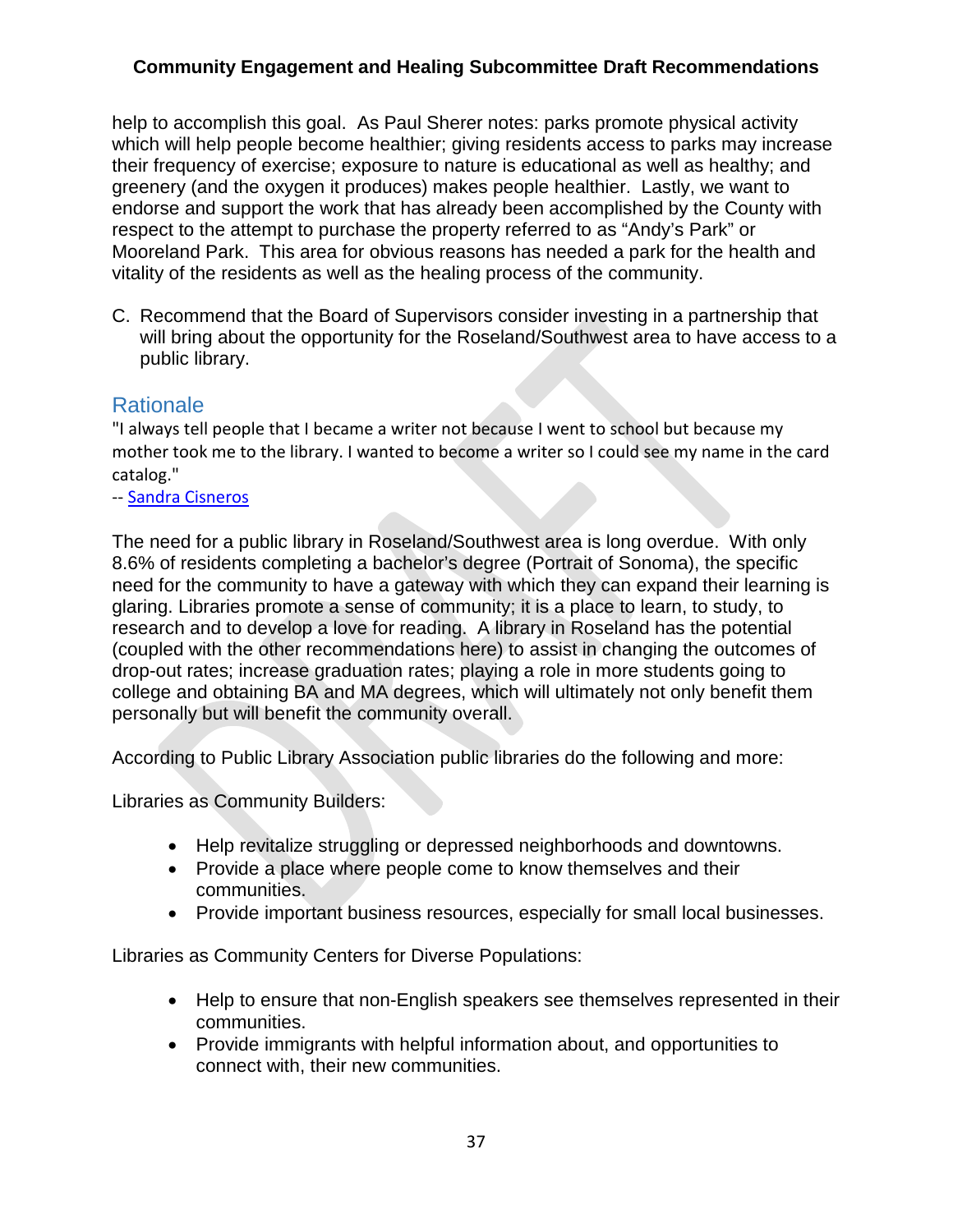Libraries as Centers for the Arts:

- Provide opportunities for free classes that encourage art appreciation as well as art participation.
- Provide access to the arts for all, not just those who can afford them.

Libraries as Champions of Youth:

- Teach teens important life skills.
- Serve an important partners in child development.

**Given the many benefits to the community; the local economy and County at large, we encourage the board to examine ways to bring this asset to Roseland and the Southwest area. We suggest public and private partnerships within the existing library systems with a view toward intra-library exchanges; such as the model in Nashville called "Limitless Libraries;" where** students are allowed to get items delivered to their school from the Nashville Public Library. It also orders new books, audiobooks, and DVDs for their school libraries. These exchanges are innovative but for the Roseland and Southwest; they are only the beginning. We know that plans are currently being created for the "Roseland Village" property on Sebastopol Road and that the County is asking for community input. Residents need a place to go and to study; for tutoring; and to access a computer (if one is not available at home); all of these things would be possible in a space in Roseland Village (perhaps next to or as part of a community center). This is another possibility to improve the environment for the people of Roseland and the Southwest; while broadening literacy in this underserved area.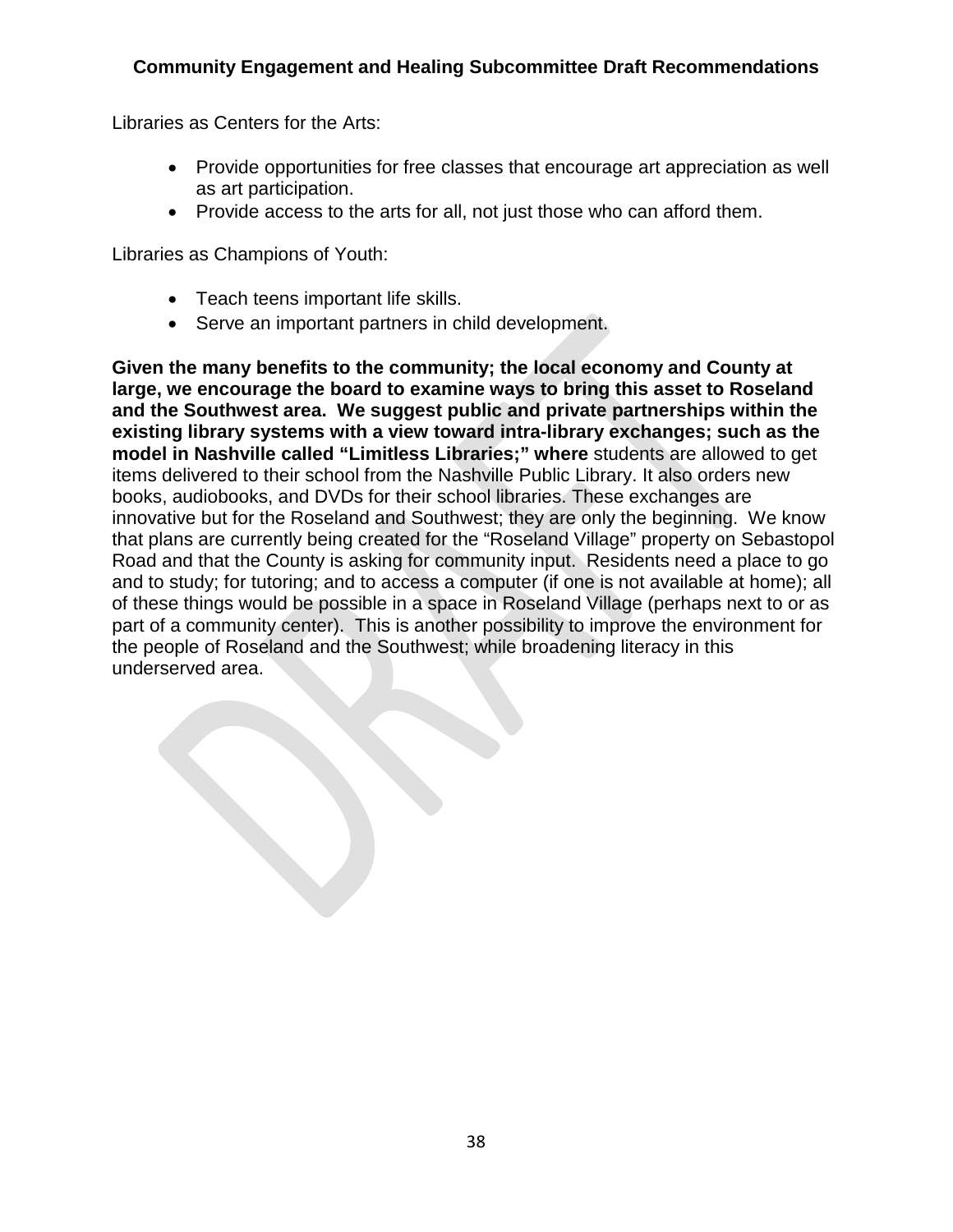## Resources needed

Recommendation A:

### **Personnel Costs**

| <b>Description</b>                                  | Funding<br>Request |  |
|-----------------------------------------------------|--------------------|--|
| <b>Lead Youth Intervention Spec</b><br>$(0.75$ FTE) | \$35,880           |  |
| Youth Intervention Spec #1 (0.75<br>FTE)            | \$23,400           |  |
| Youth Intervention Spec #2 (0.75<br>FTE)            | \$23,400           |  |
| <b>Total Salaries</b>                               | \$82,680           |  |
| <b>Payroll Taxes &amp; Fringe Benefits</b>          | \$13,151           |  |
| <b>Total Personnel Costs</b>                        | \$95,831           |  |
|                                                     |                    |  |

## **Operating Costs**

| <b>Description</b>                                        | Funding<br>Request |
|-----------------------------------------------------------|--------------------|
| Communication<br>Transportation                           | \$1,350<br>\$6,000 |
| <b>Pro-Social Expenses</b>                                | \$3,600            |
| <b>Total Operating Costs</b>                              | \$10,950           |
| <b>Administrative Overhead (10%</b><br>of Total Contract) | \$11,865           |
| <b>Total Funding Request</b>                              | \$118,645          |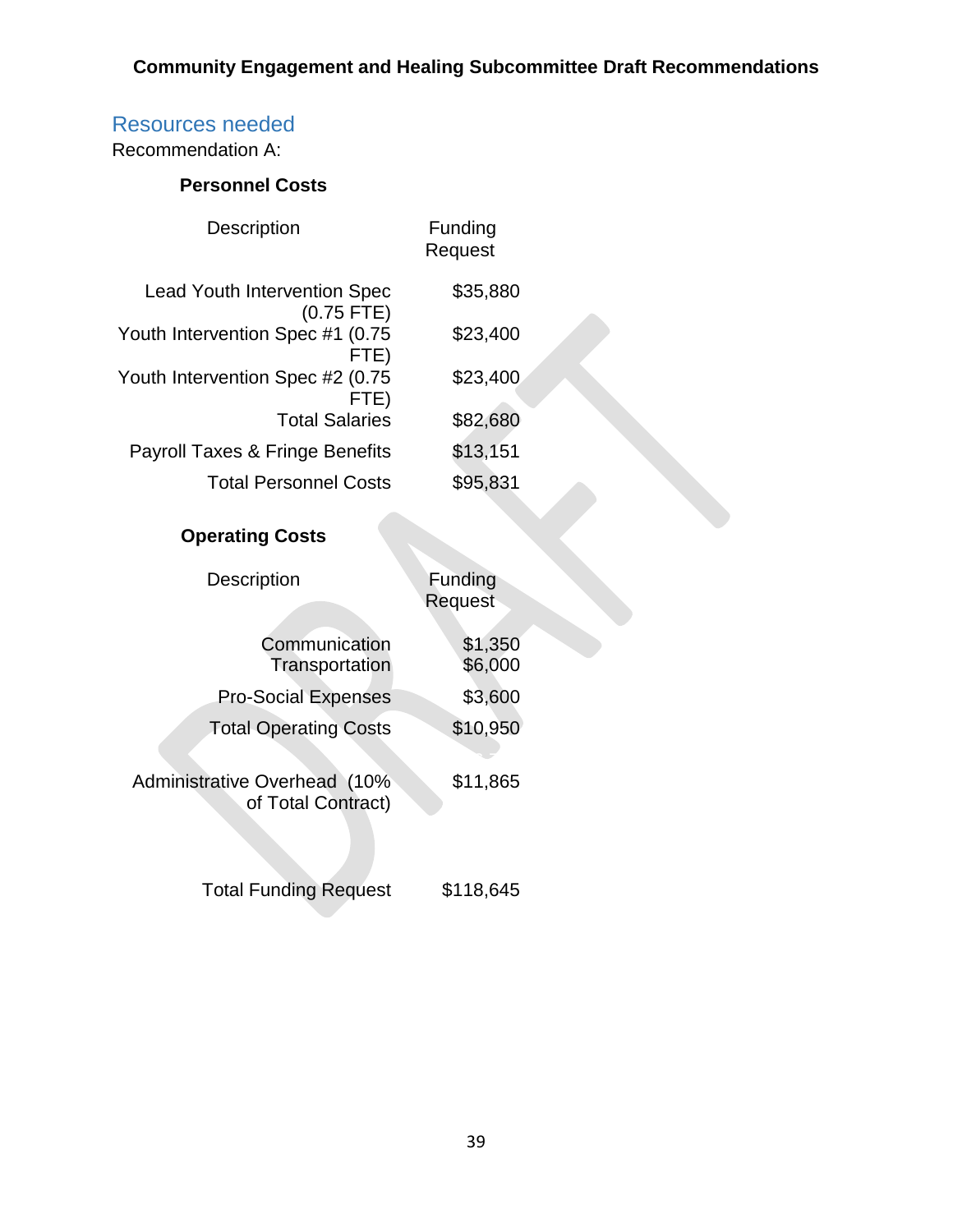## Timeline/implementation recommendation

Over the next 6 months we recommend that the Board direct staff to explore ways to implement these recommendations.

Performance indicator(s) Pending.

Additional considerations/alternatives explored Pending.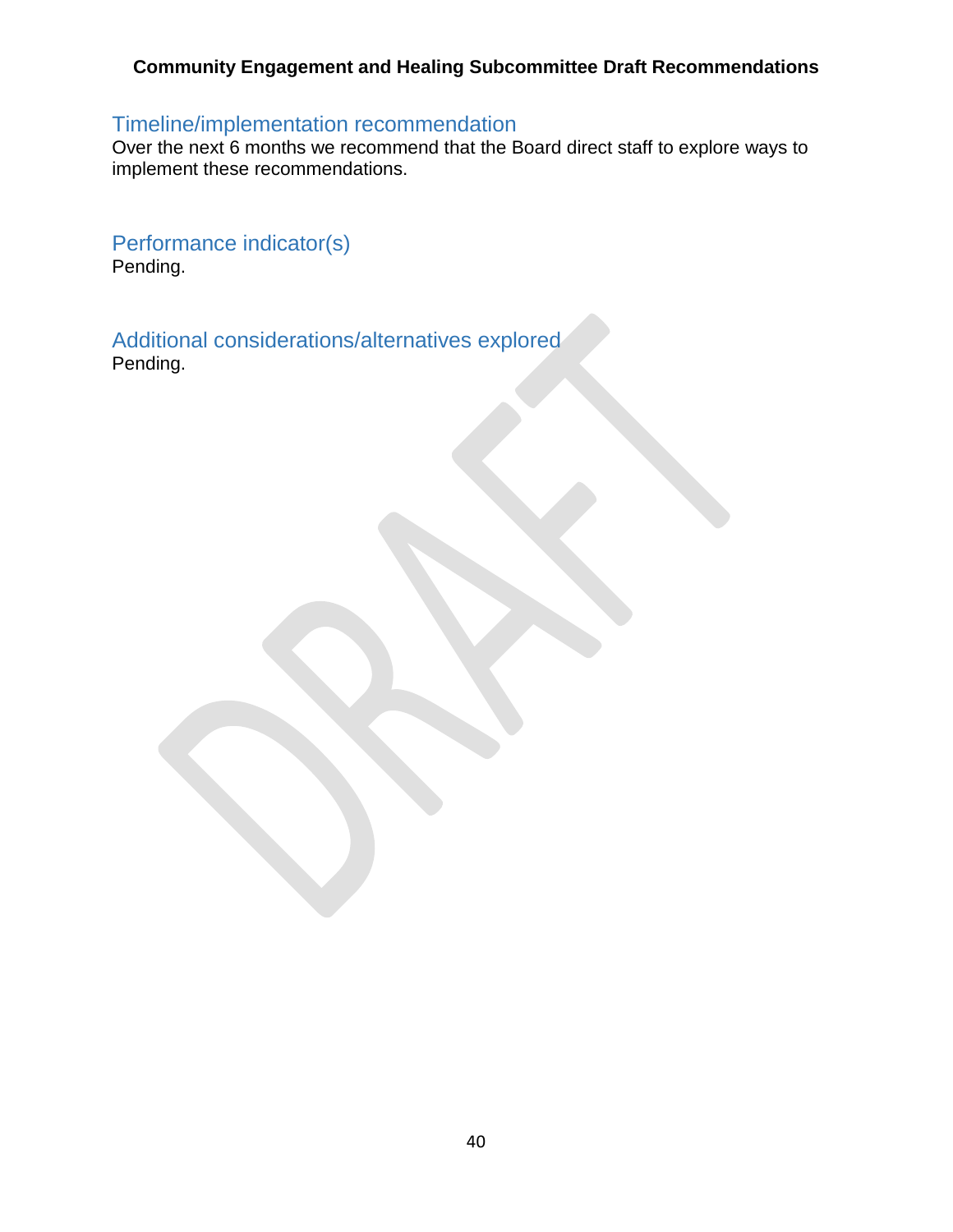# **Education on Law Enforcement Practices/Policies**

### Detailed description of recommendation

Detailed information on law enforcement practices is offered on a limited basis to members of the public who attend the "Citizens' Academy" program offered by the Sheriff's Office, Santa Rosa Police Department, and other law enforcement agencies. The Sheriff's Office currently holds three (3) Citizen's academies with an enrollment of approximately 35 people at each session. These programs are currently of nine weeks' duration, but are being revised to 10 weeks for future academies. Future planned programs will encompass 1 Adult Academy, 1 Youth, and 1 Spanish only session.

- A. The number of these classes currently offered by the Sheriff's office is limited by insufficient funding which hinders the ability of the agency to inform the community on law enforcement practices. We recommend that the Sheriff's Department be given additional funding for Citizen's Academy sessions and for the creation of a clear, bilingual, document that informs the public about the types of law enforcement practices taught in Citizens' Academy classes (to be available online and in print format).
- B. Additionally, the Sheriff's Office is currently examining a variety of different pamphlets that can be distributed at community events, on-line, and at schools (especially the ones with School Resource Officers). Additionally, information will be distributed via social media sites. They are also restoring the COPPS unit (Community Oriented Policing Program) to help provide interaction with schools in the community. Their website has information on programs currently offered at the Sheriff's Office that can assist the public in understanding policies and practices such as the Ride-along Program, Volunteers in Policing Program, volunteer Search and Rescue Team, Chaplain's Program, and the Sheriff' Latino Advisory Committee). Additionally, they are involved in other community outreach programs: R-Hoops (a Roseland based youth basketball program), Alive at 25, Special Olympics, Courage to live, etc. Most of the information can be found on the Sheriff's Office website: <http://www.sonomasheriff.org/>
- C. We recommend that law enforcement provide readily available information for the public on the most positive and productive manner to interact with law enforcement officers when stopped as an informational tool. The intention would be to incorporate the rights of the individual as well as defining behavior that would and would not help the situation. (See ACLU publications on this subject.) The information would be made available at schools, youth programs, and various locations in both a youth oriented format as well as one for adults.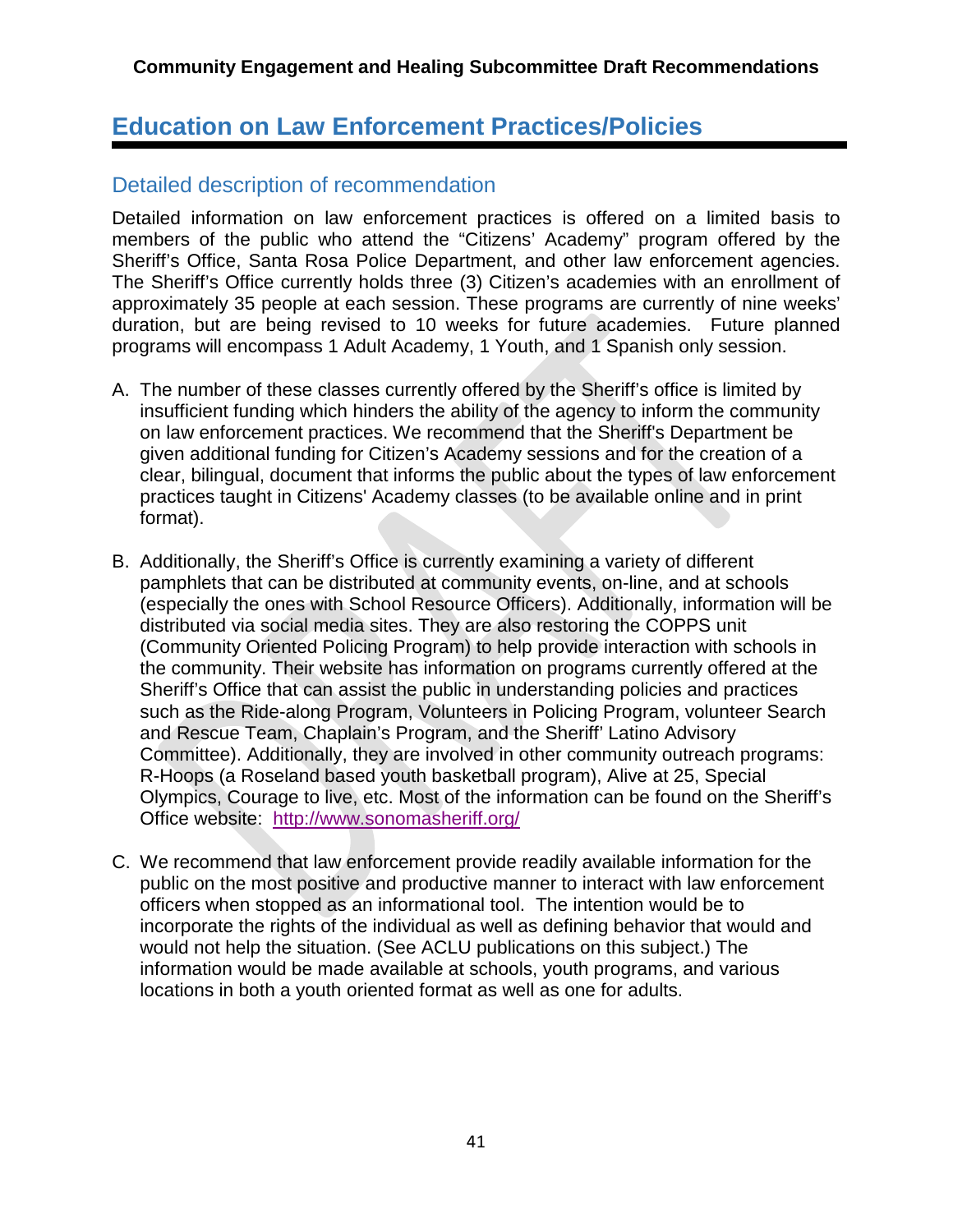### **Rationale**

Public feedback at our forums, Task Force and Subcommittee meetings indicates that there is a widespread lack of knowledge with regard to law enforcement policies and procedures. The average community member does not necessarily have access to this information or cannot interpret what exists due to language barriers or agency jargon. Making this data readily available will help to close the gap between misinformation (often fueled by inaccurate media portrayals) and provide a realistic basis for appropriate interactions.

### Resources needed

A. Current projections call for the following:

Yearly costs for supplies, materials, food for students, etc. \$8,000 Overtime requirements for instructional staff (\$10,000 per academy)  $$30,000$ 

#### **Total projected costs for 3 yearly academies \$38,000**

Production of a written document encompassing the material covered in Citizen's Academy classes would be a time-consuming task; the cost would vary greatly depending on the depth and detail to be included in such a document (ranging from a simple listing of session outlines to an in-depth discussion similar to what is currently covered in live sessions). This following range is based on the assumption that the Sheriff's Office would create a comprehensive, bilingual, document that describes each session of the Citizen's Academy for public reading. Depending on the specifics of the recommendation, this range could obviously change.

| <b>Total projected costs</b>                              | $$12,000 - $24,000$ |
|-----------------------------------------------------------|---------------------|
| Plus, 20-40 hours a year for annual update $=$            | \$2,400-\$4,800     |
| $@$ \$120.00 per hr (Lieutenant pay and benefits) =       | \$9,600 - \$19,200  |
| 80-160 hours to draft, organize, and submit for approvals |                     |

To convert to a Spanish version and to make ADA compliant for Internet access, the about figures would double.

- B. A large number of pamphlets are already available through the Sherri's office and no further funding is needed to continue their distribution.
- C. Several individual jurisdictions have hand-out material advising community members of the most appropriate behavior to exhibit when stopped by law enforcement. There is not a strong argument for standardizing these handouts.